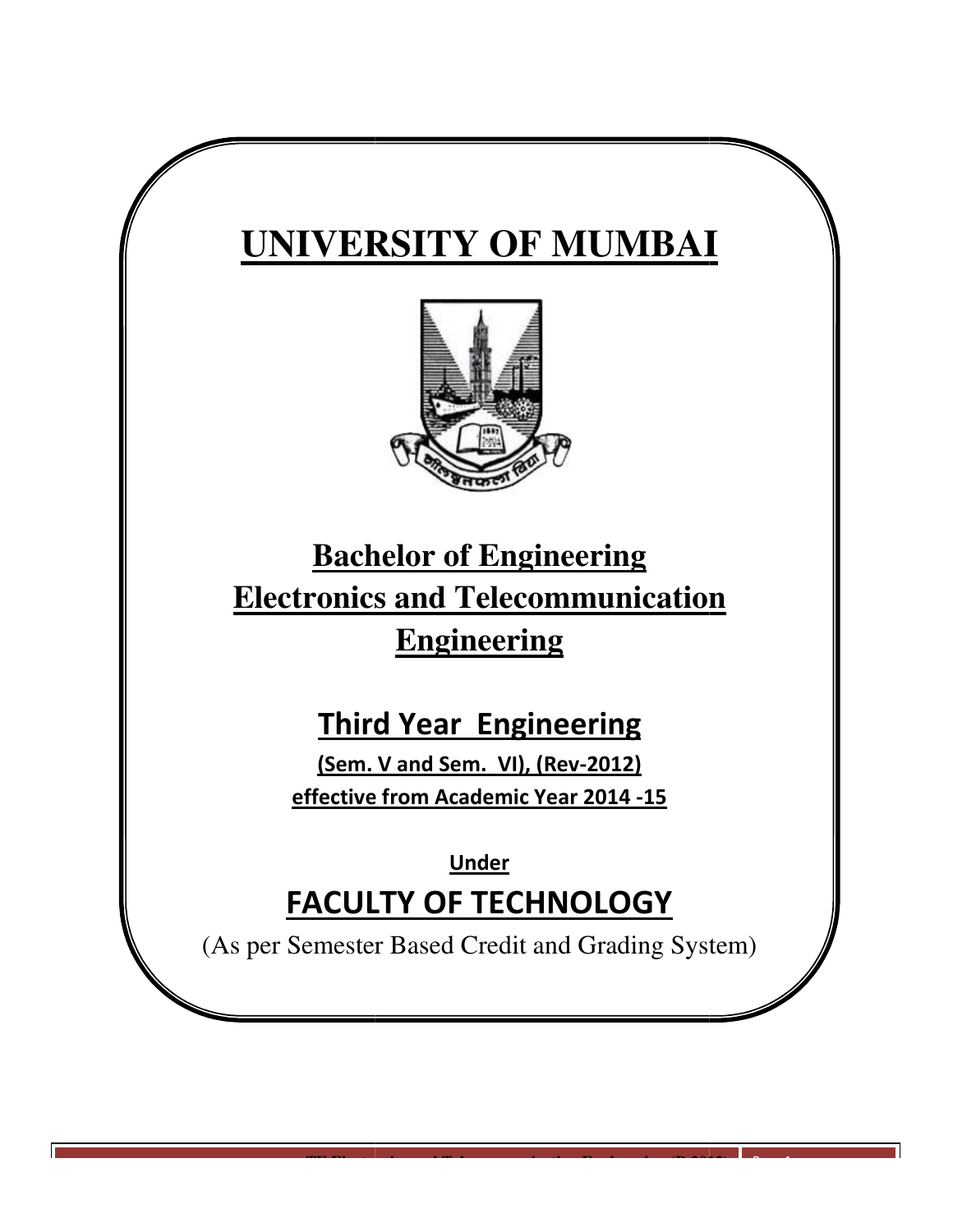## **From Dean's Desk:**

To meet the challenge of ensuring excellence in engineering education, the issue of quality needs to be addressed, debated and taken forward in a systematic manner. Accreditation is the principal means of quality assurance in higher education. The major emphasis of accreditation process is to measure the outcomes of the program that is being accredited. In line with this Faculty of Technology of University of Mumbai has taken a lead in incorporating philosophy of outcome based education in the process of curriculum development.

Faculty of Technology, University of Mumbai, in one of its meeting unanimously resolved that, each Board of Studies shall prepare some Program Educational Objectives (PEO's) and give freedom to affiliated Institutes to add few (PEO's) and course objectives and course outcomes to be clearly defined for each course, so that all faculty members in affiliated institutes understand the depth and approach of course to be taught, which will enhance learner's learning process. It was also resolved that, maximum senior faculty from colleges and experts from industry to be involved while revising the curriculum. I am happy to state that, each Board of studies has adhered to the resolutions passed by Faculty of Technology, and developed curriculum accordingly. In addition to outcome based education, semester based credit and grading system is also introduced to ensure quality of engineering education. Semester based Credit and Grading System enables a much-required shift in focus from teacher-centric to learner-centric education since the workload estimated is based on the investment of time in learning and not in teaching. It also focuses on continuous evaluation which will enhance the quality of education. University of Mumbai has taken a lead in implementing the system through its affiliated Institutes and Faculty of Technology has devised a transparent credit assignment policy and adopted ten points scale to grade learner's performance. Credit assignment for courses is based on 15 weeks teaching learning process, however content of courses is to be taught in 12-13 weeks and remaining 3-2 weeks to be utilized for revision, guest lectures, coverage of content beyond syllabus etc.

Credit and grading based system was implemented for First Year of Engineering from the academic year 2012-2013. Subsequently this system will be carried forward for Second Year Engineering in the academic year 2013-2014, for Third Year and Final Year Engineering in the academic years 2014-2015 and 2015-2016 respectively.

**Dr. S. K. Ukarande Dean, Faculty of Technology, Member - Management Council, Senate, Academic Council University of Mumbai, Mumbai**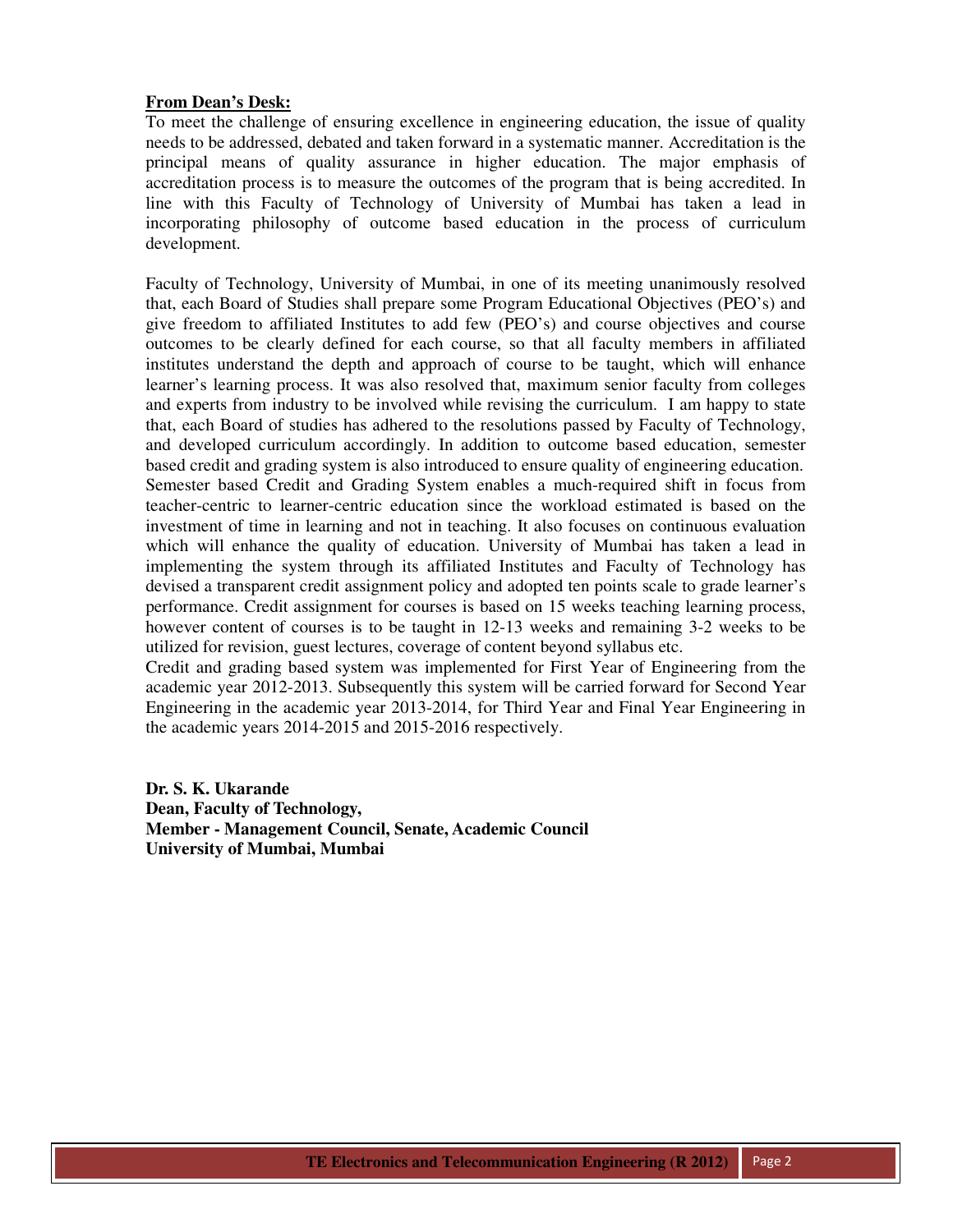# **Preamble:**

In the process of change in the curriculum there is a limited scope to have major changes in the fundamental subjects which are mainly part of second year of engineering. The exposure to the latest technology and tools used all over the world is given by properly selecting subjects and their hierarchy in pre-final and final year. Thus this syllabus is made to groom the undergraduate students best suited and competent in all respect with best possible efforts put in by the experts in framing detail contents of individual subjects.

The engineering education in India is expanding in manifolds and the main challenge is the quality education. All the stakeholders are very much concerned about it. To meet this challenge, the issue of quality needs to be addressed, debated and taken forward in a systematic manner.

An engineering program must ensure that its graduates understand the basic concepts of science and mathematics have gone through one engineering field and have acquired skills for life-long learning.

An engineering program must therefore have a mission statement which is in conformity with program objectives and program outcomes that are expected of the educational process. The outcomes of a program must be measureable and must be assessed regularly through proper feedback for improvement of the programme. There must be a quality assurance process in place within the institute to make use of the feedback for improvement of the programme. The curriculum must be constantly refined and updated to ensure that the defined objectives and outcomes are achieved. Students must be encouraged to comment on the objectives and outcomes and the role played by the individual courses in achieving them. In line with this Faculty of Technology, University of Mumbai has taken a lead in incorporating philosophy of outcome based education in the process of curriculum development.

I, the Chairman, Board of Studies in Electronics and Telecommunication Engineering University of Mumbai, am happy to state that, heads of the department and senior faculty from various Institutes took timely and valuable initiative to frame Program Educational Objectives as listed below.

- To provide students with a strong foundation in the mathematical, scientific and engineering fundamentals necessary to formulate, solve and analyze engineering problems and to prepare them for graduate studies.
- To prepare students to demonstrate an ability to identify, formulate and solve electronics and telecommunication engineering problems.
- To prepare students to demonstrate ability to design electrical and electronics systems and conduct experiments, analyze and interpret data.
- To prepare students to demonstrate for successful career in industry to meet needs of Indian and multi-national companies.
- To develop the ability among students to synthesize data and technical concepts from applications to product design.
- To provide opportunity for students to work as part of teams on multidisciplinary projects.
- To promote awareness among students for the life-long learning and to introduce them to professional ethics and codes of professional practice.

These are the suggested and expected main objectives and individual affiliated institute may add further in the list. In addition to Program Educational Objectives, for each course of undergraduate program, objectives and expected outcomes from learner's point of view are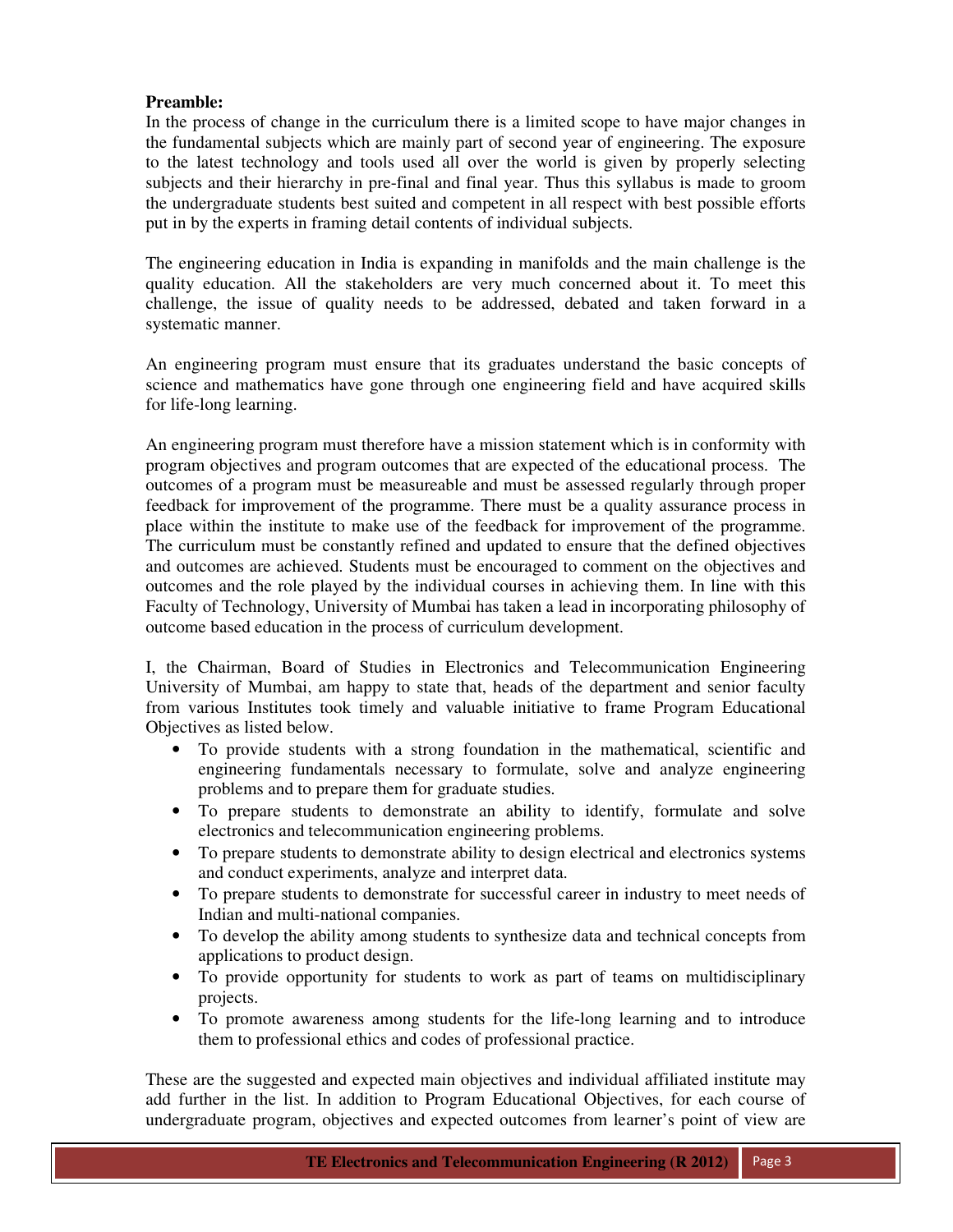also included in the curriculum to support the philosophy of outcome based education. I believe strongly that small step taken in right direction will definitely help in providing quality education to the stake holders.

At the end, I must extend my gratitude to all the experts who contributed to make curriculum competent at par with latest technological development in the field of Electronics and Telecommunication Engineering.

**Dr. Udhav Bhosle Chairman, Board of Studies in Electronics and Telecommunication Engineering**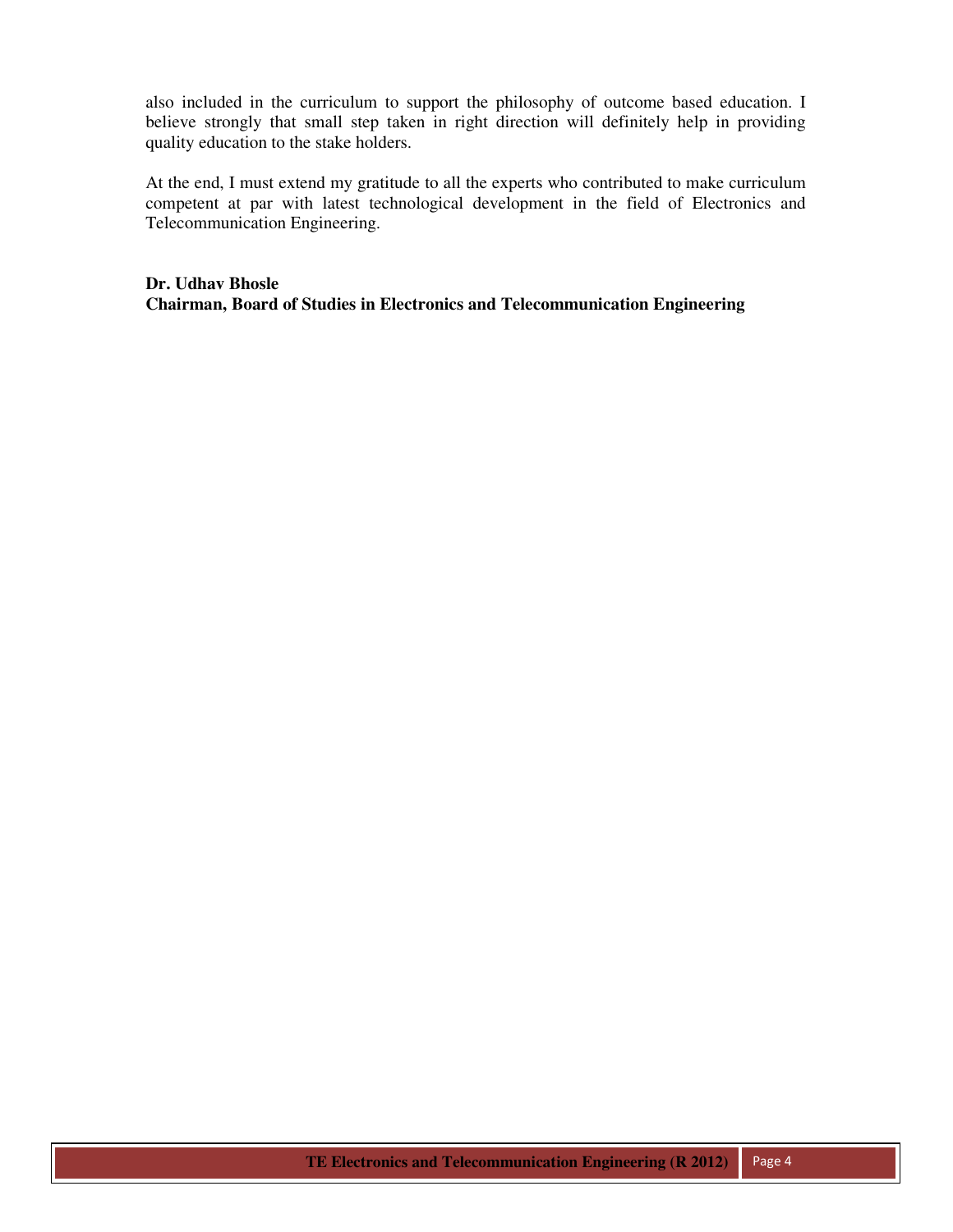# **SEMESTER V**

| <b>Course</b> | <b>Course Name</b>                 |               | <b>Teaching Scheme (Hrs.)</b> |                 |               | <b>Credits Assigned</b>   |       |              |
|---------------|------------------------------------|---------------|-------------------------------|-----------------|---------------|---------------------------|-------|--------------|
| Code          |                                    | <b>Theory</b> | <b>Practical</b>              | <b>Tutorial</b> | <b>Theory</b> | <b>Practical</b> Tutorial |       | <b>Total</b> |
| <b>ETC501</b> | Microcontrollers and               | 04            |                               |                 | 04            |                           |       | 04           |
|               | Applications                       |               |                               |                 |               |                           |       |              |
| <b>ETC502</b> | <b>Analog Communication</b>        | 04            |                               | $- -$           | 04            |                           | $- -$ | 04           |
| <b>ETC503</b> | Random Signal                      | 04            |                               | 01              | 04            |                           | 01    | 05           |
|               | Analysis                           |               |                               |                 |               |                           |       |              |
| <b>ETC504</b> | RF Modeling and                    | 04            |                               | --              | 04            |                           | --    | 04           |
|               | Antennas                           |               |                               |                 |               |                           |       |              |
| <b>ETC505</b> | <b>Integrated Circuits</b>         | 04            |                               | $- -$           | 04            |                           | $-$   | 04           |
| <b>ETS506</b> | <b>Business</b>                    | --            | $04 *$                        |                 | --            | 02                        |       | 02           |
|               | Communication and                  |               |                               |                 |               |                           |       |              |
|               | Ethics                             |               |                               |                 |               |                           |       |              |
| <b>ETL501</b> | Microcontrollers and               |               | 02                            |                 |               | 01                        |       | 01           |
|               | <b>Applications Laboratory</b>     |               |                               |                 |               |                           |       |              |
| <b>ETL502</b> | Communication                      |               | 02                            |                 |               | 01                        |       | 01           |
|               | <b>Engineering Laboratory</b>      |               |                               |                 |               |                           |       |              |
|               |                                    |               |                               |                 |               |                           |       |              |
| <b>ETL503</b> | Communication                      |               | 02                            |                 |               | 01                        |       | 01           |
|               | Engineering Laboratory             |               |                               |                 |               |                           |       |              |
|               | $\mathbf{I}$                       |               |                               |                 |               |                           |       |              |
| <b>ETL504</b> | Mini Project I                     | --            | 02                            |                 |               | 01                        | --    | 01           |
| <b>Total</b>  | $\sim$ $\sim$ $\sim$ $\sim$ $\sim$ | 20            | 12                            | 01              | 20            | 06                        | 01    | 27           |

**\* Out of 4 hours, 2 hours class wise theory and 2 hours batch wise practical** 

| Course        | <b>Course Name</b>               | <b>Examination Scheme</b> |             |                            |             |             |                  |      |              |  |
|---------------|----------------------------------|---------------------------|-------------|----------------------------|-------------|-------------|------------------|------|--------------|--|
| Code          |                                  | <b>Theory Marks</b>       |             |                            |             | <b>Term</b> | <b>Practical</b> | Oral | <b>Total</b> |  |
|               |                                  |                           |             | <b>Internal assessment</b> | End         | Work        | and Oral         |      |              |  |
|               |                                  | <b>Test</b>               | <b>Test</b> | Ave. of                    | Sem.        |             |                  |      |              |  |
|               |                                  | 1                         | 2           | Test $1 \&$                | <b>Exam</b> |             |                  |      |              |  |
|               |                                  |                           |             | Test 2                     |             |             |                  |      |              |  |
| <b>ETC501</b> | Microcontrollers and             | 20                        | 20          | 20                         | 80          |             |                  |      | 100          |  |
|               | Applications                     |                           |             |                            |             |             |                  |      |              |  |
| <b>ETC502</b> | Analog Communication             | 20                        | 20          | 20                         | 80          | $- -$       | $-$              | $-$  | 100          |  |
| <b>ETC503</b> | Random Signal Analysis           | 20                        | 20          | 20                         | 80          | 25          | $- -$            | $-$  | 125          |  |
| <b>ETC504</b> | RF Modeling and Antennas         | 20                        | 20<br>20    |                            |             | $-$         | --               | --   | 100          |  |
| <b>ETC505</b> | <b>Integrated Circuits</b>       | 20                        | 20          | 20                         | 80          | $--$        | --               | --   | 100          |  |
| <b>ETS506</b> | <b>Business Communication</b>    |                           |             |                            |             | 50          |                  |      | 50           |  |
|               | and Ethics                       |                           |             |                            |             |             |                  |      |              |  |
| <b>ETL501</b> | Microcontrollers and             |                           |             |                            |             | 25          | 25               |      | 50           |  |
|               | <b>Applications Laboratory</b>   |                           |             |                            |             |             |                  |      |              |  |
| <b>ETL502</b> | Communication                    |                           |             |                            |             | 25          | 25               |      | 50           |  |
|               | <b>Engineering Laboratory I</b>  |                           |             |                            |             |             |                  |      |              |  |
| <b>ETL503</b> | Communication                    |                           |             |                            |             | 25          | 25               |      | 50           |  |
|               | <b>Engineering Laboratory II</b> |                           |             |                            |             |             |                  |      |              |  |
| <b>ETL504</b> | Mini Project I                   | --                        |             |                            |             | 25          | 25               | $ -$ | 50           |  |
| <b>Total</b>  |                                  | <b>100</b>                | 100         | <b>100</b>                 | 400         | 175         | <b>100</b>       | --   | 775          |  |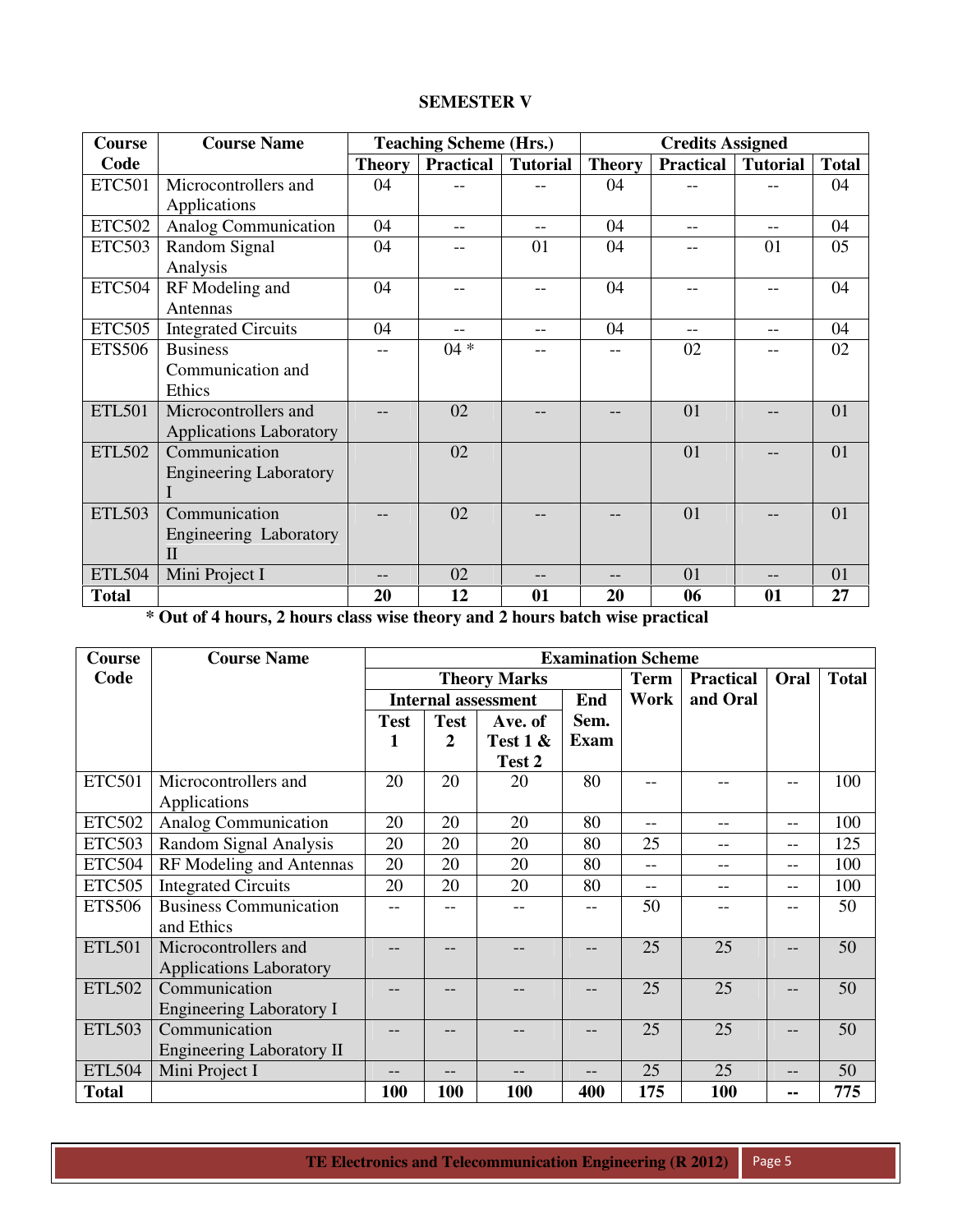# **SEMESTER VI**

| <b>Course</b> | <b>Course Name</b>            |               | <b>Teaching Scheme (Hrs.)</b> |                 |               | <b>Credits Assigned</b> |                 |              |
|---------------|-------------------------------|---------------|-------------------------------|-----------------|---------------|-------------------------|-----------------|--------------|
| Code          |                               | <b>Theory</b> | <b>Practical</b>              | <b>Tutorial</b> | <b>Theory</b> | <b>Practical</b>        | <b>Tutorial</b> | <b>Total</b> |
| <b>ETC601</b> | <b>Digital Communication</b>  | 04            |                               |                 | 04            |                         |                 | 04           |
| <b>ETC602</b> | Discrete Time Signal          | 04            |                               |                 | 04            |                         |                 | 04           |
|               | Processing                    |               |                               |                 |               |                         |                 |              |
| <b>ETC603</b> | <b>Computer Communication</b> | 04            |                               |                 | 04            |                         |                 | 04           |
|               | and Telecom Networks          |               |                               |                 |               |                         |                 |              |
| ETC604        | <b>Television Engineering</b> | 04            |                               |                 | 04            |                         |                 | 04           |
| <b>ETC605</b> | <b>Operating Systems</b>      | 04            |                               |                 | 04            |                         |                 | 04           |
| <b>ETC606</b> | <b>VLSI</b> Design            | 04            |                               |                 | 04            |                         |                 | 04           |
| <b>ETL601</b> | Discrete Time Signal          |               | 02                            |                 |               | 01                      |                 | 01           |
|               | Processing Laboratory         |               |                               |                 |               |                         |                 |              |
| <b>ETL602</b> | Communication                 |               | 02                            |                 |               | 01                      |                 | 01           |
|               | Engineering Laboratory III    |               |                               |                 |               |                         |                 |              |
| <b>ETL603</b> | Communication                 |               | 02                            |                 |               | 01                      |                 | 01           |
|               | Engineering Laboratory IV     |               |                               |                 |               |                         |                 |              |
| <b>ETL604</b> | Mini Project II               |               | 02                            |                 |               | 01                      |                 | 01           |
| <b>Total</b>  |                               | 24            | 08                            |                 | 24            | 04                      |                 | 28           |

| Course        | <b>Course Name</b>            |             |                            |                     | <b>Examination Scheme</b> |             |                  |       |              |
|---------------|-------------------------------|-------------|----------------------------|---------------------|---------------------------|-------------|------------------|-------|--------------|
| Code          |                               |             |                            | <b>Theory Marks</b> |                           | <b>Term</b> | <b>Practical</b> | Oral  | <b>Total</b> |
|               |                               |             | <b>Internal assessment</b> |                     | End                       | Work        | And              |       |              |
|               |                               | <b>Test</b> | <b>Test</b>                | Ave. of             | Sem.                      |             | Oral             |       |              |
|               |                               | 1           | $\mathbf{2}$               | Test $1 \&$         | <b>Exam</b>               |             |                  |       |              |
|               |                               |             |                            | Test 2              |                           |             |                  |       |              |
| <b>ETC601</b> | Digital Communication         | 20          | 20                         | 20                  | 80                        | $-$         | $-$              | $- -$ | 100          |
| <b>ETC602</b> | Discrete Time Signal          | 20          | 20                         | 20                  | 80                        | --          | ۰.               | --    | 100          |
|               | Processing                    |             |                            |                     |                           |             |                  |       |              |
| <b>ETC603</b> | Computer                      | 20          | 20                         | 20                  | 80                        | $- -$       | --               | --    | 100          |
|               | Communication and             |             |                            |                     |                           |             |                  |       |              |
|               | <b>Telecom Networks</b>       |             |                            |                     |                           |             |                  |       |              |
| <b>ETC604</b> | <b>Television Engineering</b> | 20          | 20                         | 20                  | 80                        | $-$         | $-$              | $-$   | 100          |
| <b>ETC605</b> | <b>Operating Systems</b>      | 20          | 20                         | 20                  | 80                        | $-$         | $- -$            | $-$   | 100          |
| <b>ETC606</b> | <b>VLSI</b> Design            | 20          | 20                         | 20                  | 80                        | $-$         | $-$              | $-$   | 100          |
| <b>ETL601</b> | Discrete Time Signal          | $-$         |                            | --                  |                           | 25          | 25               | $-$   | 50           |
|               | Processing Laboratory         |             |                            |                     |                           |             |                  |       |              |
| <b>ETL602</b> | Communication                 | --          |                            |                     |                           | 25          | 25               |       | 50           |
|               | <b>Engineering Laboratory</b> |             |                            |                     |                           |             |                  |       |              |
|               | III                           |             |                            |                     |                           |             |                  |       |              |
| <b>ETL603</b> | Communication                 | --          |                            |                     |                           | 25          | 25               |       | 50           |
|               | <b>Engineering Laboratory</b> |             |                            |                     |                           |             |                  |       |              |
|               | IV                            |             |                            |                     |                           |             |                  |       |              |
| <b>ETL604</b> | Mini Project II               | --          | --                         | --                  | $\qquad \qquad -$         | 25          | 25               | --    | 50           |
| <b>Total</b>  |                               | 120         | 120                        | 120                 | 480                       | 100         | 100              | --    | 800          |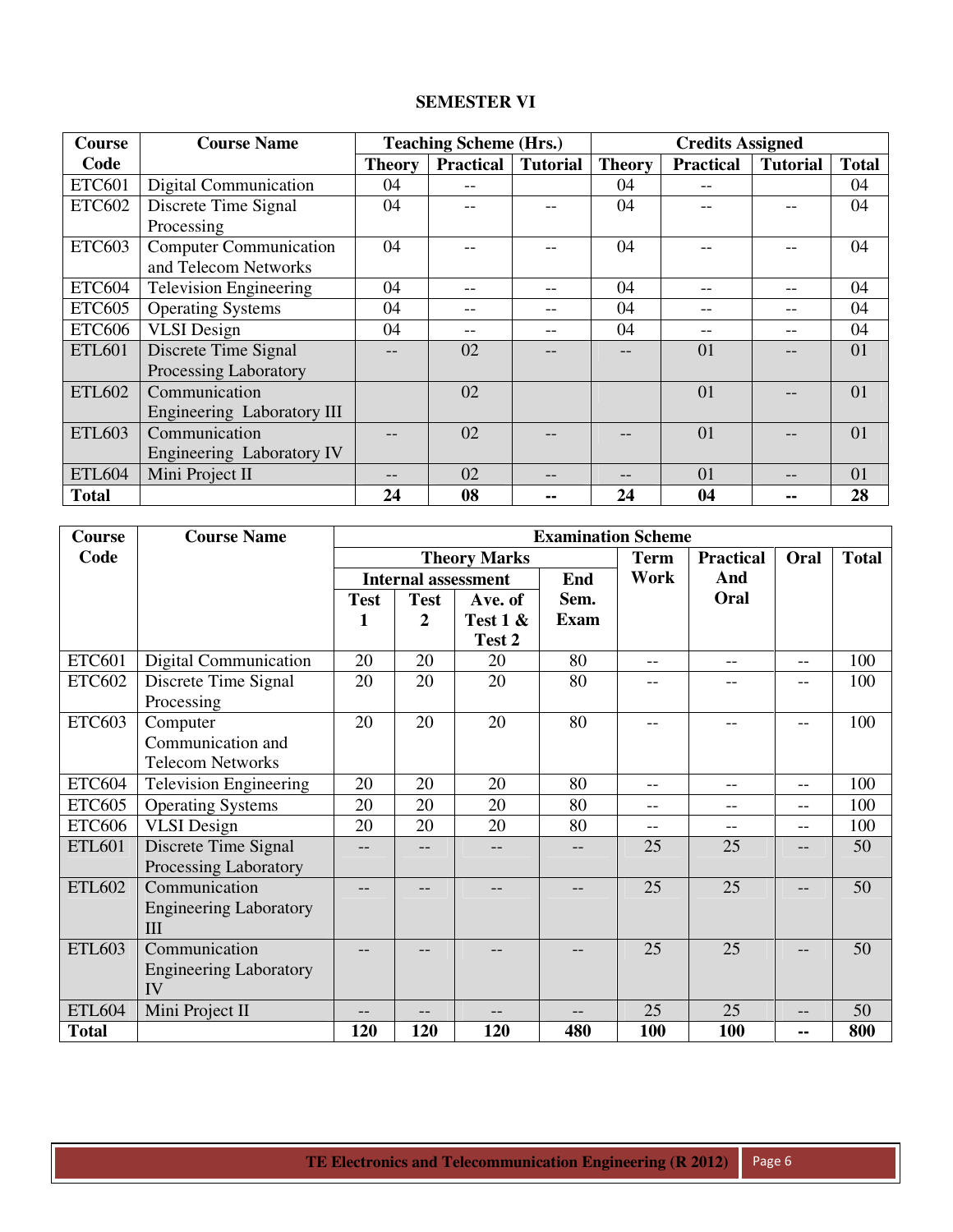| Course        | <b>Course Name</b>     |               | <b>Teaching Scheme</b>                               |      | <b>Credits Assigned</b> |                  |                 |              |  |
|---------------|------------------------|---------------|------------------------------------------------------|------|-------------------------|------------------|-----------------|--------------|--|
| Code          |                        | <b>Theory</b> | <b>Theory</b><br><b>Tutorial</b><br><b>Practical</b> |      |                         | TW/              | <b>Tutorial</b> | <b>Total</b> |  |
|               |                        |               |                                                      |      |                         | <b>Practical</b> |                 |              |  |
| <b>ETC501</b> | <b>Microcontroller</b> | 04            | $-$                                                  | $ -$ | 04                      | $- -$            | $- -$           | 04           |  |
|               | & Applications         |               |                                                      |      |                         |                  |                 |              |  |

| <b>Course</b> | <b>Course Name</b>     |             |             |                            | <b>Examination Scheme</b> |      |                  |      |              |
|---------------|------------------------|-------------|-------------|----------------------------|---------------------------|------|------------------|------|--------------|
| Code          |                        |             |             | <b>Theory Marks</b>        |                           | Term | <b>Practical</b> | Oral | <b>Total</b> |
|               |                        |             |             | <b>Internal assessment</b> | End Sem.                  | Work |                  |      |              |
|               |                        | <b>Test</b> | <b>Test</b> | Ave. Of                    | <b>Exam</b>               |      |                  |      |              |
|               |                        |             | Test 1<br>2 |                            |                           |      |                  |      |              |
|               |                        |             |             | and                        |                           |      |                  |      |              |
|               |                        |             |             | Test 2                     |                           |      |                  |      |              |
| <b>ETC501</b> | <b>Microcontroller</b> | 20          | 20          | 20                         | 80                        |      |                  |      | 100          |
|               | & Applications         |             |             |                            |                           |      |                  |      |              |

# **Course Pre –requisite:**

- ETC303: Digital electronics
- ETC403: Microprocessor and Peripherals

# **Course Objectives:**

- To develop background knowledge and core expertise of microcontroller.
- To know the importance of different peripheral devices and their interfacing to microcontrollers.
- To know the design aspects of microcontrollers.
- To write assembly language programs of microcontrollers for various applications.

# **Course Outcomes: At the end of course, a student will be able to**

- Draw and describe architecture of 8051 and ARM7 microcontroller.
- Interface various peripheral devices to the microcontrollers.
- Write assembly language program for microcontrollers.
- Design microcontroller based system for various applications.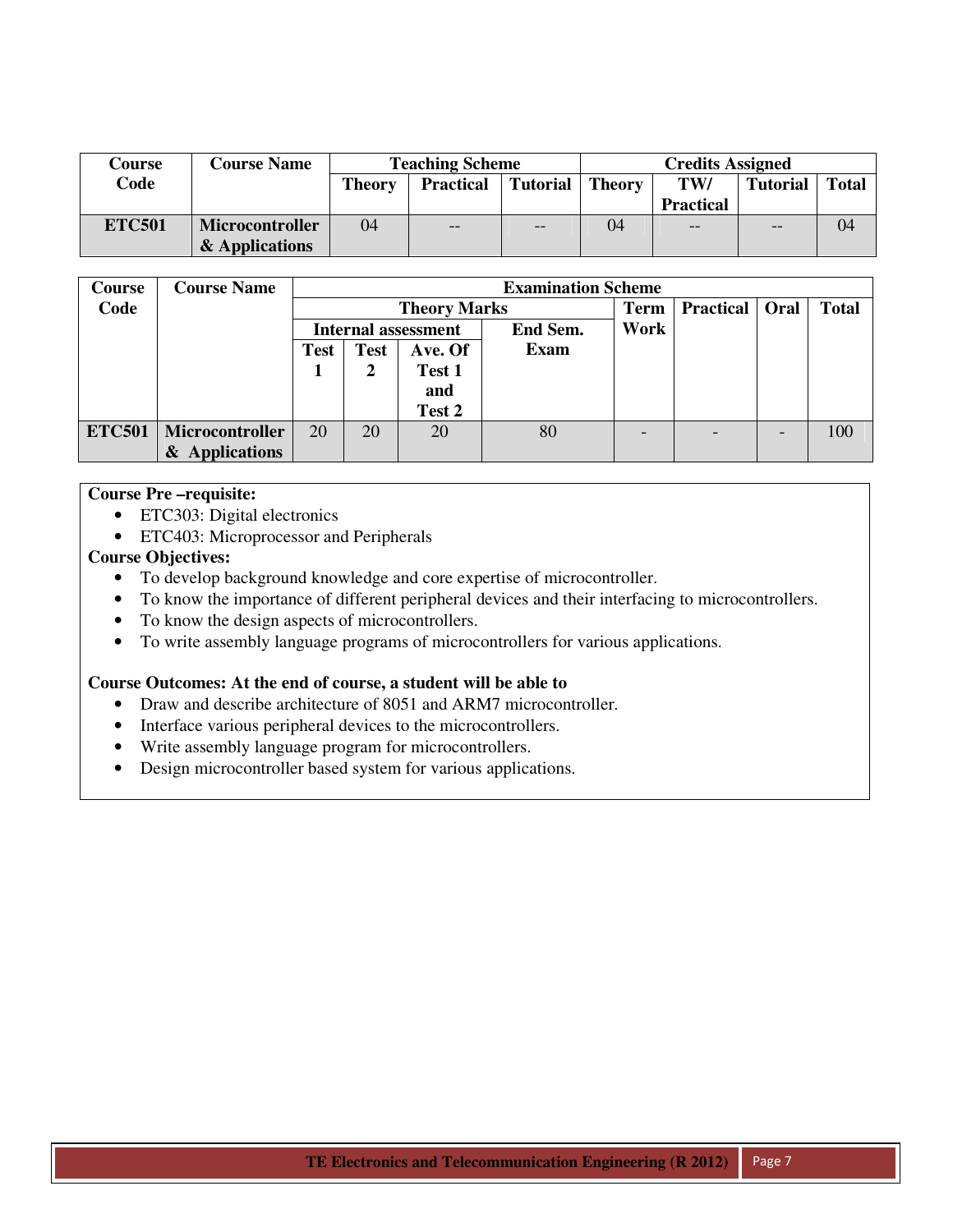| <b>Module</b><br>No. |      | <b>Topics</b>                                                                   | Hrs. |
|----------------------|------|---------------------------------------------------------------------------------|------|
| 1.                   |      | 8051 Microcontroller                                                            | 12   |
|                      | 1.1  | Comparison between Microprocessor and Microcontroller                           |      |
|                      | 1.2  | Features, architecture and pin configurations                                   |      |
|                      | 1.3  | CPU timing and machine cycle                                                    |      |
|                      | 1.4  | Input / Output ports                                                            |      |
|                      | 1.5  | Memory organization                                                             |      |
|                      | 1.6  | Counters and timers                                                             |      |
|                      | 1.7  | Interrupts                                                                      |      |
|                      | 1.8  | Serial data input and output                                                    |      |
| 2.                   |      | 8051 Assembly Language Programming.                                             |      |
|                      | 2.1  | Instruction set                                                                 | 08   |
|                      | 2.2  | Addressing mode                                                                 |      |
|                      | 2.3  | Assembler directives                                                            |      |
|                      | 2.4  | Programs related to: arithmetic, logical, delay, input, output port, serial     |      |
|                      |      | communication, and interrupts                                                   |      |
| 3                    |      | 8051 Interfacing and Applications                                               | 12   |
|                      | 3.1  | Interfacing of display: LED, LCD, and seven segment display                     |      |
|                      | 3.2  | Keyboard Interfacing                                                            |      |
|                      | 3.3  | Interfacing of ADC and DAC (0808/09)                                            |      |
|                      | 3.4  | Stepper motor and relay                                                         |      |
|                      | 3.5  | Connection to RS 232 for serial communication                                   |      |
|                      | 3.6  | Manual and auto reset                                                           |      |
|                      | 3.7  | IR based wireless communication system design                                   |      |
| 4                    |      | <b>ARM7: A 32-bit Microcontroller</b>                                           | 08   |
|                      | 4.1  | The RISC design philosophy                                                      |      |
|                      | 4.2  | Concept of Cortex-A, the Cortex-R, and the Cortex-M                             |      |
|                      | 4.3  | Features of ARM Microcontroller                                                 |      |
|                      | 4.4  | Operating modes                                                                 |      |
|                      | 4.5  | Architecture (ARM core dataflow model)                                          |      |
|                      | 4.6  | Registers                                                                       |      |
|                      | 4.7  | Current program status register                                                 |      |
|                      | 4.8  | Pipeline                                                                        |      |
|                      | 4.9  | Exceptions, interrupt and vector table                                          |      |
|                      | 4.0  | Memory management                                                               |      |
|                      | 4.11 | ARM7 processor families                                                         |      |
| 5                    |      | <b>ARM7</b> Programming                                                         | 08   |
|                      | 5.1  | Instruction set for data processing, branching, load-store, software interrupt, |      |
|                      |      | and program status register                                                     |      |
|                      | 5.2  | Addressing modes                                                                |      |
|                      | 5.3  | Programming for ARM7                                                            |      |
| 6                    |      | <b>Introduction to Embedded Systems</b>                                         | 04   |
|                      | 6.1  | Concepts of embedded systems                                                    |      |
|                      | 6.2  | Optimizing design matrices and common design matrices                           |      |
|                      | 6.3  | Study of embedded systems 1) Digital camera 2) Stepper motor controller         |      |
|                      |      | <b>Total</b>                                                                    | 52   |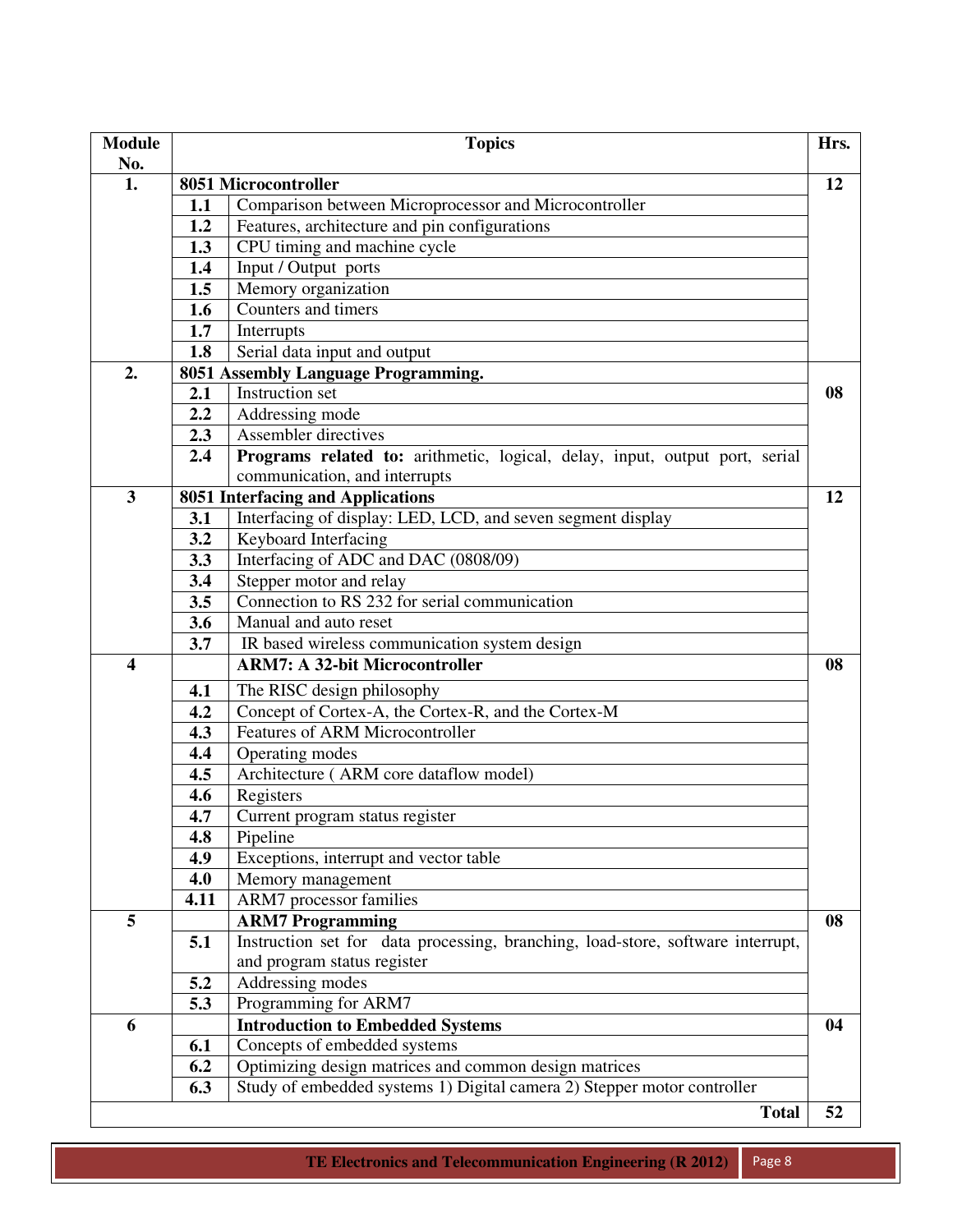- 1. M. A. Mazidi, J. G. Mazidi and R. D. Mckinlay, "*The 8051 Microcontroller & Embedded systems*", Pearson Publications, Second Edition 2006.
- 2. C. Kenneth J. Ayala and D. V. Gadre, "*The 8051 Microcontroller & Embedded system using assembly & 'C*' ", Cengage Learning, Edition 2010.
- 3. Satish Shah, "*The 8051 Microcontrollers",* Oxford publication first edition 2010.
- 4. Andrew Sloss, Dominic Symes, and Chris Wright, "*ARM System Developer's Guide*" Morgan Kaufmann Publishers, First Edition 2004.
- 5. James A. Langbridge, "*Professional Embedded Arm Development*", Wrox, John Wiley Brand& Sons Inc., Edition 2014
- 6. Frank Vahid& tony Gavages "*Embedded system design A unified hardware / software introduction*", Wiley publication, Third edition 2002.

# **Internal Assessment (IA):**

Two tests must be conducted which should cover at least 80% of syllabus. The average marks of two tests should be considered as final IA marks

- 1. Question paper will comprise of 6 questions, each of 20 marks.
- 2. Total 4 questions need to be solved.
- 3. Question No.1 will be compulsory and based on entire syllabus wherein sub questions for 2 to 5 marks will be asked.
- 4. Remaining questions will be selected from all the modules.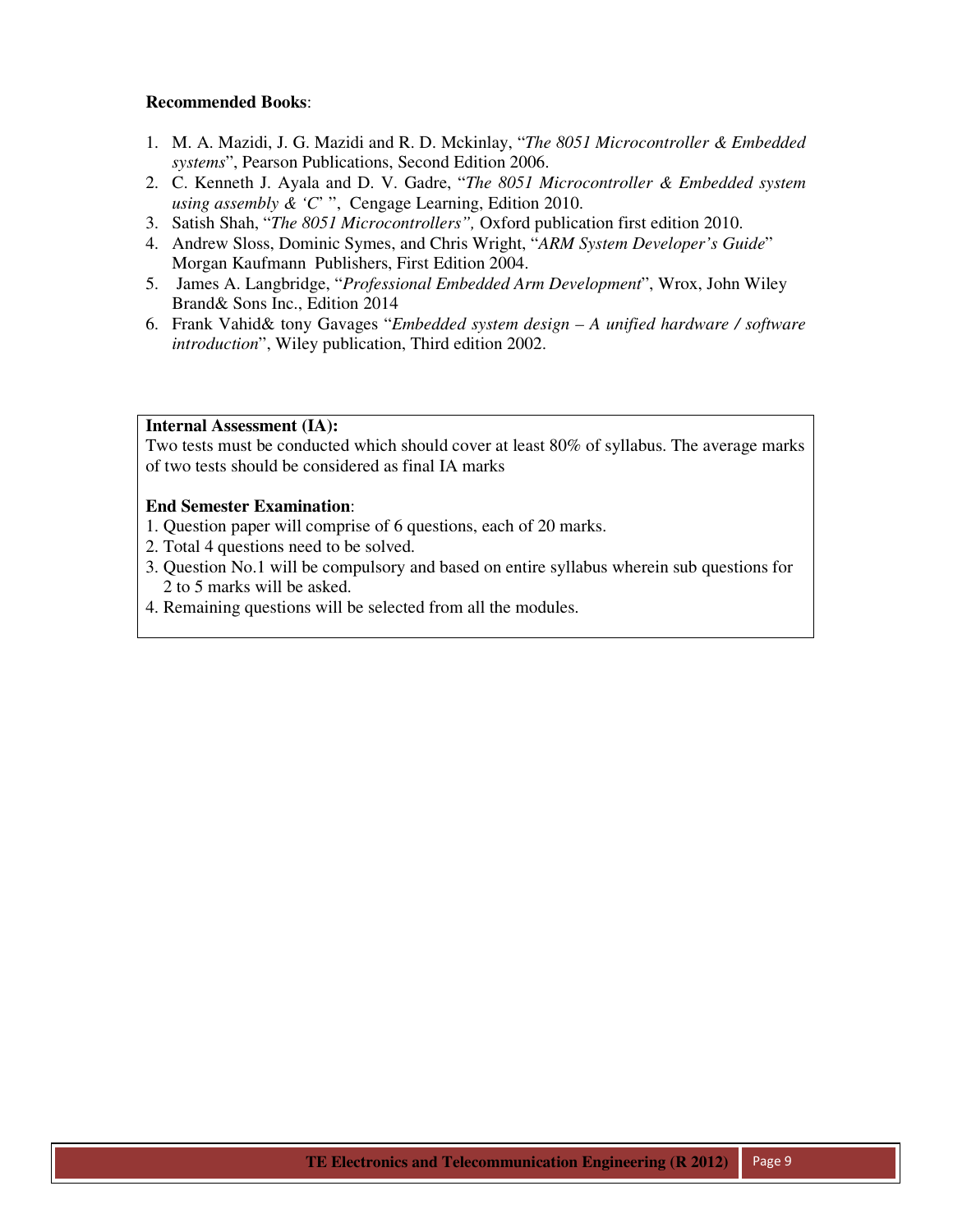| <b>Course</b> | <b>Course Name</b> |    | <b>Teaching Scheme</b>                 |     | <b>Credits Assigned</b> |                                  |     |              |  |
|---------------|--------------------|----|----------------------------------------|-----|-------------------------|----------------------------------|-----|--------------|--|
| Code          |                    |    | <b>Theory   Practical   Tutorial  </b> |     |                         | Theory   TW/Practical   Tutorial |     | <b>Total</b> |  |
| <b>ETC502</b> | <b>Analog</b>      | 04 | $- -$                                  | $-$ | 04                      | $- -$                            | $-$ | 04           |  |
|               | Communication      |    |                                        |     |                         |                                  |     |              |  |

| Course        | <b>Course Name</b>   |                                       |    |                            | <b>Examination Scheme</b> |             |                  |                          |              |
|---------------|----------------------|---------------------------------------|----|----------------------------|---------------------------|-------------|------------------|--------------------------|--------------|
| Code          |                      |                                       |    | <b>Theory Marks</b>        |                           | <b>Term</b> | <b>Practical</b> | Oral                     | <b>Total</b> |
|               |                      |                                       |    | <b>Internal assessment</b> | End Sem.                  | <b>Work</b> |                  |                          |              |
|               |                      | <b>Test</b><br>Ave. Of<br><b>Test</b> |    | Exam                       |                           |             |                  |                          |              |
|               |                      |                                       |    | Test 1                     |                           |             |                  |                          |              |
|               |                      |                                       |    | and                        |                           |             |                  |                          |              |
|               |                      |                                       |    | Test 2                     |                           |             |                  |                          |              |
| <b>ETC502</b> | <b>Analog</b>        | 20                                    | 20 | 20                         | 80                        |             |                  | $\overline{\phantom{0}}$ | 100          |
|               | <b>Communication</b> |                                       |    |                            |                           |             |                  |                          |              |

# **Course Pre–requisite:-**

- ETC302: Analog Electronics-I
- ETC405: Signals and Systems

**Course Objective:** To teach students

- The fundamentals of basic communication system.
- Various modulation and demodulation techniques used in analog communication, noise handling and multiplexing.
- The working principles of transmitters and receivers used in analog communication systems.

**Course Outcomes:** After successful completion of the course students will able to

- The different modulation and demodulation techniques used in analog communication.
- Identify and solve basic communication problems, analyze transmitter and receivers.
- Detect the errors that occur due to noise during transmission.
- Compare and contrast advantages and limitations of analog communication systems.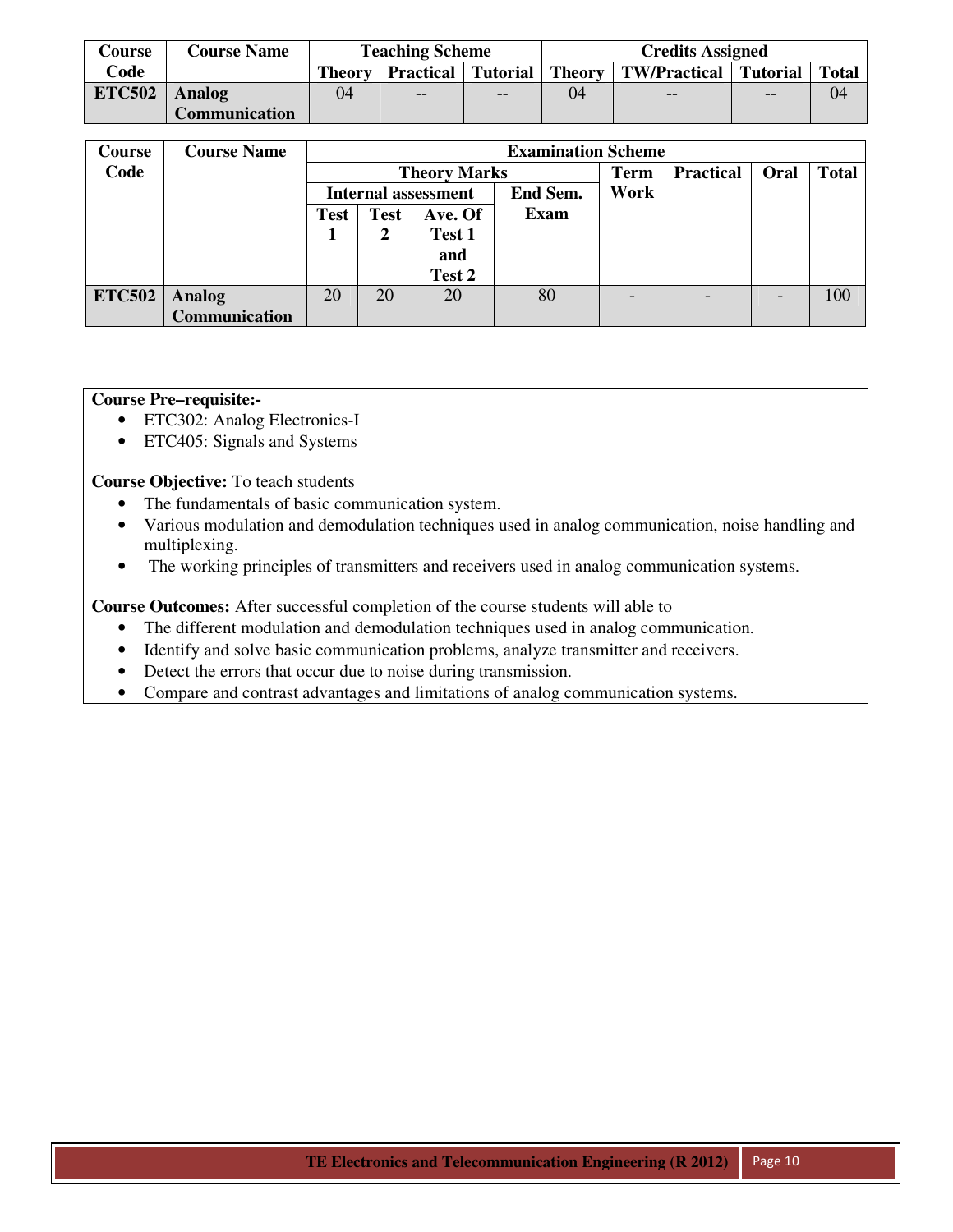| <b>Module</b>  |     | <b>Topics</b>                                                                                      | Hrs. |
|----------------|-----|----------------------------------------------------------------------------------------------------|------|
| No.            |     |                                                                                                    |      |
| $\mathbf{1}$   |     | <b>Basics of Communication System</b>                                                              | 04   |
|                | 1.1 | Block diagram, electromagnetic spectrum, signal bandwidth and power, types of                      |      |
|                |     | communication channels                                                                             |      |
|                | 1.2 | Types of noise, signal to noise ratio, noise figure, and noise temperature                         |      |
| $\overline{2}$ |     | <b>Amplitude Modulation and Demodulation</b>                                                       | 12   |
|                | 2.1 | Basic concept, signal representation, need for modulation                                          |      |
|                | 2.2 | Spectrum, waveforms, modulation index, bandwidth, voltage distribution, and power<br>calculation   |      |
|                | 2.3 | <b>DSBFC:</b> Principles, modulating circuits, low level and high level transmitters               |      |
|                |     | <b>DSB</b> suppressed carrier:- Multiplier modulator, nonlinear modulator, and switching           |      |
|                |     | modulator,                                                                                         |      |
|                |     | Single Side Band (SSB):-Principle, Filter method, phase shift method and third                     |      |
|                |     | method                                                                                             |      |
|                |     | Quadrature amplitude modulation (QAM), Independent sideband (ISB) and Vestigial                    |      |
|                |     | Side Band (VSB) principles and transmitters                                                        |      |
|                | 2.4 | Amplitude demodulation: Diode detector, practical diode detector, and square law<br>detector.      |      |
|                | 2.5 | Applications of AM and use of VSB in broadcast television                                          |      |
| 3              |     | <b>Angle Modulation and Demodulation</b>                                                           | 14   |
|                | 3.1 | Frequency modulation (FM): Basic concept, mathematical analysis, frequency                         |      |
|                |     | spectrum of FM wave, sensitivity, phase deviation and modulation index, frequency                  |      |
|                |     | deviation and percent modulated waves, bandwidth requirement of angle modulated                    |      |
|                |     | waves, deviation ratio, narrow Band FM, and Wide Band FM.                                          |      |
|                | 3.2 | Varactor diode modulator, FET reactance modulator, stabilized reactance modulator-                 |      |
|                |     | AFC, Direct FM transmitter, indirect FM Transmitter, noise triangle in FM, pre-                    |      |
|                |     | emphasis and de-emphasis.                                                                          |      |
|                | 3.3 | Phase modulation (PM): Principle and working of Transistor direct PM modulator                     |      |
|                |     | and relationship and comparison between FM and PM                                                  |      |
|                | 3.4 | FM demodulation: Balance slope detector, Foster-Seely discriminator, ratio detector,               |      |
|                |     | Phase lock loop(PLL) FM demodulator, amplitude limiting and thresholding,                          |      |
|                | 3.5 | comparison between FM demodulators, comparison between AM, FM and PM.<br>Applications of FM and PM |      |
| $\overline{4}$ |     | <b>Radio Receivers</b>                                                                             | 10   |
|                | 4.1 | TRF, Super-heterodyne receiver, receiver parameters, and choice of IF.                             |      |
|                | 4.2 | AM receiver circuits and analysis, simple AGC, delayed AGC, forward AGC, and                       |      |
|                |     | communication receiver                                                                             |      |
|                | 4.3 | FM receiver circuits, comparison with AM receiver                                                  |      |
|                | 4.4 | Single and independent sideband (SSB and ISB) receivers                                            |      |
| 5              |     | <b>Sampling Techniques</b>                                                                         | 04   |
|                | 5.1 | Theorem for low pass and band pass signals, proof with spectrum, Nyquist criteria                  |      |
|                | 5.2 | Sampling techniques, aliasing error, and aperture effect                                           |      |
| 6              |     | <b>Pulse Modulation and Demodulation</b>                                                           | 08   |
|                | 6.1 | PAM, PWM, PPM generation and detection                                                             |      |
|                | 6.2 | Delta modulation, adaptive delta modulation, principle, generation and detection                   |      |
|                | 6.3 | TDM and FDM basic concepts and block diagram                                                       |      |
|                | 6.4 | Applications of pulse communication                                                                |      |
|                |     | <b>Total</b>                                                                                       | 52   |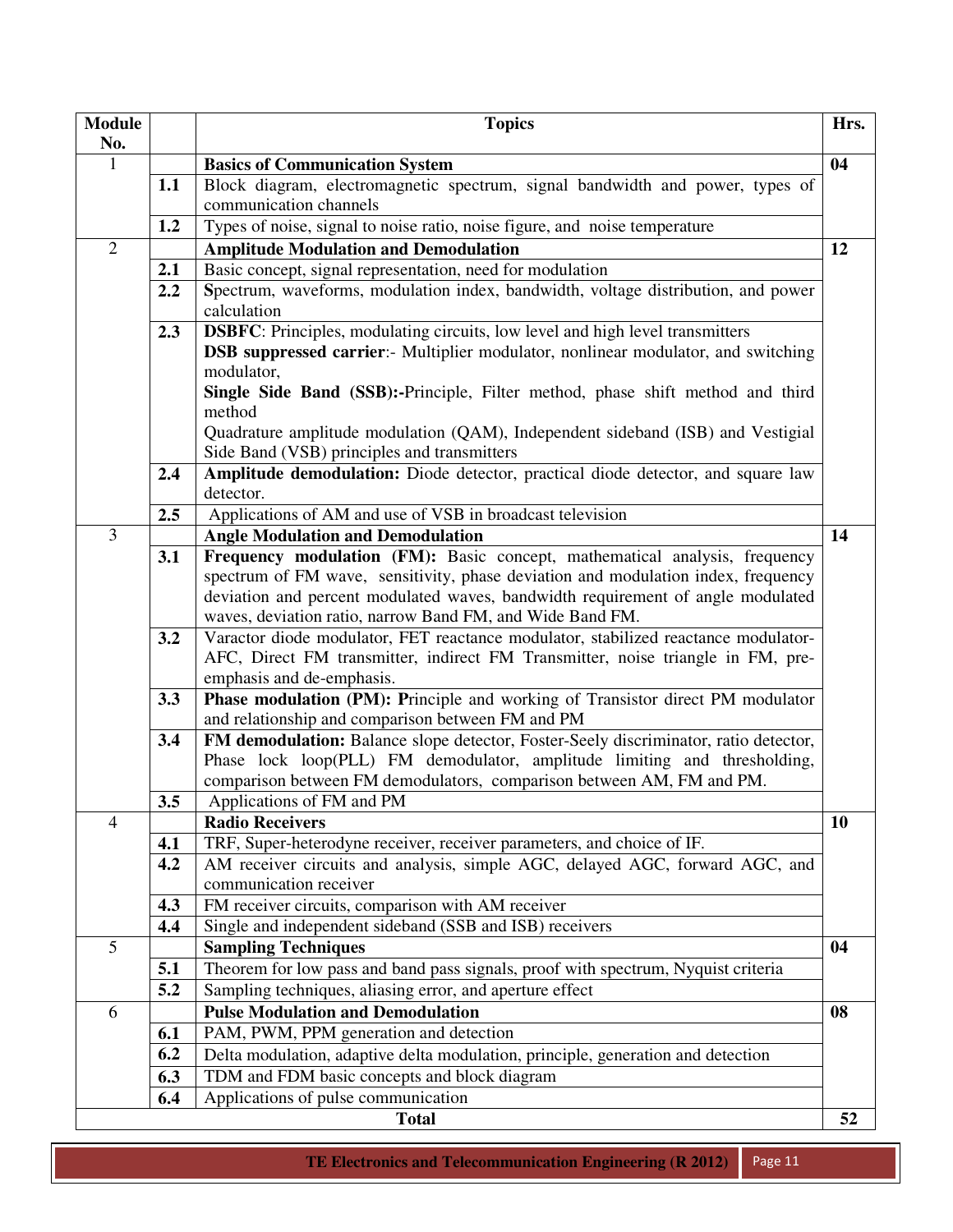- 1. WayneTomasi, "*Electronics Communication Systems*", Pearson education, Fifth edition.
- 2. Kennedy and Davis, "*Electronics Communication System*", Tata McGraw Hill, Fourth edition.
- 3. B.P. Lathi, Zhi Ding*,"Modern Digital and Analog Communication system*", Oxford University Press, Fourth edition
- 4. Taub, Schilling and Saha, "*Taub's Principles of Communication systems*", Tata McGraw Hill,Third edition.
- 5. P. Sing and S.D. Sapre, "*Communication Systems: Analog and Digital*", Tata McGraw Hill,Third edition.
- 6. Simon Haykin, Michel Moher, "*Introduction to Analog and Digital Communication*", Wiley, Second edition.
- 7. Dennis Roddy and John Coolen, "*Electronic Communication*", Prentice Hall, Third Edition.

## **Internal Assessment (IA):**

Two tests must be conducted which should cover at least 80% of syllabus. The average marks of two tests should be considered as final IA marks

- 1. Question paper will comprise of 6 questions, each of 20 marks.
- 2. Total 4 questions need to be solved.
- 3. Question No.1 will be compulsory and based on entire syllabus wherein sub questions for 2 to 5 marks will be asked.
- 4. Remaining questions will be selected from all the modules.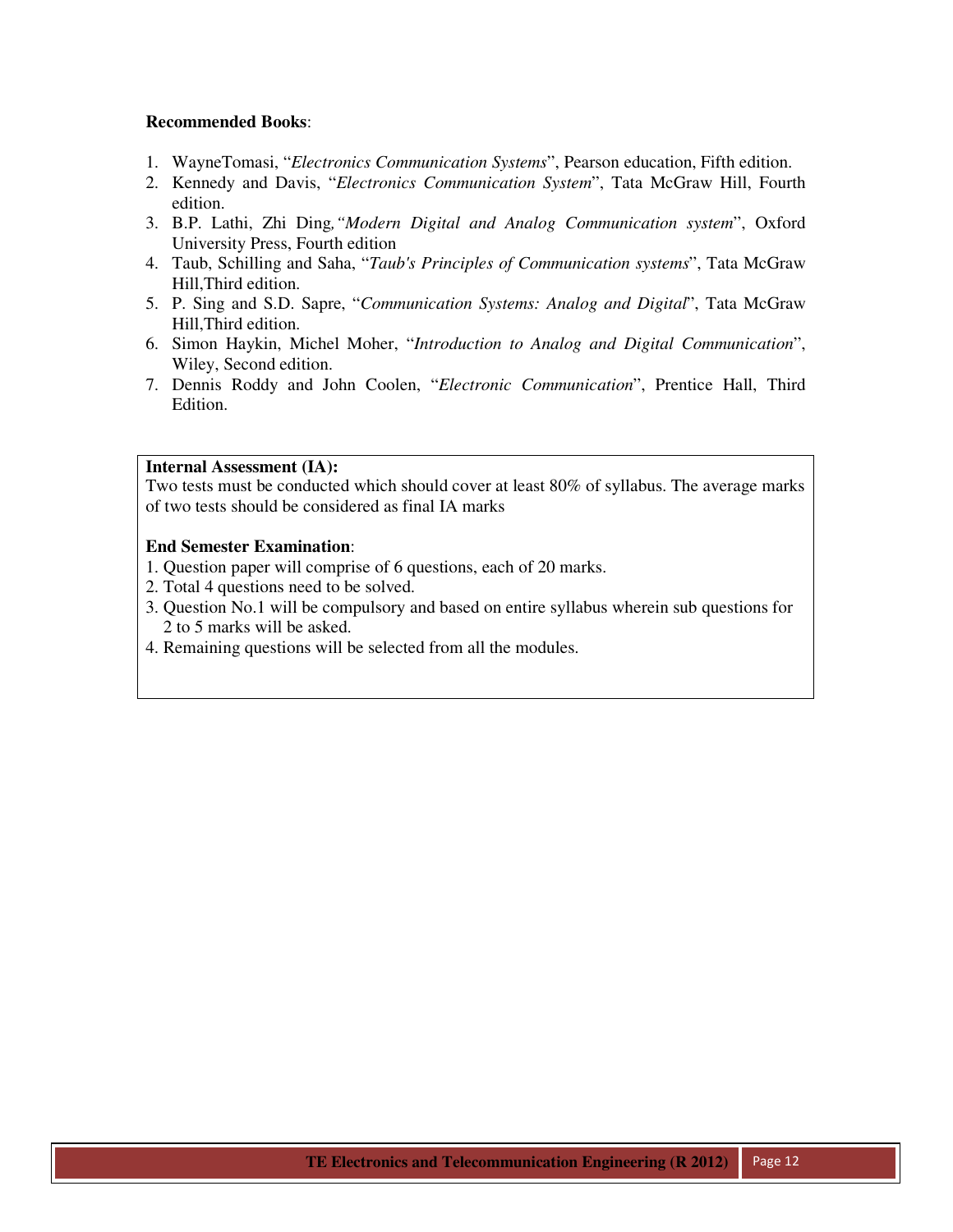| Course        | Course          |               | <b>Teaching Scheme</b> |                 | <b>Credits Assigned</b> |                     |                 |              |  |  |
|---------------|-----------------|---------------|------------------------|-----------------|-------------------------|---------------------|-----------------|--------------|--|--|
| Code          | <b>Name</b>     | <b>Theory</b> | <b>Practical</b>       | <b>Tutorial</b> | <b>Theory</b>           | <b>TW/Practical</b> | <b>Tutorial</b> | <b>Total</b> |  |  |
| <b>ETC503</b> | <b>Random</b>   | 04            | $- -$                  | 01              | 04                      | $- -$               | 01              | 05           |  |  |
|               | <b>Signal</b>   |               |                        |                 |                         |                     |                 |              |  |  |
|               | <b>Analysis</b> |               |                        |                 |                         |                     |                 |              |  |  |

| Course        | Course          |                                       |    |                            | <b>Examination Scheme</b> |             |                  |      |              |
|---------------|-----------------|---------------------------------------|----|----------------------------|---------------------------|-------------|------------------|------|--------------|
| Code          | <b>Name</b>     |                                       |    | <b>Theory Marks</b>        |                           | <b>Term</b> | <b>Practical</b> | Oral | <b>Total</b> |
|               |                 |                                       |    | <b>Internal assessment</b> | End Sem.                  | Work        |                  |      |              |
|               |                 | <b>Test</b><br><b>Test</b><br>Ave. Of |    |                            | <b>Exam</b>               |             |                  |      |              |
|               |                 |                                       |    | Test 1 and                 |                           |             |                  |      |              |
|               |                 |                                       |    | Test 2                     |                           |             |                  |      |              |
| <b>ETC503</b> | <b>Random</b>   | 20                                    | 20 | 20                         | 80                        | 25          |                  |      | 125          |
|               | <b>Signal</b>   |                                       |    |                            |                           |             |                  |      |              |
|               | <b>Analysis</b> |                                       |    |                            |                           |             |                  |      |              |

#### **Course Pre –requisite:**

- ETC 405: Signals and Systems
- ETC 401: Applied Mathematics IV

**Course Objective:** To teach students

- Random Variables and Random Process
- The design of the systems which involves randomness using mathematical analysis and computer simulations.

#### **Course Outcome : At the end of the course, students will able to**

- Apply theory of probability in identifying and solving relevant problems.
- Define and differentiate random variables and vector through the use of cumulative distribution function (CDF), probability density function (PDF), probability mass function (PMF) as well as joint, marginal and conditional CDF, PDF and PMF.
- Show probability and expectation computations using important discrete and continuous random variable types.
- Define and specify random processes and determine whether a given process is stationary or wide sense stationary.
- Determine the response of a linear time invariant system to such a random process.
- Describe basic concepts related to Markov chains and queuing theory and relate it to seal world applications.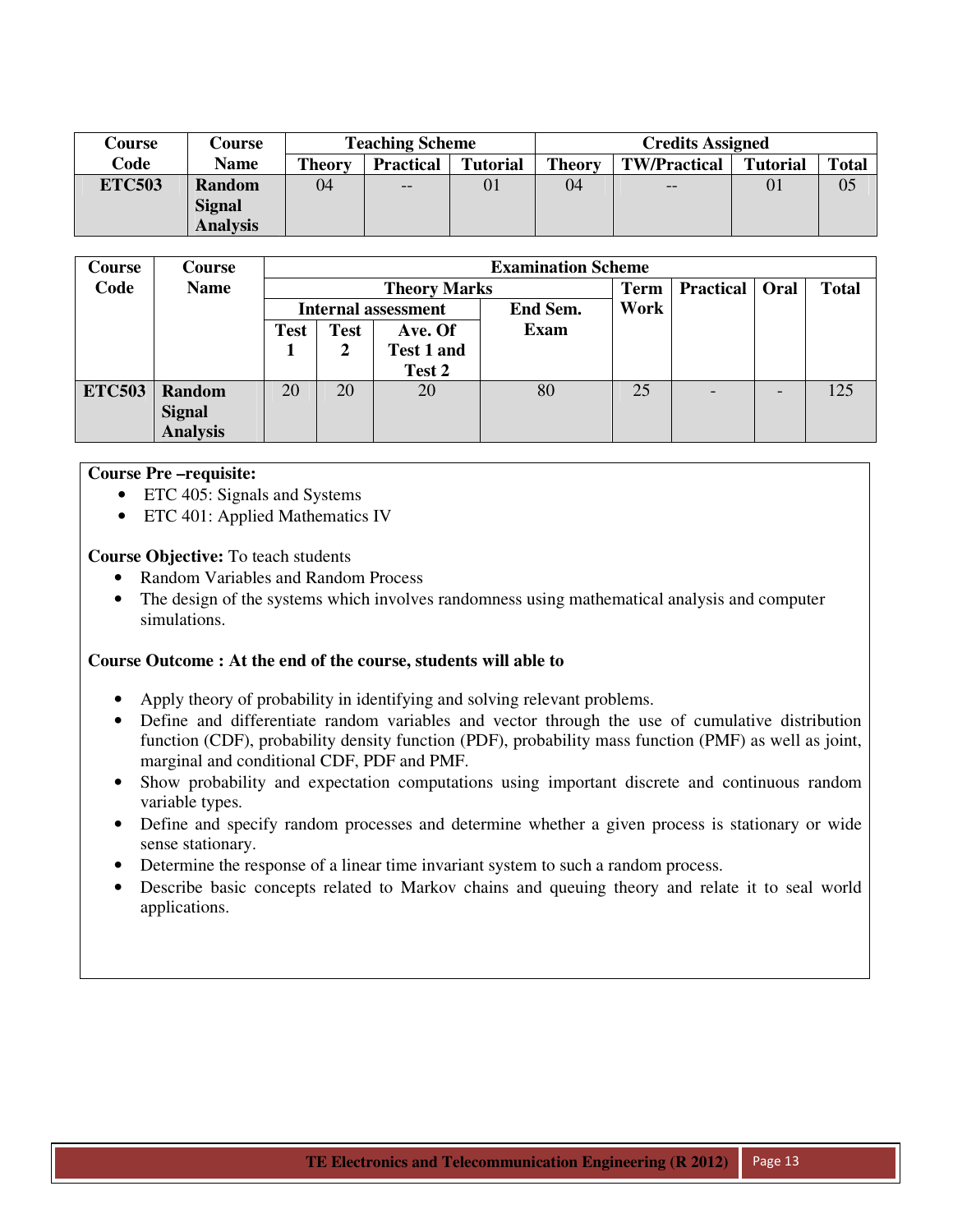| <b>Module</b><br>No.    |                  | <b>Overview of Probability Theory and Basics of Random Variables</b>                           | Hrs. |
|-------------------------|------------------|------------------------------------------------------------------------------------------------|------|
| $\mathbf{1}$            | 1.1              | Sample space, events, set operations, the notion and axioms of probability.                    | 10   |
|                         | 1.2              | Conditional probability, Joint probability, Baye's rule, Independence of events,               |      |
|                         |                  | Sequential Experiments.                                                                        |      |
|                         | 1.3              | Notion of random variable.                                                                     |      |
|                         | 1.4              | Continuous random variables, probability density function, probability distribution            |      |
|                         |                  | function, Uniform, Exponential and Gaussian continuous random variables and                    |      |
|                         |                  | distributions.                                                                                 |      |
|                         | 1.5              | Discrete random variables, probability mass function, probability distribution                 |      |
|                         |                  | function, binomial, Poisson and geometric discrete random variables and                        |      |
|                         |                  | distributions                                                                                  |      |
| $\overline{2}$          |                  | <b>Operations on One Random Variable</b>                                                       | 07   |
|                         | 2.1              | Functions of a random variable and their distribution and density functions.                   |      |
|                         | $2.2\phantom{0}$ | Expectation, Variance and Moments of random variable.                                          |      |
|                         | 2.3              | Transformation of a random variable, Markov, Chebyshev and Chernoff bounds,                    |      |
|                         |                  | characteristic functions, moment theorem                                                       |      |
| $\overline{\mathbf{3}}$ |                  | <b>Multiple of Random Variables And Convergence</b>                                            | 08   |
|                         | 3.1              | Vector random variables, Pairs of random variables, Joint CDF, Joint PDF                       |      |
|                         |                  | Independence, Conditional CDF and PDF, Conditional Expectation                                 |      |
|                         | 3.2              | One function of two random variable, two functions of two random variables; joint              |      |
|                         |                  | moments, joint characteristic function, covariance and correlation-independent,                |      |
|                         |                  | uncorrelated and orthogonal random variables.                                                  |      |
| $\overline{\mathbf{4}}$ |                  | <b>Sequence Of Random Variables And Convergence:</b>                                           | 05   |
|                         | 4.1              | Random sequences, Limit theorems; Strong and weak laws of large numbers,                       |      |
|                         | 4.2              | Central limit theorem and its significance.                                                    |      |
| 5                       |                  | <b>Random Process</b>                                                                          | 10   |
|                         | 5.1              | Random process: Definition, realizations, sample paths, discrete and continuous                |      |
|                         |                  | time processes                                                                                 |      |
|                         | 5.2              | Probabilistic structure of a Random process; mean, correlation and covariance                  |      |
|                         |                  | functions, stationarity of random process.                                                     |      |
|                         | 5.3              | Ergodicity, Transmission of WSS random process through LTI system                              |      |
|                         | 5.4              | Spectral analysis of random processes, power density spectrum bandwidth, cross-                |      |
|                         | 5.5              | power density spectrum.                                                                        |      |
| 6                       |                  | Gaussian and Poisson random process<br><b>Markov Chains And Introduction To Queuing Theory</b> | 12   |
|                         | 6.1              | Markov processes                                                                               |      |
|                         | 6.2              | Discrete Markov chains, The n-step transition probabilities, steady state                      |      |
|                         |                  | probabilities.                                                                                 |      |
|                         | 6.3              | Introduction to Continuous time Markov chains.                                                 |      |
|                         | 6.4              | Classifications of states.                                                                     |      |
|                         | 6.5              | Markovian models                                                                               |      |
|                         | 6.6              | Birth and death queuing models                                                                 |      |
|                         | 6.7              | Steady state results                                                                           |      |
|                         | 6.8              | Single and Multiple server Queuing models                                                      |      |
|                         | 6.9              | Finite source models                                                                           |      |
|                         | 6.10             | Little's formula                                                                               |      |
|                         |                  | <b>Total</b>                                                                                   | 52   |
|                         |                  |                                                                                                |      |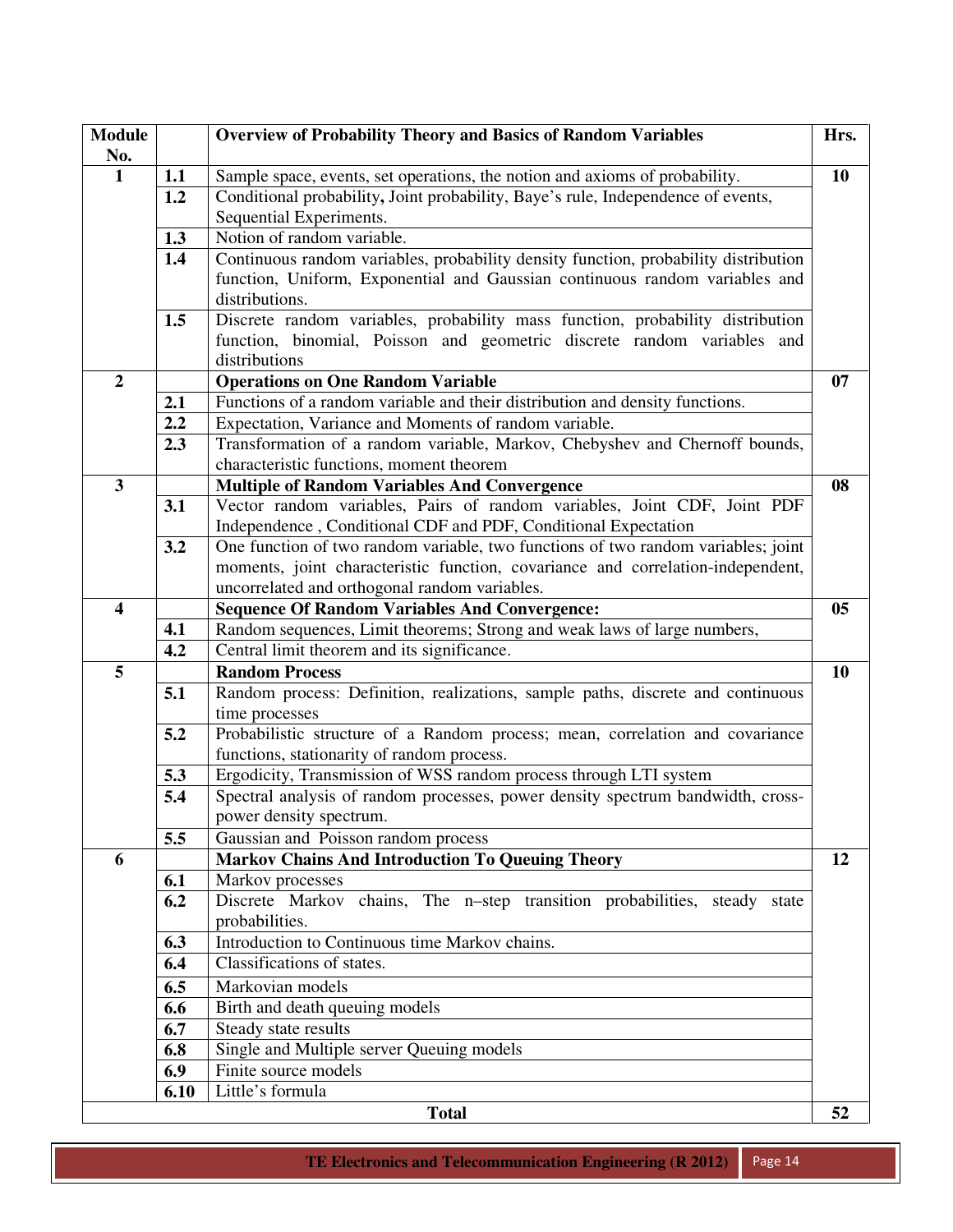- 1. Alberto Leon Garcia, "*Probability And Random Processes For Electrical Engineerin*g", second edition Low price edition Pearson education.
- 2. Miller, "Probability And Random Processes-With Applications to Signal Processing and Communication", first edition 2007, Elsevier.
- 3. Papoulis and S. Unnikrishnan Pillai, "*Probability, Random Variables and Stochastic Processes*,'' Fourth Edition, McGraw Hill.
- 4. H. Stark and J. Woods, ``*Probability and Random Processes with Applications to Signal Processing*,'' Third Edition, Pearson Education.
- 5. Hwei Hsu, "*Probability Random Variable,s Random Process, Schaulm's Outlines*, Tata McGraw Hill, 2004.

# **Internal Assessment (IA):**

Two tests must be conducted which should cover at least 80% of syllabus. The average marks of two tests should be considered as final IA marks

- 1. Question paper will comprise of 6 questions, each of 20 marks.
- 2. Total 4 questions need to be solved.
- 3. Question No.1 will be compulsory and based on entire syllabus wherein sub questions for 2 to 5 marks will be asked.
- 4. Remaining questions will be selected from all the modules.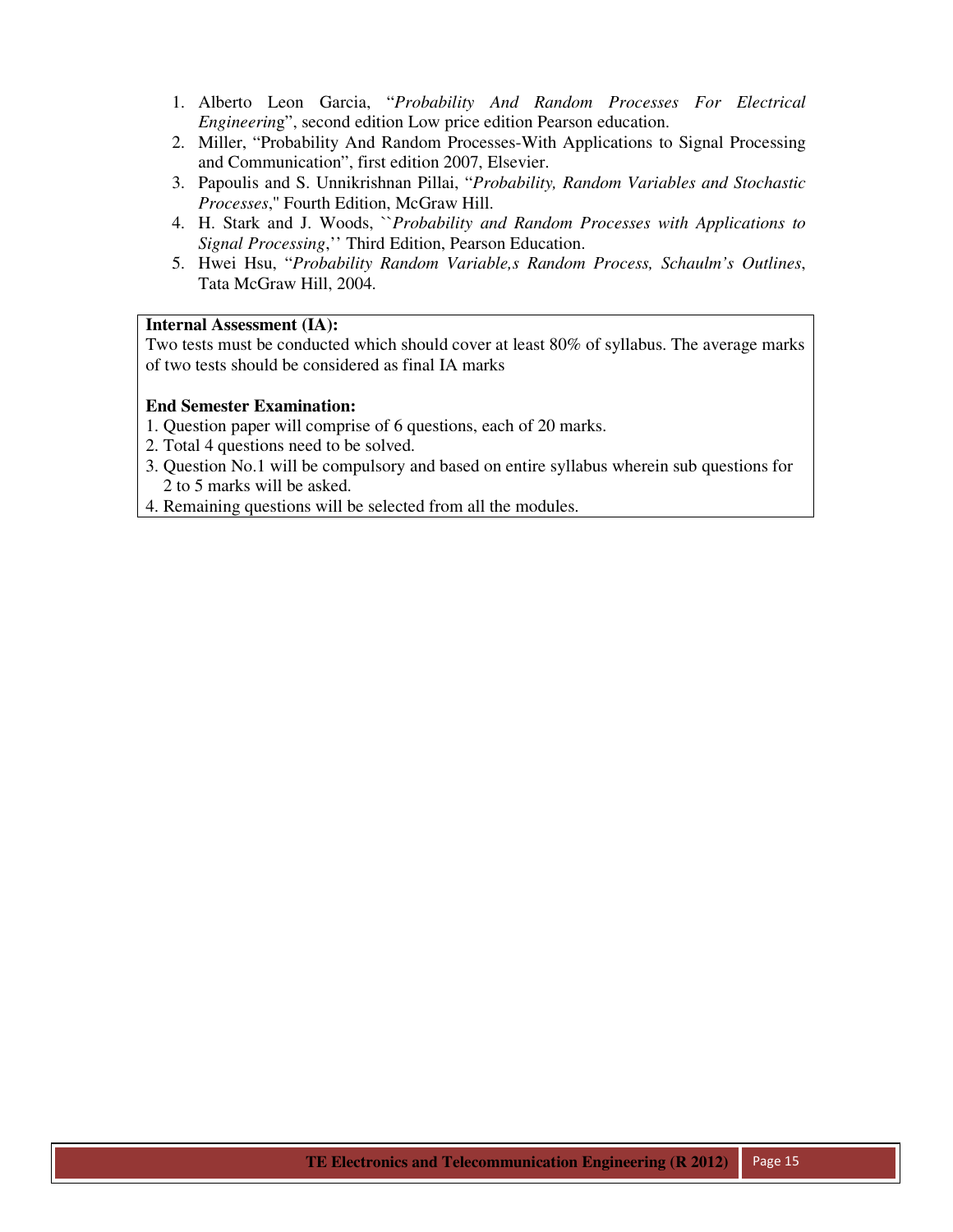| <b>Course Code</b> | <b>Course Name</b>                 | <b>Teaching Scheme</b>                               |               |     | <b>Credits Assigned</b> |                  |                 |              |  |
|--------------------|------------------------------------|------------------------------------------------------|---------------|-----|-------------------------|------------------|-----------------|--------------|--|
|                    |                                    | <b>Practical</b><br><b>Tutorial</b><br><b>Theory</b> |               |     | <b>Theory</b>           | TW/              | <b>Tutorial</b> | <b>Total</b> |  |
|                    |                                    |                                                      |               |     |                         | <b>Practical</b> |                 |              |  |
| <b>ETC504</b>      | <b>RF</b> Modeling<br>and Antennas | 04                                                   | $\sim$ $\sim$ | $-$ | 04                      | --               | --              | 04           |  |

| <b>Course</b> | <b>Course Name</b>     |                            | <b>Examination Scheme</b> |                     |             |                          |                  |  |              |  |  |  |  |
|---------------|------------------------|----------------------------|---------------------------|---------------------|-------------|--------------------------|------------------|--|--------------|--|--|--|--|
| Code          |                        |                            |                           | <b>Theory Marks</b> |             | <b>Term</b>              | Practical   Oral |  | <b>Total</b> |  |  |  |  |
|               |                        | <b>Internal assessment</b> |                           |                     | End Sem.    | Work                     |                  |  |              |  |  |  |  |
|               |                        | <b>Test</b>                | <b>Test</b>               | Ave. Of             | <b>Exam</b> |                          |                  |  |              |  |  |  |  |
|               |                        |                            |                           | Test 1 and          |             |                          |                  |  |              |  |  |  |  |
|               |                        |                            |                           | Test 2              |             |                          |                  |  |              |  |  |  |  |
|               | $ETC504   RF$ Modeling | 20                         | 20                        | 20                  | 80          | $\overline{\phantom{0}}$ |                  |  | 100          |  |  |  |  |
|               | and Antennas           |                            |                           |                     |             |                          |                  |  |              |  |  |  |  |

**Course Pre –requisite:** : ETC 404: Wave Theory and Propagation

**Course Objective:** To teach students

- Design of different types of passive filters used for radio frequency application.
- Radiation phenomena and pattern of various antennas.
- The various characteristics of different types of antennas.

# **Course Outcome: On Completion of this course Student will be able to**

- Analyze and design RF Filters
- Analyze the radiation mechanisms of antennas
- Demonstrate knowledge of antennas in communication systems. Ability to discriminate between antennas on the basis of their electrical performance.
- Discriminate various antennas on the basis of their electrical performance.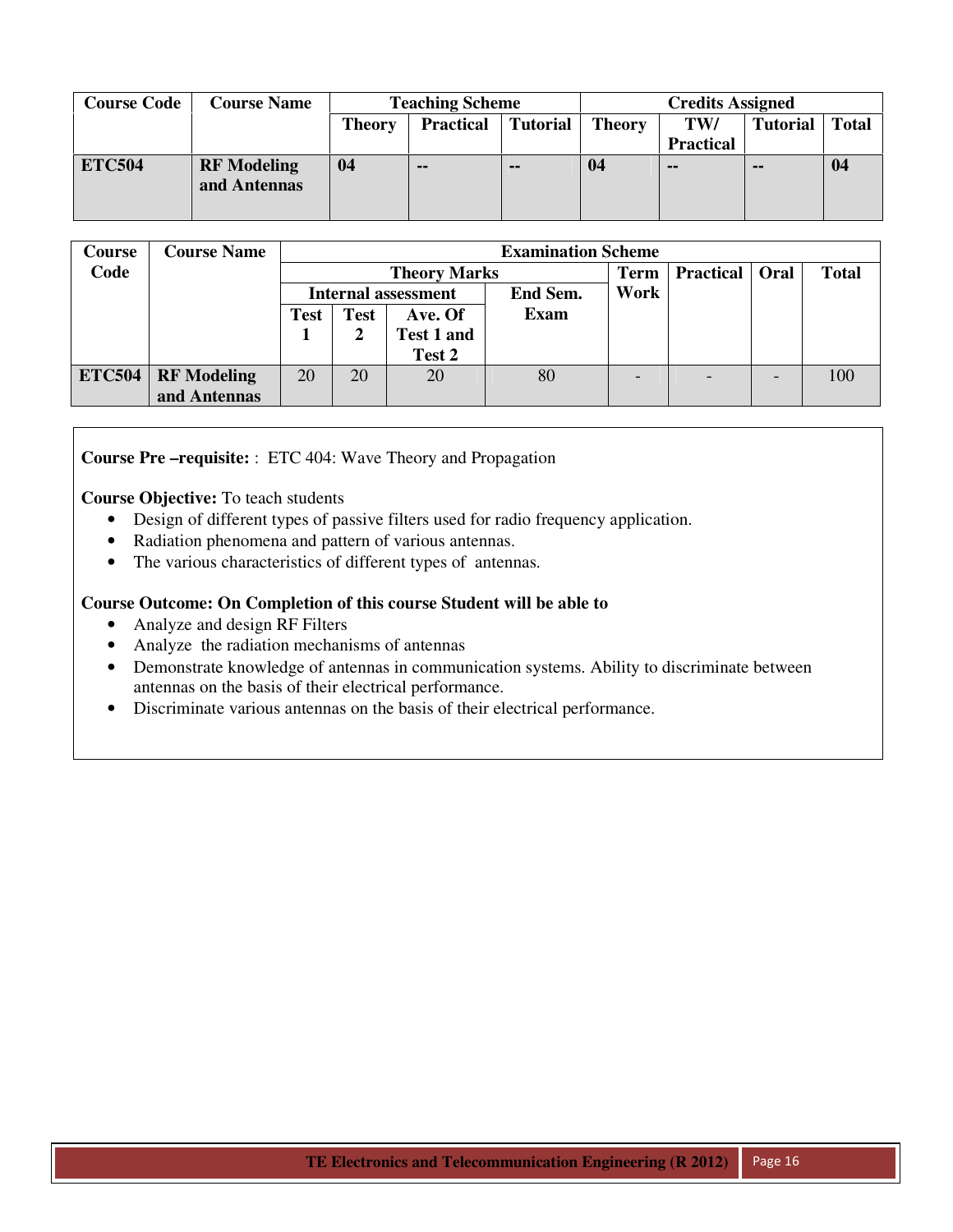| <b>Module</b>  |     | <b>Topics</b>                                                                                                     | Hrs. |
|----------------|-----|-------------------------------------------------------------------------------------------------------------------|------|
| No.            |     |                                                                                                                   |      |
| 1.             |     | <b>Behavior of Active and Passive Components in RF range</b>                                                      | 04   |
|                | 1.1 | Frequency Spectrum, hazards of Electromagnetic Radiations, and fundamentals of<br>radio frequency design          |      |
|                | 1.2 | High Frequency behavior, equivalent circuit and frequency response of resistor,                                   |      |
|                |     | capacitor, inductor, diode, BJT, and FET                                                                          |      |
|                | 1.3 | Characteristics, structure and applications of coaxial line, stripline, microstrip line,                          |      |
|                |     | and coplanar lines                                                                                                |      |
| $\overline{2}$ |     | <b>Filter Design</b>                                                                                              | 12   |
|                | 2.1 | Analysis of infinite periodic structures terminated Periodic structures, k- $\beta$ diagrams                      |      |
|                |     | and wave velocities.                                                                                              |      |
|                | 2.2 | Image Parameter Method: Image impedances and transfer functions for two port                                      |      |
|                |     | networks, constant-k filter sections, m-derived filter sections, and composite filters                            |      |
|                | 2.3 | Insertion Loss Method: Characterization by power loss ratio, maximally flat, equal                                |      |
|                |     | ripple, and linear phase low pass filter prototype.                                                               |      |
|                | 2.4 | Filter transformations: impedances, frequency scaling, and band pass and band stop                                |      |
|                | 2.5 | Richard's transformation, Kuroda's identity, impedance, and admittance inverters                                  |      |
| 3              |     | <b>Fundamentals of Antenna</b>                                                                                    | 14   |
|                | 3.1 | Conceptual understanding and radiation mechanism                                                                  |      |
|                | 3.2 | Fundamental Parameters of Antennas: Radiation pattern, radiation power density,                                   |      |
|                |     | radiation intensity, beam width, directivity, antenna efficiency, gain, beam efficiency,                          |      |
|                |     | bandwidth, input impedance, antenna radiation efficiency, antenna vector effective                                |      |
|                |     | length and equivalent areas, maximum directivity and maximum effective areas.                                     |      |
|                | 3.3 | Friss transmission equation, antenna temperature                                                                  |      |
|                | 3.4 | Vector potential $A$ for an electric current source $J$ , vector potential $F$ for an magnetic                    |      |
|                |     | current source $M$ , electric and magnetic fields for electric $J$ and Magnetic $M$ current                       |      |
|                |     | sources, and concept of near and far field radiation.                                                             |      |
| $\overline{4}$ |     | <b>Wire Antennas</b>                                                                                              | 10   |
|                | 4.1 | Infinitesimal dipole and small dipole: Radiation field, near field, far field                                     |      |
|                | 4.2 | directivity, region separation<br>Finite Length dipole: Basic parameters of half wavelength dipole, folded dipole |      |
|                | 4.3 | Monopole antenna                                                                                                  |      |
|                | 4.4 | Ground Effects                                                                                                    |      |
|                | 4.5 | Linear elements near or on infinite perfect conductors                                                            |      |
|                | 4.6 | Loop antennas: Basic parameters                                                                                   |      |
| 5              |     | <b>Antenna Arrays:</b>                                                                                            | 04   |
|                | 5.1 | Linear arrays, planner arrays, and circular arrays                                                                |      |
|                | 5.2 | Array of two isotropic point sources, non-isotropic sources                                                       |      |
|                | 5.3 | Principle of pattern multiplication,                                                                              |      |
|                | 5.4 | Linear arrays of n elements, broadside, radiation pattern, directivity, beam width and                            |      |
|                |     | null directions, array factor                                                                                     |      |
|                | 5.5 | Antenna analysis using Binomial, Dolph-Tschebyscheff, Yagi Uda antenna                                            |      |
| 6              |     | <b>Special types of antennas</b>                                                                                  | 08   |
|                | 6.1 | Frequency Independent Antennas: Log periodic and helical antennas                                                 |      |
|                |     | Microstrip Antennas: Characteristics, applications and limitations                                                |      |
|                | 6.2 | Reflector Antennas and Horn Antennas: Characteristics,<br>applications and                                        |      |
|                |     | limitations                                                                                                       |      |
|                |     | <b>Total</b>                                                                                                      | 52   |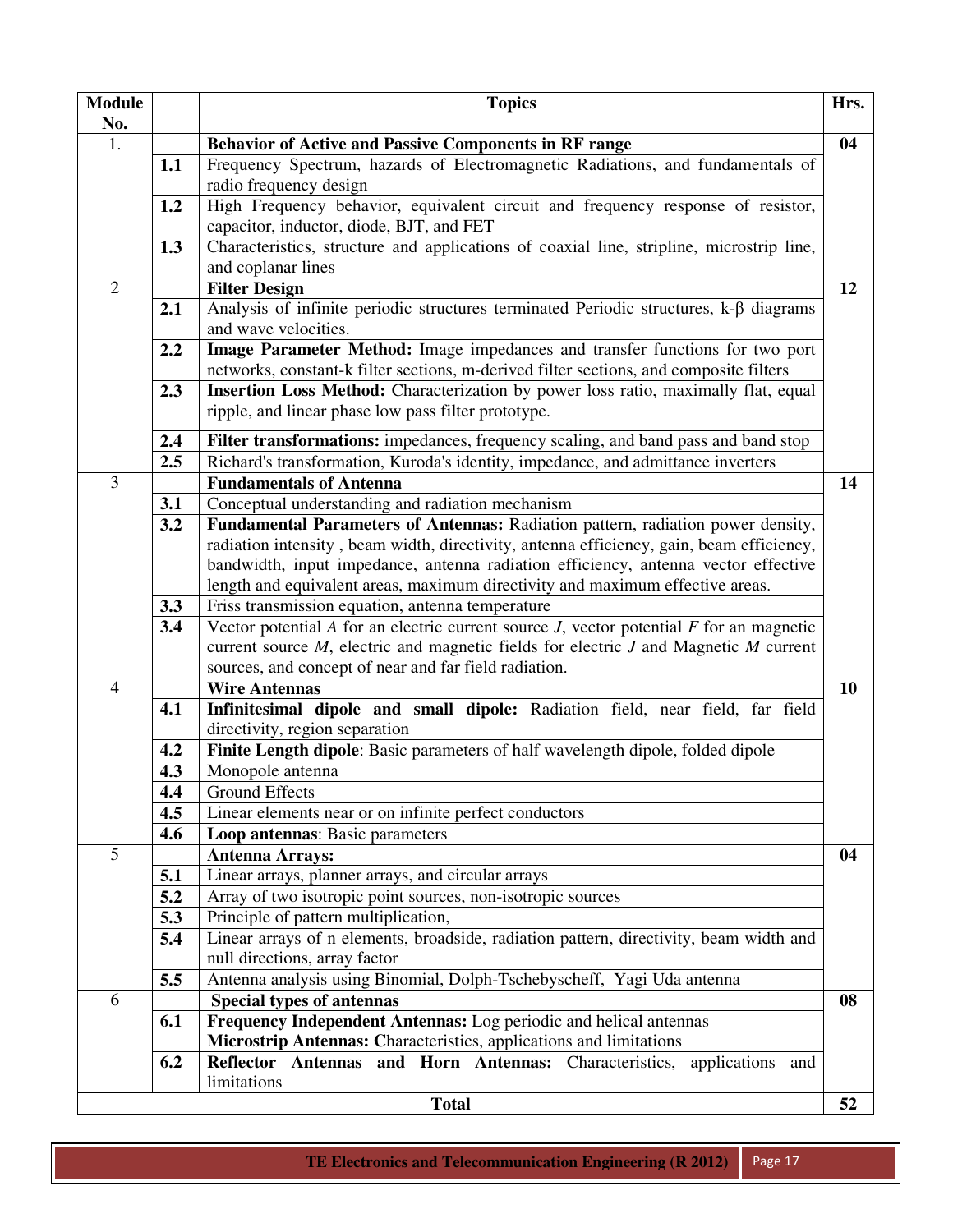- 1. David M Pozar, "*Microwave Engineering*", John Wieley and Sons, Inc. Hobokenh, New Jersey, Fourth Edition, 2012
- 2. Costantine A. Balanis, "*Antenna Theory Analysis And Design*", John Wiley Publication
- 3. John D. Kraus*,* " *Antennas*", Tata McGraw Hill publication
- 4. Annapurna Das and Sisir K Das, "*Microwave Engineering*", Tata McGraw Hill,New Delhi, Second Edition, 2009
- 5. Reinhold Ludwig and Pavel Bretchko, "*RF Circuit Design*", Pearson Education Asia.

# **Internal Assessment (IA):**

Two tests must be conducted which should cover at least 80% of syllabus. The average marks of two tests should be considered as final IA marks

- 1. Question paper will comprise of 6 questions, each of 20 marks.
- 2. Total 4 questions need to be solved.
- 3. Question No.1 will be compulsory and based on entire syllabus wherein sub questions for 2 to 5 marks will be asked.
- 4. Remaining questions will be selected from all the modules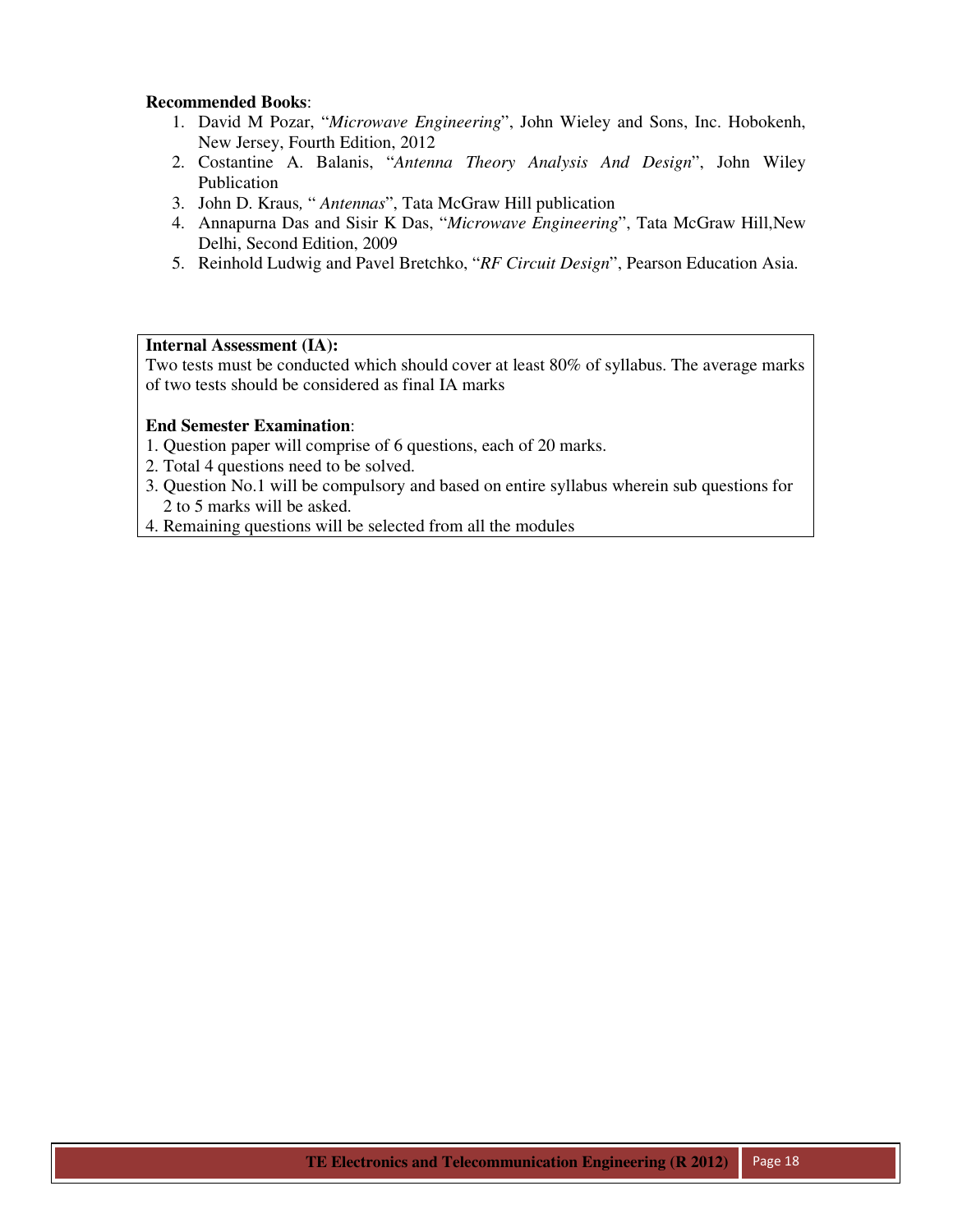| Course        | <b>Course Name</b> |               | <b>Teaching Scheme</b> |          | <b>Credits Assigned</b> |                         |       |              |  |
|---------------|--------------------|---------------|------------------------|----------|-------------------------|-------------------------|-------|--------------|--|
| Code          |                    | <b>Theory</b> | <b>Practical</b>       | Tutorial | <b>Theory</b>           | TW/Practical   Tutorial |       | <b>Total</b> |  |
| <b>ETC505</b> | <b>Integrated</b>  | 04            | $- -$                  | $- -$    | 04                      | $- -$                   | $- -$ | 04           |  |
|               | <b>Circuits</b>    |               |                        |          |                         |                         |       |              |  |

| Course        | <b>Course</b>     |             | <b>Examination Scheme</b> |                                 |             |       |                  |      |              |  |  |
|---------------|-------------------|-------------|---------------------------|---------------------------------|-------------|-------|------------------|------|--------------|--|--|
| Code          | <b>Name</b>       |             |                           | <b>Theory Marks</b>             |             | Term  | <b>Practical</b> | Oral | <b>Total</b> |  |  |
|               |                   |             |                           | End Sem.<br>Internal assessment |             |       |                  |      |              |  |  |
|               |                   | <b>Test</b> | <b>Test</b>               | Avg. of Test                    | <b>Exam</b> |       |                  |      |              |  |  |
|               |                   |             |                           | and Test 2                      |             |       |                  |      |              |  |  |
| <b>ETC505</b> | <b>Integrated</b> | 20          | 20                        | 20                              | 80          | $- -$ |                  | --   | 100          |  |  |
|               | <b>Circuits</b>   |             |                           |                                 |             |       |                  |      |              |  |  |

#### **Course Pre-requisite:**

- FEC105: Basic Electrical & Electronics Engineering
- ETC302: Analog Electronics-I
- ETC303: Digital Electronics
- ETC402: Analog Electronics-II

**Course Objectives:** To teach students

- Fundamentals of analog and digital integrated circuits.
- Design methodologies using practical integrated circuits.
- The application areas of integrated circuits.

**Course Outcomes:** After successful completion of the course student will be able to

- Understand the fundamentals and areas of applications for the Integrated Circuits.
- Analyze important types of integrated circuits of day-to-day requirements.
- Demonstrate the ability to design practical circuits that perform the desired operations.
- Understand the differences among theoretical, practical  $\&$  simulated results in integrated circuits.
- Choose the appropriate integrated circuit modules to build a given application.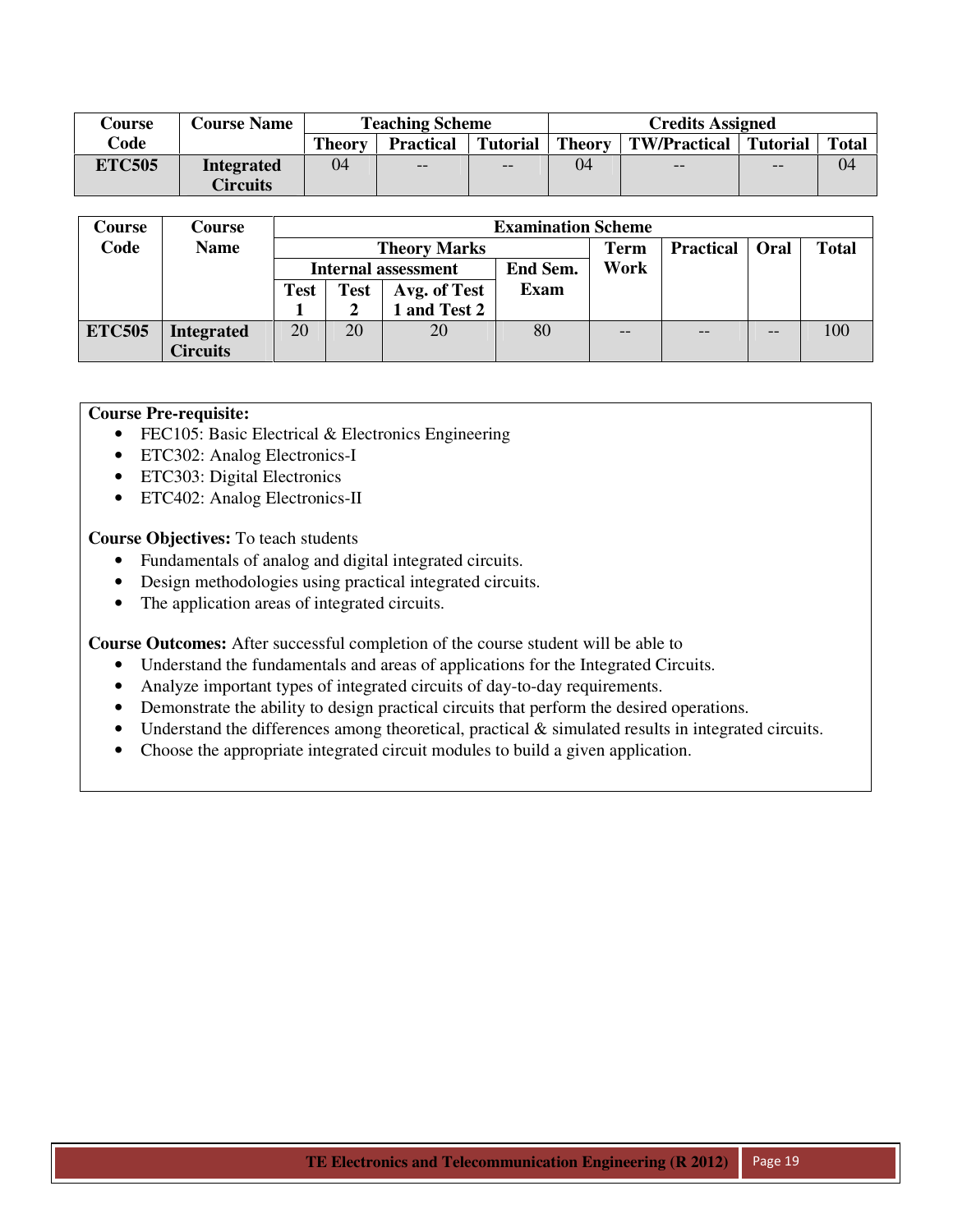| <b>Module</b>           |     | <b>Topics</b>                                                                                                                                                                                                                                                               | Hrs. |
|-------------------------|-----|-----------------------------------------------------------------------------------------------------------------------------------------------------------------------------------------------------------------------------------------------------------------------------|------|
| No.<br>1.               |     | <b>Review of Operational Amplifier</b>                                                                                                                                                                                                                                      | 04   |
|                         | 1.1 | Operational amplifier overview: parameters, open loop and closed loop<br>configurations                                                                                                                                                                                     |      |
| $\overline{2}$          |     | <b>Applications of Operational Amplifier</b>                                                                                                                                                                                                                                | 12   |
|                         | 2.1 | Amplifiers: Current amplifier, difference amplifier, instrumentation amplifier,<br>and programmable gain amplifier                                                                                                                                                          |      |
|                         | 2.2 | Converters: Current to voltage converters, voltage to current converters,<br>generalized impedance converter, voltage to frequency converter, frequency to<br>voltage converter, logarithmic converters and antilog converters                                              |      |
|                         | 2.3 | Active Filters: Second order active finite and infinite gain low pass, high pass,<br>band pass and band reject filters                                                                                                                                                      |      |
|                         | 2.4 | Sine Wave Oscillators: RC phase shift oscillator, Wien bridge oscillator,<br>Quadrature oscillator                                                                                                                                                                          |      |
| 3                       |     | <b>Non-Linear Applications of Operational Amplifier</b>                                                                                                                                                                                                                     | 10   |
|                         | 3.1 | Comparators: Inverting comparator, non-inverting comparator, zero crossing<br>detector, window detector and level detector                                                                                                                                                  |      |
|                         | 3.2 | Schmitt Triggers: Inverting Schmitt trigger, non-inverting Schmitt trigger, and<br>adjustable threshold levels                                                                                                                                                              |      |
|                         | 3.3 | Waveform Generators: Square wave generator, triangular wave generator, and<br>duty cycle modulation                                                                                                                                                                         |      |
|                         | 3.4 | Precision Rectifiers: Half wave, full wave, and applications                                                                                                                                                                                                                |      |
|                         | 3.5 | Peak detectors, sample and hold circuits                                                                                                                                                                                                                                    |      |
| $\overline{\mathbf{4}}$ |     | <b>Special Purpose Integrated Circuits</b>                                                                                                                                                                                                                                  | 08   |
|                         | 4.1 | Functional block diagram, working, design and applications: Timer 555                                                                                                                                                                                                       |      |
|                         | 4.2 | Functional block diagram, working and applications: VCO 566, PLL 565,                                                                                                                                                                                                       |      |
|                         |     | multiplier 534, waveform generator XR 2206, power amplifier LM380                                                                                                                                                                                                           |      |
| 5                       | 5.1 | <b>Voltage Regulators</b><br>Functional block diagram, working and design of three terminal fixed (78XX,<br>79XX series) and three terminal adjustable (LM 317, LM 337) voltage regulators.                                                                                 | 08   |
|                         | 5.2 | Functional block diagram, working and design of general purpose 723 (LVLC,<br>LVHC, HVLC and HVHC) with current limit and current fold-back protection,<br>Switching regulator topologies, Functional block diagram and working of LT1070<br>monolithic switching regulator |      |
| 6                       |     | <b>Counters, Shift Registers and ALU (Logic Diagram and applications)</b>                                                                                                                                                                                                   | 10   |
|                         | 6.1 | MSI Counters: Ripple counters (7490 decade, 7492 modulus-12, 7493 4-<br>bitbinary), synchronous counters (74162 decade, 74163 4-bit binary, 74169 4-bit<br>up/down binary)                                                                                                  |      |
|                         | 6.2 | MSI Shift Registers: 74164 serial input parallel output, 74166 parallel input<br>serial output, 74191 serial input serial output, 74194 universal shift register                                                                                                            |      |
|                         | 6.3 | Arithmetic Logic Unit: 74181 ALU                                                                                                                                                                                                                                            |      |
|                         |     | <b>Total</b>                                                                                                                                                                                                                                                                | 52   |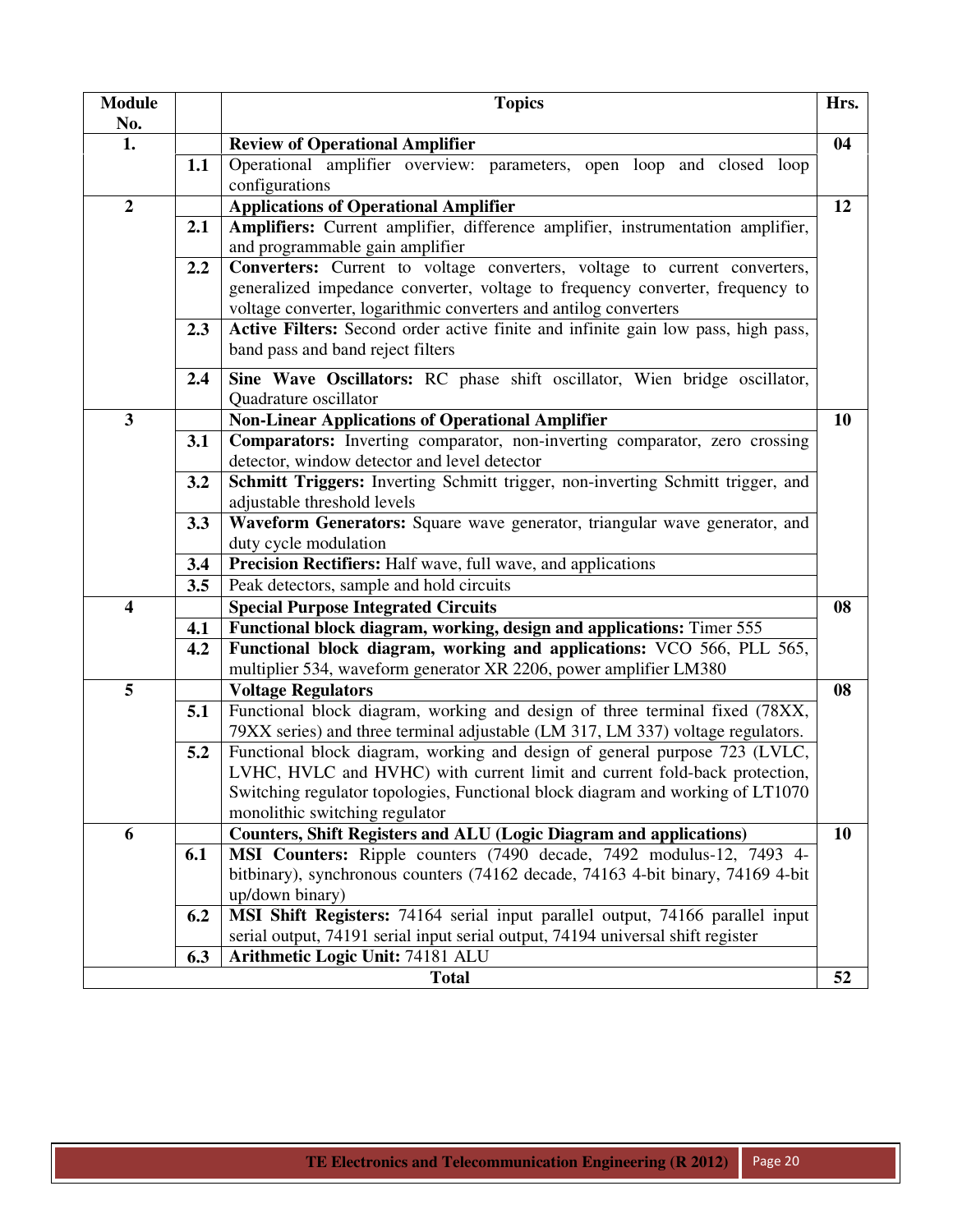- 1. Sergio Franco, "*Design with Operational Amplifiers and Analog Integrated Circuits*", Tata McGraw Hill, 3<sup>rd</sup> Edition
- 2. John F. Wakerly, "*Digital Design Principles & Practices*", Pearson Education, 3rd Edition
- 3. J. Millman and A. Grabel, "*Microelectronics*", Tata McGraw Hill, 2nd Edition.
- 4. D. Roy Choudhury and S. B. Jain, "*Linear Integrated Circuits*", New Age International Publishers,  $4<sup>th</sup>$  Edition
- 5. David A. Bell, "*Operation Amplifiers and Linear Integrated Circuits*", Oxford University Press, Indian Edition
- 6. Ramakant A. Gayakwad, "*Op-Amps and Linear Integrated Circuits*", Pearson Prentice Hall,  $4<sup>th</sup>$  Edition
- 7. R. F. Coughlin and F. F. Driscoll, "*Operation Amplifiers and Linear Integrated Circuits*", Prentice Hall,  $6<sup>th</sup>$  Edition
- 8. J. G. Graeme, G. E. Tobey and L. P. Huelsman, "*Operational Amplifiers- Design & Applications*", New York: McGraw-Hill, Burr-Brown Research Corporation

## **Internal Assessment (IA):**

Two tests must be conducted which should cover at least 80% of syllabus. The average marks of two tests should be considered as final IA marks

- 1. Question paper will comprise of 6 questions, each of 20 marks.
- 2. Total 4 questions need to be solved.
- 3. Question No.1 will be compulsory and based on entire syllabus wherein sub questions for 2 to 5 marks will be asked.
- 4. Remaining questions will be selected from all the modules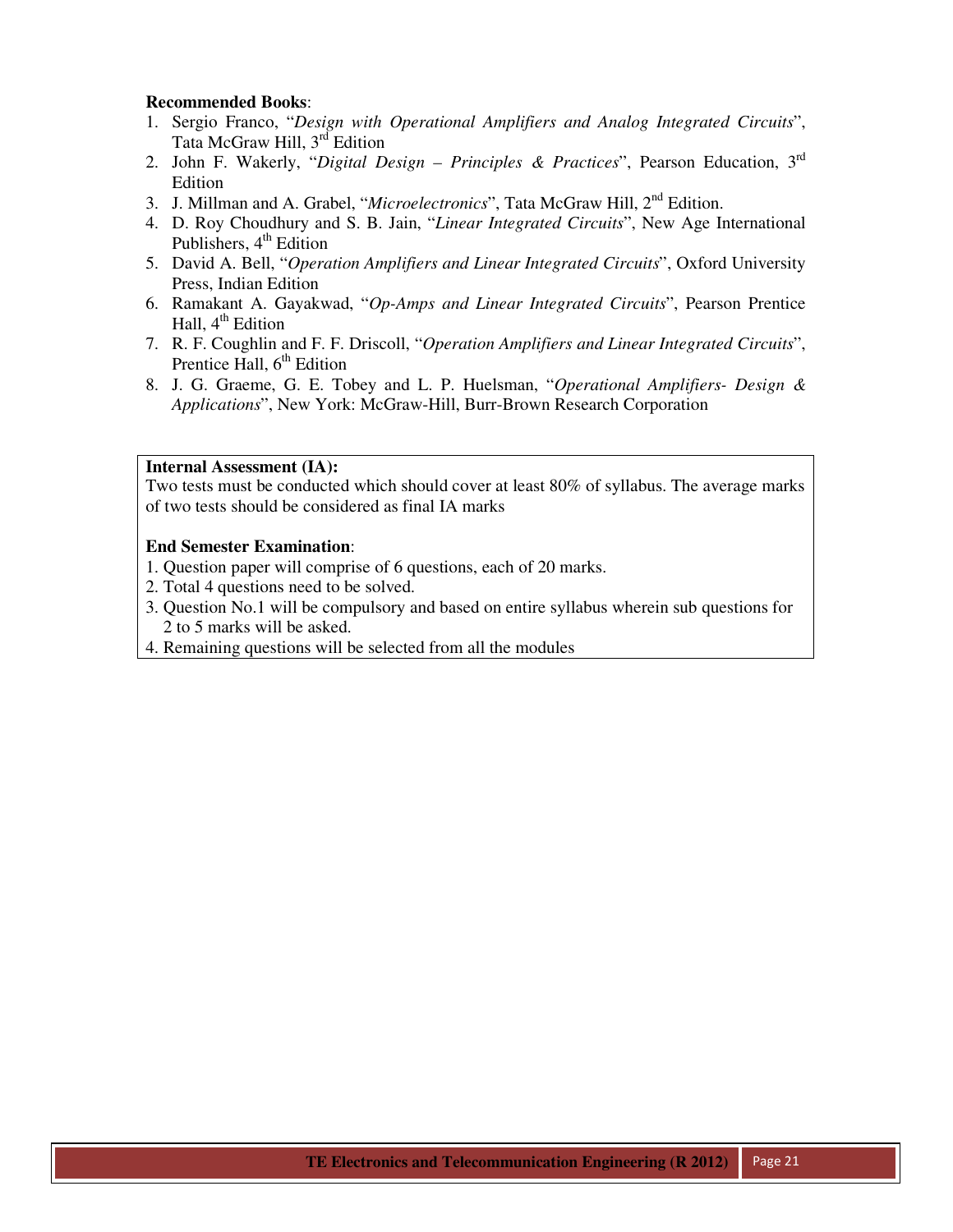| Course        | <b>Course Name</b>   |               | <b>Teaching Scheme</b>        |    | <b>Credits Assigned</b>          |    |    |    |  |  |
|---------------|----------------------|---------------|-------------------------------|----|----------------------------------|----|----|----|--|--|
| Code          |                      | <b>Theory</b> | <b>Practical   Tutorial  </b> |    | Theory   TW/Practical   Tutorial |    |    |    |  |  |
| <b>ETS506</b> | <b>Business</b>      | $-$           | $2 + 2$                       | -- | $-$                              | 02 | -- | 02 |  |  |
|               | <b>Communication</b> |               |                               |    |                                  |    |    |    |  |  |
|               | and Ethics           |               |                               |    |                                  |    |    |    |  |  |

| Course        | <b>Course Name</b>   |             |             |                     | <b>Examination Scheme</b> |      |                  |       |              |
|---------------|----------------------|-------------|-------------|---------------------|---------------------------|------|------------------|-------|--------------|
| Code          |                      |             |             | <b>Theory Marks</b> |                           | Term | <b>Practical</b> | Oral  | <b>Total</b> |
|               |                      |             |             | Internal assessment | End Sem.                  | Work |                  |       |              |
|               |                      | <b>Test</b> | <b>Test</b> | Ave. Of             | Exam                      |      |                  |       |              |
|               |                      |             | 2           | Test 1              |                           |      |                  |       |              |
|               |                      |             |             | and                 |                           |      |                  |       |              |
|               |                      |             |             | Test 2              |                           |      |                  |       |              |
| <b>ETS506</b> | <b>Business</b>      | --          | --          |                     | $- -$                     | 50   | --               | $- -$ | 50           |
|               | <b>Communication</b> |             |             |                     |                           |      |                  |       |              |
|               | and Ethics           |             |             |                     |                           |      |                  |       |              |

**Course Pre-requisite :** FEC206 Communication Skills

#### **Course Objective :**

- To inculcate in students professional and ethical attitude, effective communication skills, teamwork, multidisciplinary approach and an ability to understand engineer's social responsibilities.
- To provide students with an academic environment where they will be aware of the excellence, leadership and lifelong learning needed for a successful professional career.
- To inculcate professional ethics and codes of professional practice and leadership.
- To prepare students for successful careers that meets the global Industrial and Corporate requirement' provide an environment for students to work on Multidisciplinary projects as part of different teams to enhance their team building capabilities like leadership, motivation, teamwork etc.

# **Expected Outcomes**

After completion of this course students will be able to:

- Communicate effectively in both verbal and written form and demonstrate knowledge of professional and ethical responsibilities
- Participate and succeed in Campus placements and competitive examinations like GATE, CET.
- Possess entrepreneurial approach and ability for life-long learning.
- Have education necessary for understanding the impact of engineering solutions on Society and demonstrate awareness of contemporary issues.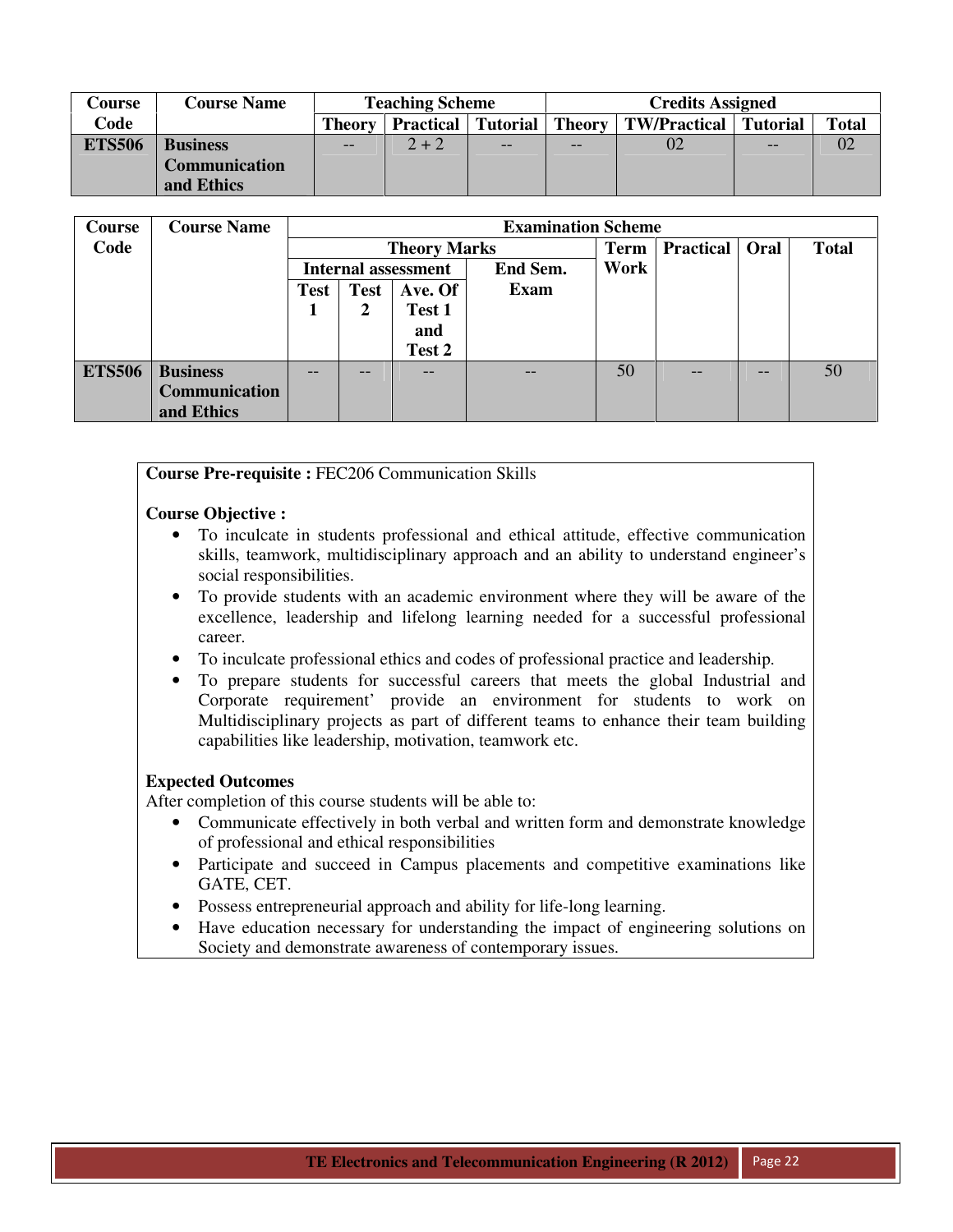| <b>Module</b> | Unit             | <b>Topics</b>                                                    | <b>Hrs</b> |
|---------------|------------------|------------------------------------------------------------------|------------|
| No.           | No.              |                                                                  |            |
| 1.0           | 1.0              | <b>Report Writing</b>                                            | 08         |
|               | 1.1              | Objectives of report writing                                     |            |
|               | 1.2              | Language and style in a report                                   |            |
|               | 1.3              | Types of reports                                                 |            |
|               | 1.4              | Formats of reports: Memo, letter, project and survey based       |            |
| 2.0           | 2.0              | <b>Technical Proposals</b>                                       | 02         |
|               | 2.1              | Objective of technical proposals                                 |            |
|               | 2.2              | Parts of proposal                                                |            |
| 3.0           | 3.0              | <b>Introduction to Interpersonal Skills</b>                      | 08         |
|               | 3.1              | Emotional Intelligence                                           |            |
|               | 3.2              | Leadership                                                       |            |
|               | 3.3              | Team building                                                    |            |
|               | 3.4              | Assertiveness                                                    |            |
|               | $\overline{3.5}$ | <b>Conflict Resolution</b>                                       |            |
|               | 3.6              | <b>Negotiation Skills</b>                                        |            |
|               | 3.7              | Motivation                                                       |            |
|               | 3.8              | <b>Time Management</b>                                           |            |
| 4.0           | 4.0              | <b>Meetings and Documentation</b>                                | 02         |
|               | 4.1              | Strategies for conducting effective meetings                     |            |
|               | 4.2              | Notice                                                           |            |
|               | 4.3              | Agenda                                                           |            |
|               | 4.4              | Minutes of the meeting                                           |            |
| 5.0           | 5.0              | <b>Introduction to Corporate Ethics and etiquettes</b>           | 02         |
|               | 5.1              | Business meeting etiquettes, interview etiquettes, professional  |            |
|               |                  | and work etiquettes, social skills                               |            |
|               | 5.2              | Greetings and art of conversation                                |            |
|               | 5.3              | Dressing and grooming                                            |            |
|               | 5.4              | Dinning etiquette                                                |            |
|               | 5.5              | Ethical codes of conduct in business and corporate activities    |            |
|               |                  | (Personal ethics, conflicting values, choosing a moral response, |            |
|               |                  | the process of making ethical decisions)                         |            |
| 6.0           | 6.0              | <b>Employment Skills</b>                                         | 06         |
|               | 6.1              | Cover letter                                                     |            |
|               | 6.2              | Resume                                                           |            |
|               | 6.3              | <b>Group Discussion</b>                                          |            |
|               | 6.4              | <b>Presentation Skills</b>                                       |            |
|               | 6.5              | Interview Skills                                                 |            |
|               |                  | <b>Total</b>                                                     | 28         |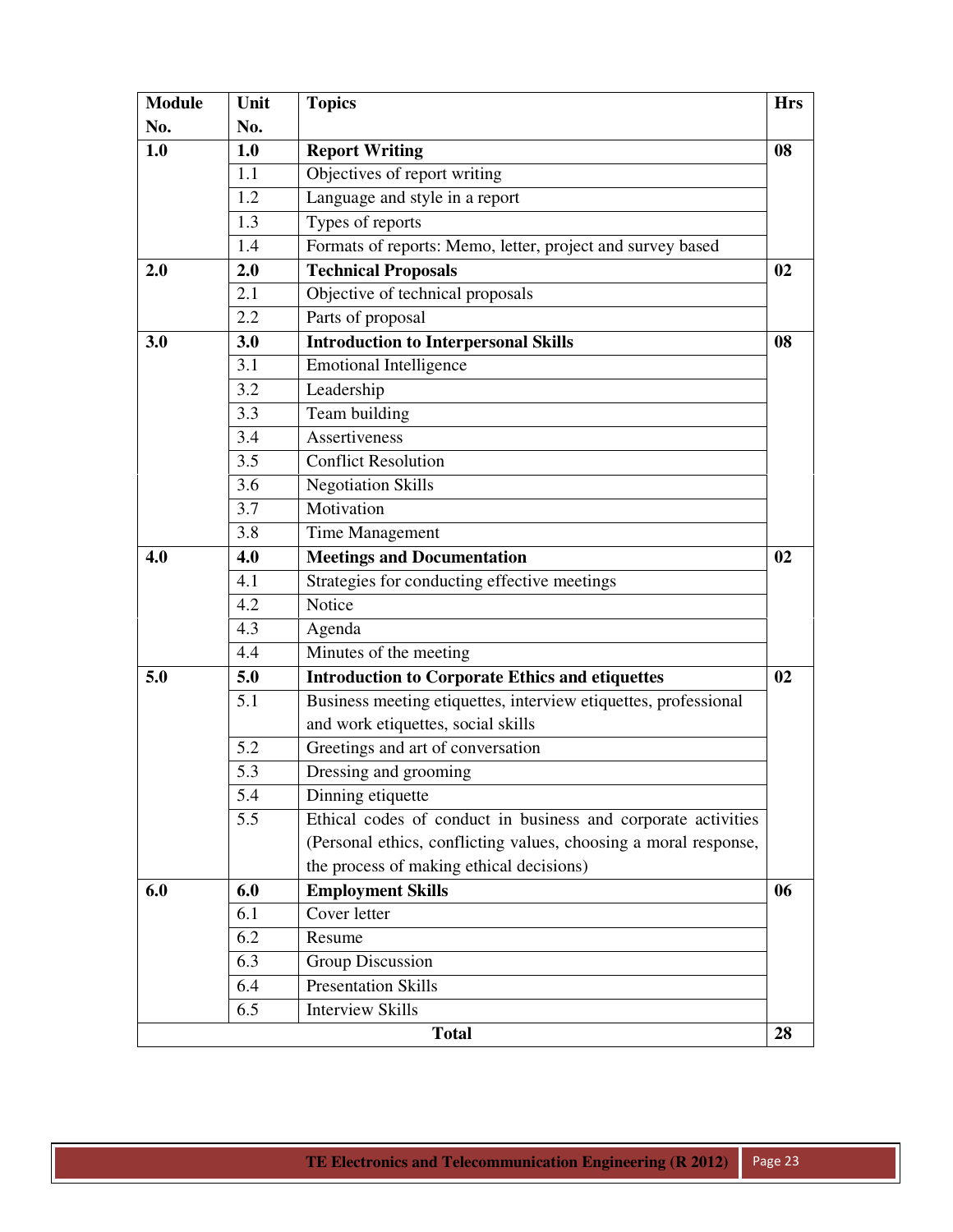# **Reference Books:**

- 1. Fred Luthans, "*Organisational Behavior"* , McGraw Hill, edition
- 2. Lesiker and Petit, "*Report Writing for Business"* , McGraw Hill, edition
- 3. Huckin and Olsen, "*Technical Writing and Professional Communication"*, McGraw Hill
- 4. Wallace and Masters, "*Personal Development for Life and Work"* , Thomson Learning,  $12<sup>th</sup>$  edition
- 5. Heta Murphy, "*Effective Business Communication"*, McGraw Hill, edition
- 6. R.C Sharma and Krishna Mohan, "*Business Correspondence and Report Writing"*
- 7. B N Ghosh, "*Managing Soft Skills for Personality Development*", Tata McGraw Hill.Lehman, Dufrene, Sinha, "*BCOM*", Cengage Learning, 2<sup>nd</sup> edition
- 8. Bell . Smith,"Management Communication" Wiley India edition,  $3<sup>rd</sup>$  edition.

# **Internal Assessment (IA):**

There will be no IA written examination

# **End Semester Examination**:

There will be no ESE written examination.

# **List of assignments:**

Term work shall consist of assignments as listed below:

- 1. Report writing (Synopsis or the first draft of the Report)
- 2. Technical Proposal (Group activity, document of the proposal
- 3. Interpersonal Skills (Group activity and Role play)
- 4. Interpersonal Skills (Documentation in the form of soft copy or hard copy)
- 5. Meetings and Documentation (Notice, Agenda, Minutes of Mock Meetings)
- 6. Corporate ethics and etiquettes (case study, Role play)
- 7. Cover Letter and Resume Printout of the Power Point presentation

The distribution of marks for term work shall be as follows.

- 1. Assignments 20 marks
- 2. Project Report Presentation 15 marks
- 3. Group Discussion 10 marks
- 4. Attendance 5 marks

At least total 08 assignments, project report presentation and group discussion covering entire syllabus must be given during the batch wise practical. The assignments and project work should be students' centric and an attempt should be made to make assignments more meaningful, interesting and innovative.

Term work assessment must be based on the overall performance of the student with every assignment / project / group discussion graded from time to time. The average of grades converted in to marks should be taken into account for term work assessment.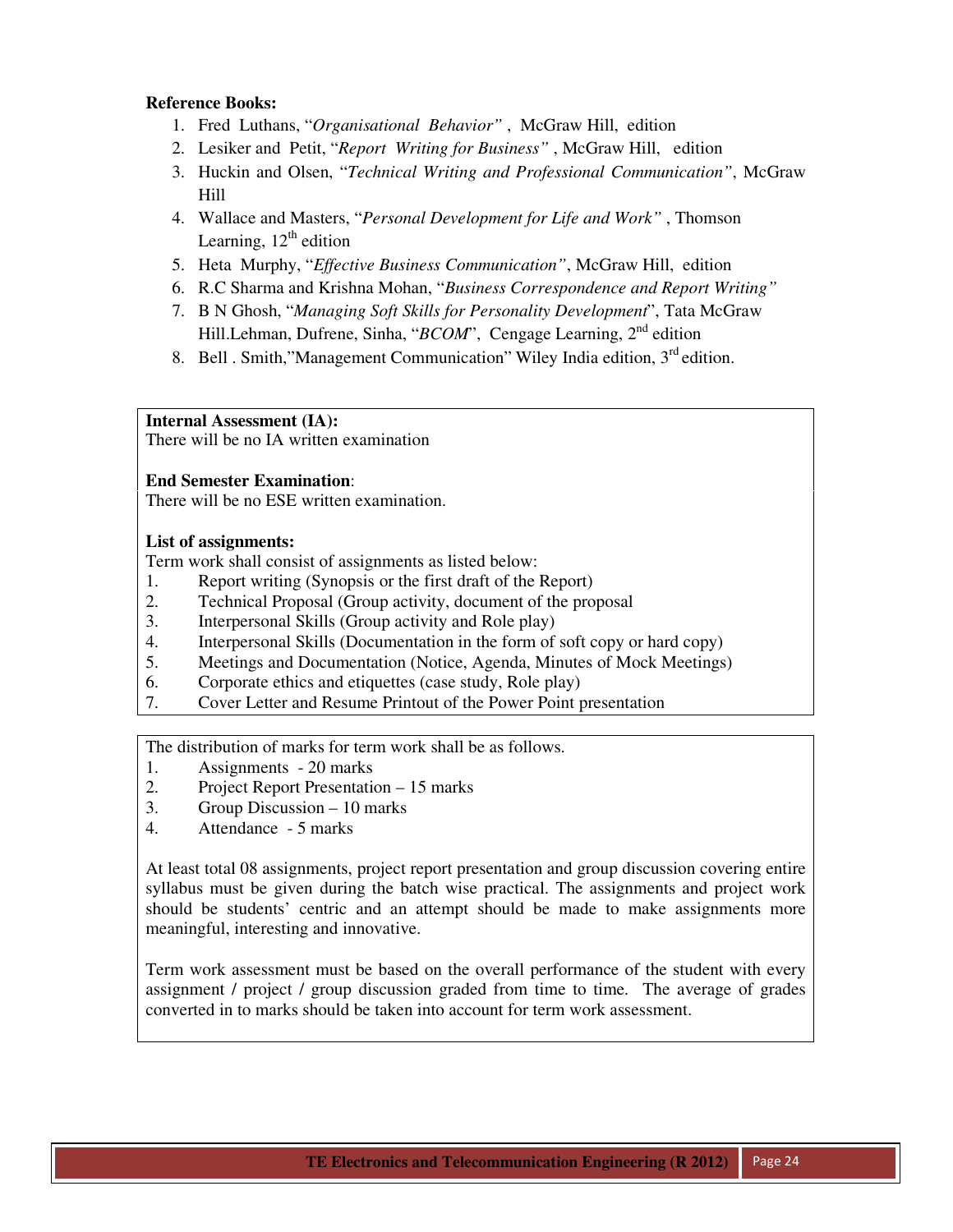| Course        | <b>Course Name</b>      |       | <b>Teaching Scheme</b> |     | <b>Credits Assigned</b> |                                                                  |      |              |  |
|---------------|-------------------------|-------|------------------------|-----|-------------------------|------------------------------------------------------------------|------|--------------|--|
| Code          |                         |       |                        |     |                         | Theory   Practical   Tutorial   Theory   TW/Practical   Tutorial |      | <b>Total</b> |  |
| <b>ETL501</b> | <b>Microcontrollers</b> | $- -$ | 02                     | $-$ | $ -$                    |                                                                  | $ -$ |              |  |
|               | and Applications        |       |                        |     |                         |                                                                  |      |              |  |

| Course        | <b>Course Name</b>      |                            | <b>Examination Scheme</b> |                     |          |             |                  |      |              |  |  |
|---------------|-------------------------|----------------------------|---------------------------|---------------------|----------|-------------|------------------|------|--------------|--|--|
| Code          |                         |                            |                           | <b>Theory Marks</b> |          | <b>Term</b> | <b>Practical</b> | Oral | <b>Total</b> |  |  |
|               |                         | <b>Internal assessment</b> |                           |                     | End Sem. | Work        | and              |      |              |  |  |
|               |                         | Test                       | Test                      | Ave. Of             | Exam     |             | Oral             |      |              |  |  |
|               |                         |                            | 2                         | Test 1              |          |             |                  |      |              |  |  |
|               |                         |                            |                           | and                 |          |             |                  |      |              |  |  |
|               |                         |                            |                           | Test 2              |          |             |                  |      |              |  |  |
| <b>ETL501</b> | <b>Microcontrollers</b> | --                         |                           | --                  | --       | 25          | 25               |      | 50           |  |  |
|               | and                     |                            |                           |                     |          |             |                  |      |              |  |  |
|               | <b>Applications</b>     |                            |                           |                     |          |             |                  |      |              |  |  |

At least ten experiments covering entire syllabus of ETC501 Microcontrollers and Applications should be set to have well predefined inference and conclusion. The experiments should be student's centric and attempt should be made to make experiments more meaningful, interesting and innovative. Term work assessment must be based on overall performance of the student with every experiment graded. The grade must be converted to marks as per credit and grading system manual, and should be added and averaged. Based on above scheme grading and term work assessment should be done. Practical and oral examination will be based on entire syllabus.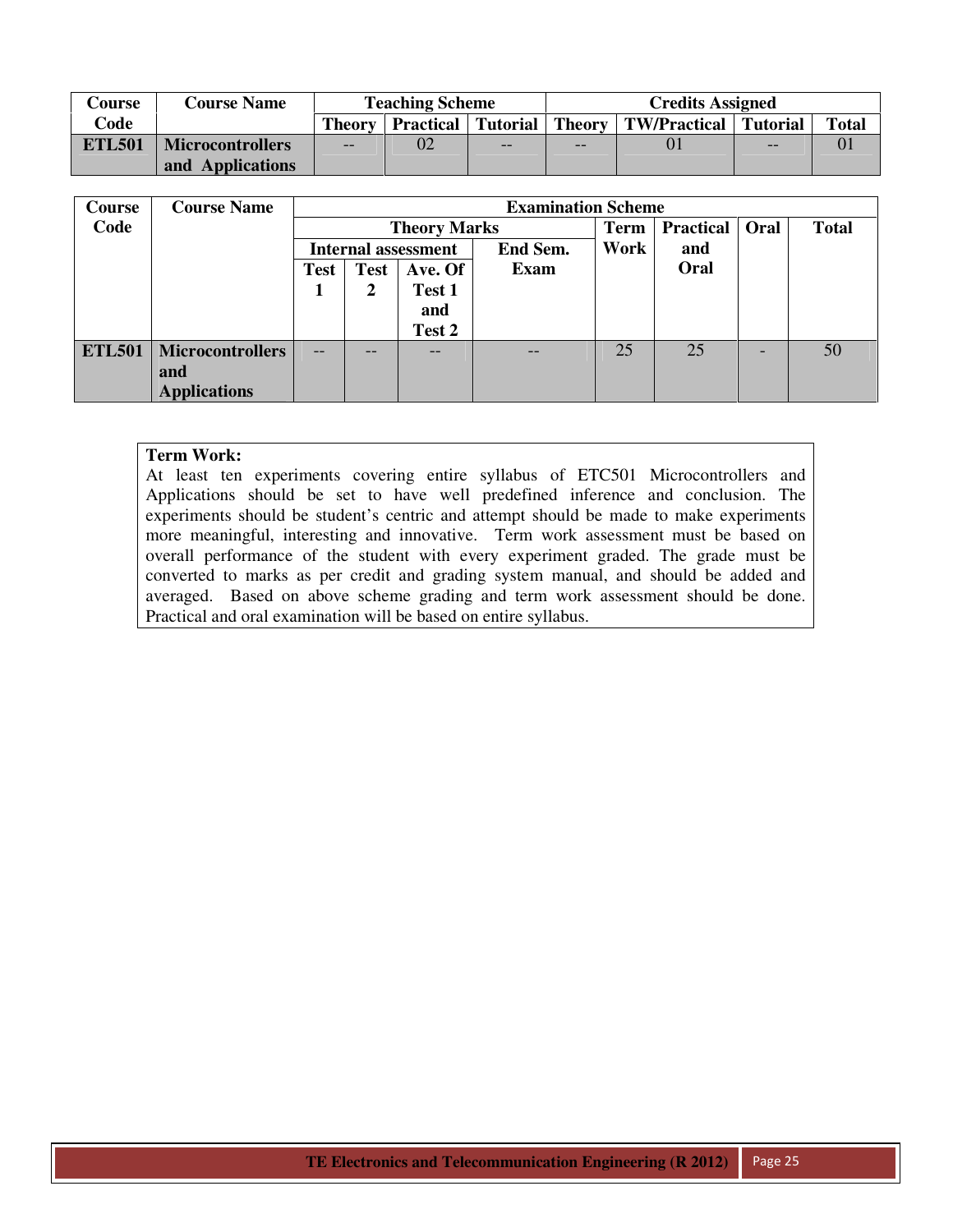| Course        | <b>Course Name</b>   |               | <b>Teaching Scheme</b> |                 | <b>Credits Assigned</b> |                     |                 |              |  |  |
|---------------|----------------------|---------------|------------------------|-----------------|-------------------------|---------------------|-----------------|--------------|--|--|
| Code          |                      | <b>Theory</b> | <b>Practical</b>       | <b>Tutorial</b> | <b>Theory</b>           | <b>TW/Practical</b> | <b>Tutorial</b> | <b>Total</b> |  |  |
| <b>ETL502</b> | <b>Communication</b> | $- -$         | 02                     | $- -$           | $- -$                   | 01                  | $-$             | 01           |  |  |
|               | <b>Engineering</b>   |               |                        |                 |                         |                     |                 |              |  |  |
|               | Laboratory           |               |                        |                 |                         |                     |                 |              |  |  |

| <b>Course</b> | <b>Course Name</b> |             |             |                            | <b>Examination Scheme</b> |             |                  |                 |              |
|---------------|--------------------|-------------|-------------|----------------------------|---------------------------|-------------|------------------|-----------------|--------------|
| Code          |                    |             |             | <b>Theory Marks</b>        |                           | <b>Term</b> | <b>Practical</b> | Oral            | <b>Total</b> |
|               |                    |             |             | <b>Internal assessment</b> | End Sem.                  | Work        | and              |                 |              |
|               |                    | <b>Test</b> | <b>Test</b> | Ave. Of                    | <b>Exam</b>               |             | Oral             |                 |              |
|               |                    |             | 2           | Test 1 and                 |                           |             |                  |                 |              |
|               |                    |             |             | Test 2                     |                           |             |                  |                 |              |
| <b>ETL502</b> | Communication      | --          | --          | $-$                        | $- -$                     | 25          | 25               | $\qquad \qquad$ | 50           |
|               | <b>Engineering</b> |             |             |                            |                           |             |                  |                 |              |
|               | Laboratory I       |             |             |                            |                           |             |                  |                 |              |

At least ten experiments covering entire syllabus of ETC502: Analog Communication should be set to have well predefined inference and conclusion. The experiments should be student centric and attempt should be made to make experiments more meaningful, interesting and innovative. Term work assessment must be based on over all performance of the student with every experiment graded. The grade must be converted to marks as per credit and grading system manual, and should be added and average. Based on above scheme grading and term work assessment should be done.

Practical and oral examination will be based on entire syllabus.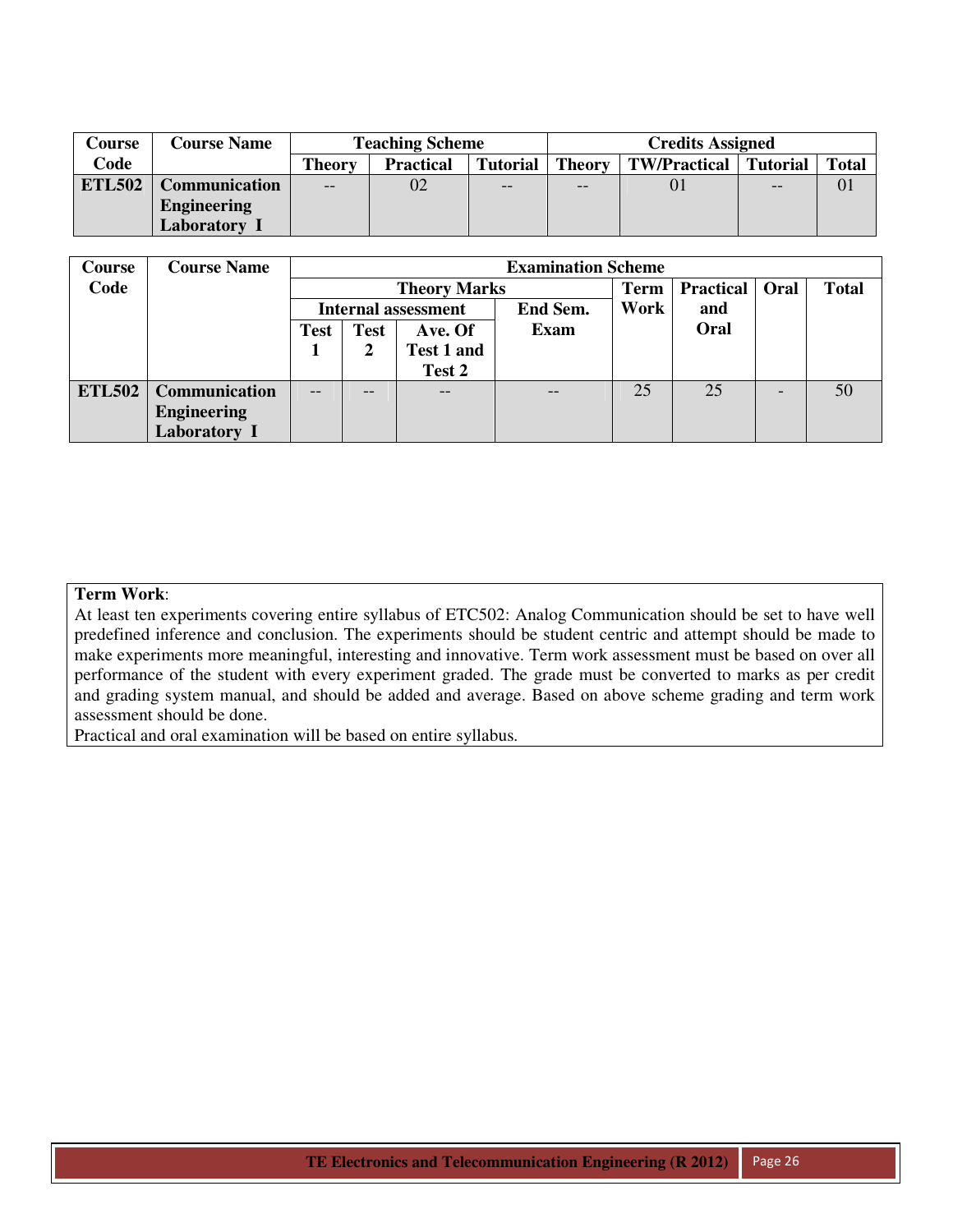| Course        | <b>Course Name</b> |                                            | <b>Teaching Scheme</b> |      |               | <b>Credits Assigned</b> |                 |              |  |  |
|---------------|--------------------|--------------------------------------------|------------------------|------|---------------|-------------------------|-----------------|--------------|--|--|
| Code          |                    | <b>Theory</b><br><b>Practical</b> Tutorial |                        |      | <b>Theory</b> | <b>TW/Practical</b>     | <b>Tutorial</b> | <b>Total</b> |  |  |
| <b>ETL503</b> | Communication      | $- -$                                      | 02                     | $ -$ | $- -$         |                         | --              | 01           |  |  |
|               | Engineering        |                                            |                        |      |               |                         |                 |              |  |  |
|               | Laboratory II      |                                            |                        |      |               |                         |                 |              |  |  |

| Course        | <b>Course Name</b> |             |             |                            | <b>Examination Scheme</b> |             |                  |      |              |  |
|---------------|--------------------|-------------|-------------|----------------------------|---------------------------|-------------|------------------|------|--------------|--|
| Code          |                    |             |             | <b>Theory Marks</b>        |                           | <b>Term</b> | <b>Practical</b> | Oral | <b>Total</b> |  |
|               |                    |             |             | <b>Internal assessment</b> | End Sem.                  | Work        | and Oral         |      |              |  |
|               |                    | <b>Test</b> | <b>Test</b> | Ave. Of                    | <b>Exam</b>               |             |                  |      |              |  |
|               |                    |             |             | Test 1 and                 |                           |             |                  |      |              |  |
|               |                    |             |             | Test 2                     |                           |             |                  |      |              |  |
| <b>ETL503</b> | Communication      | $- -$       | --          |                            | $- -$                     | 25          | 25               |      | 50           |  |
|               | Engineering        |             |             |                            |                           |             |                  |      |              |  |
|               | Laboratory II      |             |             |                            |                           |             |                  |      |              |  |

At least ten experiments covering entire syllabus for ETC 504: RF Modeling and antenna and ETC 505: Integrated circuits should be set to have well predefined inference and conclusion. The experiments should be student's centric and attempt should be made to make experiments more meaningful, interesting and innovative. Term work assessment must be based on overall performance of the student with every experiment graded. The grade must be converted to marks as per credit and grading system manual, and should be added and average. Based on above scheme grading and term work assessment should be done. Practical and oral examination will be based on entire syllabus.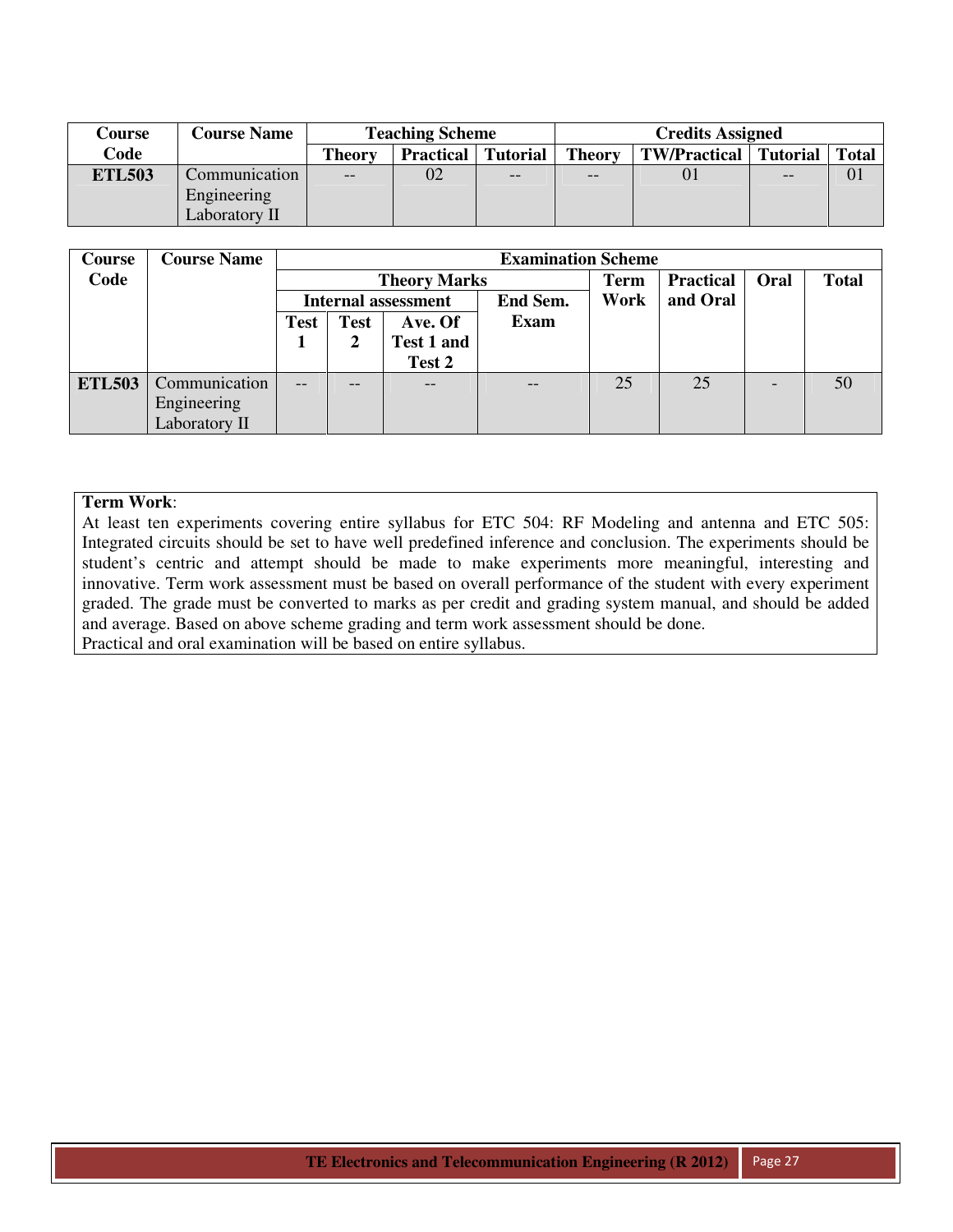| <b>Course Code</b> | <b>Course Name</b>    |       | <b>Teaching Scheme</b> |       | <b>Credits Assigned</b> |                                                                          |     |  |  |
|--------------------|-----------------------|-------|------------------------|-------|-------------------------|--------------------------------------------------------------------------|-----|--|--|
|                    |                       |       |                        |       |                         | Theory   Practical   Tutorial   Theory   TW/Practical   Tutorial   Total |     |  |  |
| <b>ETL504</b>      | <b>Mini Project 1</b> | $- -$ |                        | $- -$ | $- -$                   |                                                                          | $-$ |  |  |

| Course        | <b>Course Name</b> |             | <b>Examination Scheme</b> |                            |             |             |                  |              |  |  |  |
|---------------|--------------------|-------------|---------------------------|----------------------------|-------------|-------------|------------------|--------------|--|--|--|
| Code          |                    |             |                           | <b>Theory Marks</b>        |             | <b>Term</b> | <b>Practical</b> | <b>Total</b> |  |  |  |
|               |                    |             |                           | <b>Internal assessment</b> | End Sem.    | Work        | and              |              |  |  |  |
|               |                    | <b>Test</b> | <b>Test</b>               | Ave. Of Test               | <b>Exam</b> |             | Oral             |              |  |  |  |
|               |                    |             |                           | 1 and                      |             |             |                  |              |  |  |  |
|               |                    |             |                           | Test 2                     |             |             |                  |              |  |  |  |
| <b>ETL504</b> | Mini Project 1     | $-$         | $- -$                     | $- -$                      |             | 25          | 25               | 50           |  |  |  |
|               |                    |             |                           |                            |             |             |                  |              |  |  |  |

The main intention of Mini Project is to make student enable to apply the knowledge and skills learned out of courses studied to solve/implement predefined practical problem. The students undergo various laboratory/tutorial/simulation laboratory/work shop courses in which they do experimentation based on the curriculum requirement. The Mini Project may be beyond the scope of curriculum of courses taken or may be based on the courses but thrust should be on

- Learning additional skills
- Development of ability to define and design the problem and lead to its accomplishment with proper planning
- Learn the behavioral science by working in a group

The group may be maximum **four** (04) students. Each group will be assigned one faculty as a supervisor. The college should keep proper assessment record of progress of the project and at the end of the semester it should be assessed for awarding TW marks. The TW may be examined by approved internal faculty appointed by the head of the institute. The final examination will be based on demonstration in front of internal and external examiner. In the examination each individual student should be assessed for his/her contribution, understanding and knowledge gained about the task completed.

 The students may use this opportunity to learn different computational techniques as well as some model development. This they can achieve by making proper selection of Mini Projects.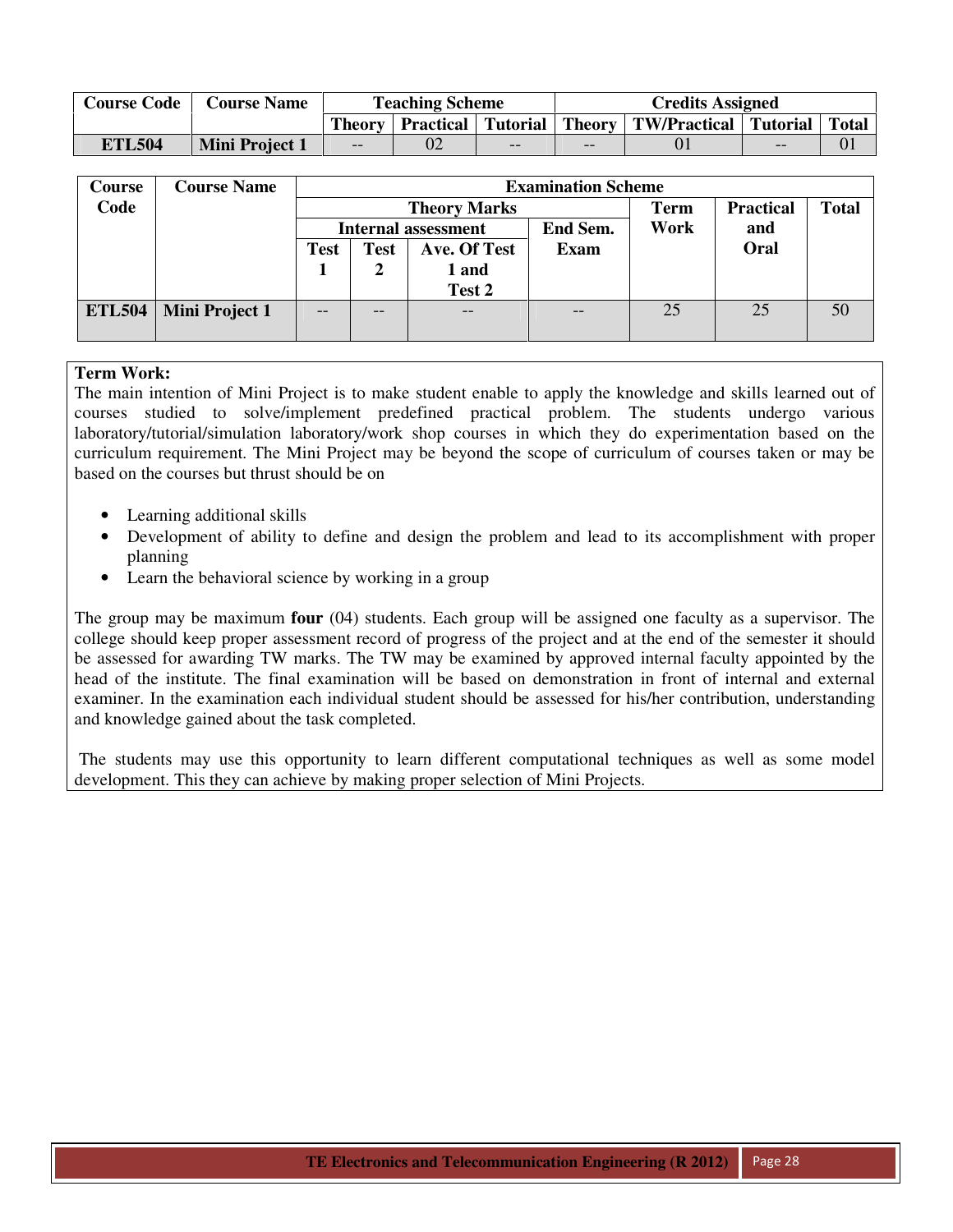| <b>Course Code</b> | <b>Course Name</b>   |        | <b>Teaching Scheme</b> |       | <b>Credits Assigned</b> |                                                         |       |              |  |
|--------------------|----------------------|--------|------------------------|-------|-------------------------|---------------------------------------------------------|-------|--------------|--|
|                    |                      | Theory |                        |       |                         | Practical   Tutorial   Theory   TW/Practical   Tutorial |       | <b>Total</b> |  |
| <b>ETC601</b>      | <b>Digital</b>       | 04     | $- -$                  | $- -$ | 04                      | $- -$                                                   | $- -$ | 04           |  |
|                    | <b>Communication</b> |        |                        |       |                         |                                                         |       |              |  |

| <b>Course</b> | <b>Course Name</b>   |                            |             |                     | <b>Examination Scheme</b> |             |                  |      |              |
|---------------|----------------------|----------------------------|-------------|---------------------|---------------------------|-------------|------------------|------|--------------|
| Code          |                      |                            |             | <b>Theory Marks</b> |                           | <b>Term</b> | <b>Practical</b> | Oral | <b>Total</b> |
|               |                      | <b>Internal assessment</b> |             |                     | End Sem.                  | Work        |                  |      |              |
|               |                      | <b>Test</b>                | <b>Test</b> | Ave. Of             | <b>Exam</b>               |             |                  |      |              |
|               |                      |                            | 2           | Test 1              |                           |             |                  |      |              |
|               |                      |                            |             | and                 |                           |             |                  |      |              |
|               |                      |                            |             | Test 2              |                           |             |                  |      |              |
| <b>ETC601</b> | <b>Digital</b>       | 20                         | 20          | 20                  | 80                        | -           | -                | -    | 100          |
|               | <b>Communication</b> |                            |             |                     |                           |             |                  |      |              |

# **Pre-requisite:**

- ETC405 Signal and System,
- ETC502 Analog Communication,
- ETC503 Random Signal Analysis

# **Course Objective:**

- Aim is to identify the functions of different components
- Learn about theoretical bounds on the rates of digital communication system and represent a digital signal using several modulation methods
- Draw signal space diagrams, compute spectra of modulated signals and apply redundancy for reliable communication.

# **Course Outcome: At the end of course, student will be able to :**

- Understand the basics of information theory and coding techniques.
- Determine the minimum number of bits per symbol required to represent the source and the maximum rate at which a reliable communication can take place over the channel.
- Describe and determine the performance of different waveform techniques for the generation of digital representation of signals.
- Determine methods to mitigate inter symbol interference in baseband transmission system.
- Describe and determine the performance of different error control coding schemes for the reliable transmission of digital representation of signals and information over the channel.
- Understand various spreading techniques and determine bit error performance of various digital communication systems.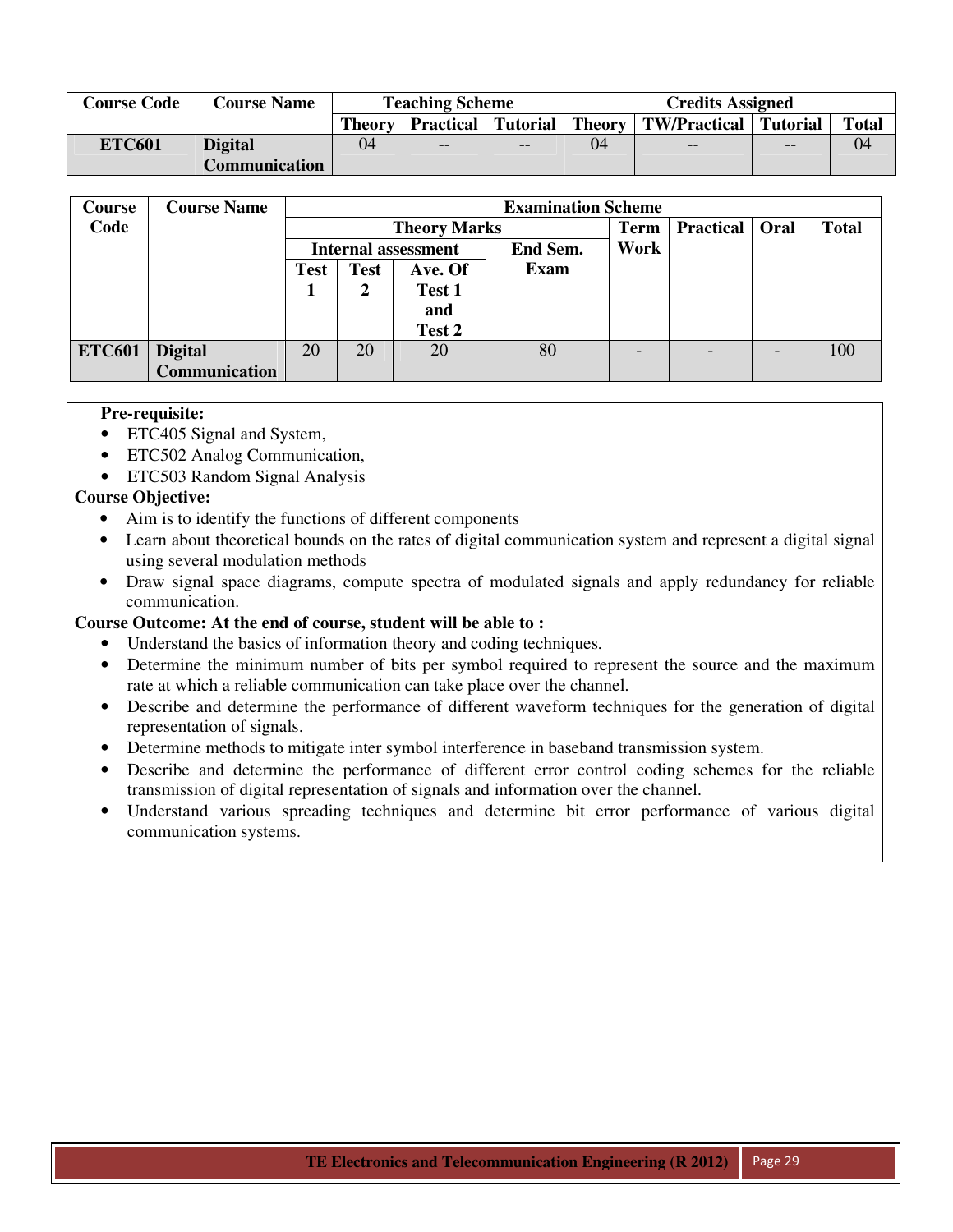| <b>Module</b>           |     | <b>Topics</b>                                                                                                                                     | Hrs.           |
|-------------------------|-----|---------------------------------------------------------------------------------------------------------------------------------------------------|----------------|
| No.                     |     |                                                                                                                                                   |                |
| 1.                      |     | Information theory and source coding                                                                                                              | 6              |
|                         | 1.1 | Block diagram and sub-system description of a digital communication system,                                                                       |                |
|                         |     | measure of information and properties, entropy and it's properties<br>Source Coding, Shannon's Source Coding Theorem, Shannon-Fano Source Coding, |                |
|                         | 1.2 | Huffman Source Coding                                                                                                                             |                |
|                         |     | Differential Entropy, joint and conditional entropy, mutual information and channel                                                               |                |
|                         | 1.3 | capacity, channel coding theorem, channel capacity theorem                                                                                        |                |
| $\boldsymbol{2}$        |     | <b>Baseband Modulation and Transmission</b>                                                                                                       |                |
|                         |     |                                                                                                                                                   | 6              |
|                         | 2.1 | Discrete PAM signals and it's power spectra                                                                                                       |                |
|                         | 2.2 | Inter-symbol interference, Nyquist criterion for zero ISI, sinusoidal roll-off filtering,                                                         |                |
|                         |     | correlative coding, equalizers, and eye pattern                                                                                                   |                |
| 3                       |     | <b>Base band Detection</b>                                                                                                                        | 5              |
|                         | 3.1 | Orthogonality, representation of signals                                                                                                          |                |
|                         | 3.2 | Maximum likelihood decoding                                                                                                                       |                |
|                         | 3.3 | Correlation receiver, equivalence with matched filter                                                                                             |                |
| $\overline{\mathbf{4}}$ |     | <b>Bandpass Modulation and Demodulation</b>                                                                                                       | 12             |
|                         | 4.1 | Bandpass digital transmitter and receiver model, digital modulation schemes                                                                       |                |
|                         | 4.2 | Generation, detection, signal space diagram, spectrum, bandwidth efficiency, and                                                                  |                |
|                         |     | probability of error analysis of:                                                                                                                 |                |
|                         |     | Amplitude Shift Keying (ASK), Frequency Shift Keying (FSK)Modulations, Binary                                                                     |                |
|                         |     | Phase Shift Keying (BPSK) Modulation, Quaternary Phase Shift Keying QPSK), M-                                                                     |                |
|                         |     | ary PSK Modulations, Quadrature Amplitude Modulation (QAM), Minimum Shift                                                                         |                |
|                         |     | Keying (MSK)                                                                                                                                      |                |
|                         | 4.3 | Comparison between bandwidth and bit rate, applications of digital modulation                                                                     |                |
|                         |     | schemes                                                                                                                                           |                |
| 5                       |     | <b>Error Control Systems</b>                                                                                                                      | 10             |
|                         | 5.1 | Types of error control, error control codes, linear block codes, vector spaces, vector                                                            |                |
|                         |     | sub spaces, generator matrix, systematic linear block codes, parity check matrix,                                                                 |                |
|                         |     | syndrome testing , error correction, and decoder implementation                                                                                   |                |
|                         | 5.2 | Cyclic codes: Algebraic structure of cyclic codes, binary cyclic code properties,                                                                 |                |
|                         |     | encoding in systematic form, circuits for dividing polynomials, systematic encoding                                                               |                |
|                         |     | with shift register and error detection                                                                                                           |                |
|                         | 5.3 | <b>Convolution Codes:</b> Time domain and transform domain approach, graphical                                                                    | $\overline{7}$ |
|                         |     | representation, code tree, trellis, state diagram, decoding methods, maximum                                                                      |                |
|                         |     | likelihood decoding, and free distance                                                                                                            |                |
|                         | 5.4 | Viterbi decoding, hard decision Viterbi decoding, decoding window, soft decision                                                                  |                |
|                         |     | Viterbi decoding, code spectra, recursive systematic codes, code transfer function,                                                               |                |
|                         |     | and application areas                                                                                                                             |                |
| 6                       |     | <b>Spread Spectrum</b>                                                                                                                            | 6              |
|                         | 6.1 | Spread Spectrum (SS) concept, PN Sequences, Direct Sequence(DS), Frequency                                                                        |                |
|                         |     | Hopping (FH), and Time Hopping                                                                                                                    |                |
|                         | 6.2 | Comparison of Spread Spectrum Methods, SS Communication System, DSSS with                                                                         |                |
|                         |     | Coherent BPSK, Processing Gain, Probability of Error of FHSS Transmitter and                                                                      |                |
|                         |     | <b>FHSS Receiver</b>                                                                                                                              |                |
|                         |     | <b>Total</b>                                                                                                                                      | 52             |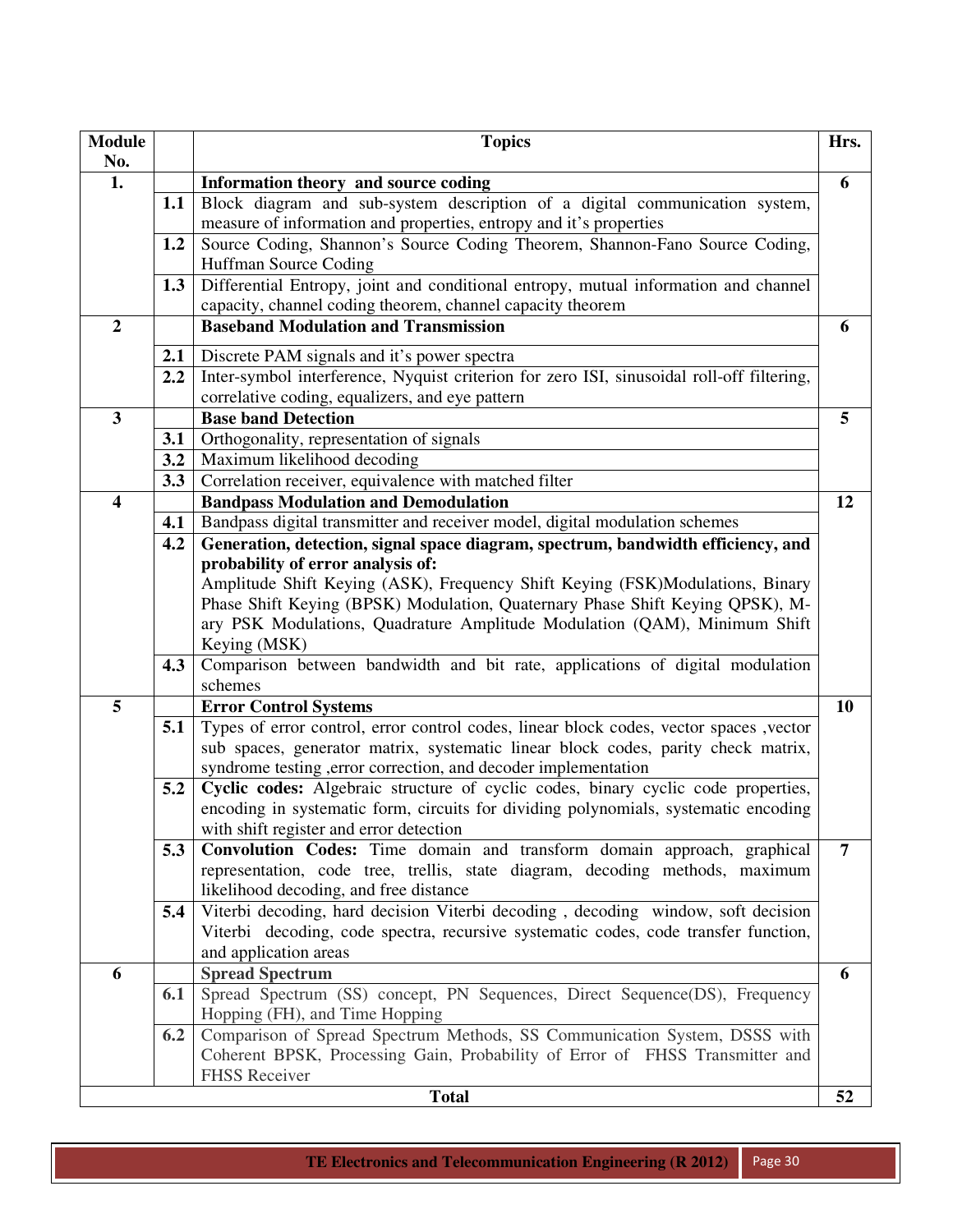- 1. Sklar B, and Ray P. K., *"Digital Communication: Fundamentals and applications,"* Pearson, Dorling Kindersley (India), Delhi, Second Edition, 2009.
- 2. Haykin Simon, *"Digital Communication Systems*," John Wiley and Sons, New Delhi, Forth Edition, 2014.
- 3. H. Taub, D. Schlling, and G. Saha, "*Principles of Communication Systems,*" Tata Mc-Graw Hill, New Delhi, Third Edition, 2012.
- 4. Lathi B P, and Ding Z., "*Modern Digital and Analog Communication Systems*," Oxford University Press, Forth Edition, 2009.
- 5. T L Singal, "*Analog and Digital Communication*," Tata Mc-Graw Hill, New Delhi, First Edition, 2012.
- 6. P Ramakrishna Rao, *"Digital Communication*," Tata Mc-Graw Hill, New Delhi, First Edition, 2011.
- 7. M F Mesiya, *"Contempory Communication systems*", Mc-Graw Hill, Singapore, First Edition, 2013.

#### **Internal Assessment (IA):**

Two tests must be conducted which should cover at least 80% of syllabus. The average marks of two tests should be considered as final IA marks

- 1. Question paper will comprise of 6 questions, each of 20 marks.
- 2. Total 4 questions need to be solved.
- 3. Question No.1 will be compulsory and based on entire syllabus wherein sub questions for 2 to 5 marks will be asked.
- 4. Remaining questions will be selected from all the modules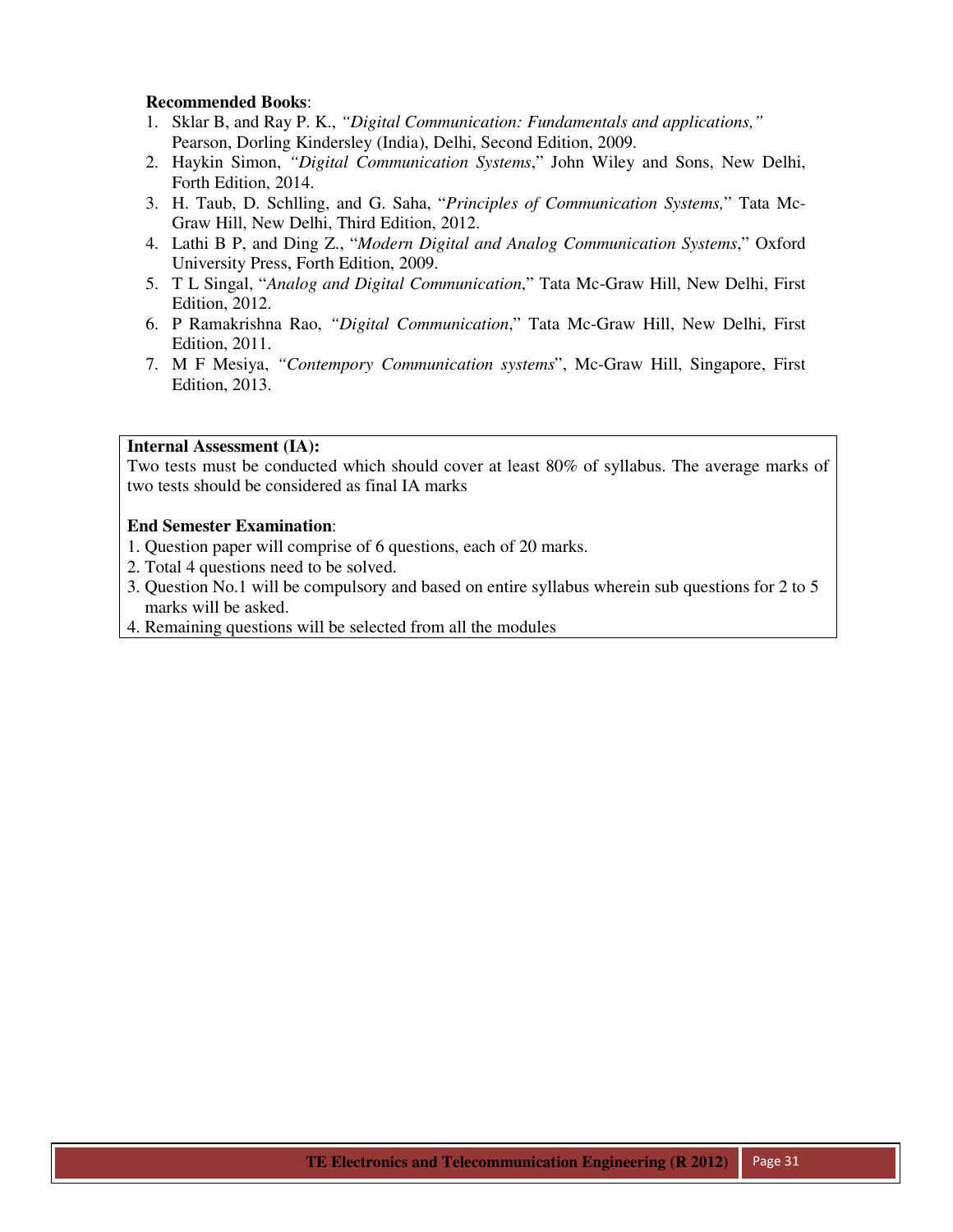| Course        | <b>Course Name</b>   |        | <b>Teaching Scheme</b> |                 | <b>Credits Assigned</b> |                     |                 |              |  |  |
|---------------|----------------------|--------|------------------------|-----------------|-------------------------|---------------------|-----------------|--------------|--|--|
| Code          |                      | Theorv | <b>Practical</b>       | <b>Tutorial</b> | <b>Theory</b>           | <b>TW/Practical</b> | <b>Tutorial</b> | <b>Total</b> |  |  |
| <b>ETC602</b> | <b>Discrete Time</b> | 04     | $- -$                  | $- -$           | 04                      | $\qquad \qquad -$   | $- -$           | 04           |  |  |
|               | <b>Signal</b>        |        |                        |                 |                         |                     |                 |              |  |  |
|               | <b>Processing</b>    |        |                        |                 |                         |                     |                 |              |  |  |

| <b>Course</b> | Course             |             |             |                            | <b>Examination Scheme</b> |                          |                  |      |              |
|---------------|--------------------|-------------|-------------|----------------------------|---------------------------|--------------------------|------------------|------|--------------|
| Code          | <b>Name</b>        |             |             | <b>Theory Marks</b>        |                           | <b>Term</b>              | <b>Practical</b> | Oral | <b>Total</b> |
|               |                    |             |             | <b>Internal assessment</b> | End Sem.                  | Work                     |                  |      |              |
|               |                    | <b>Test</b> | <b>Test</b> | Ave. Of                    | <b>Exam</b>               |                          |                  |      |              |
|               |                    |             | 2           | Test 1 and                 |                           |                          |                  |      |              |
|               |                    |             |             | Test 2                     |                           |                          |                  |      |              |
| <b>ETC602</b> | <b>Discrete</b>    | 20          | 20          | 20                         | 80                        | $\overline{\phantom{0}}$ | -                |      | 100          |
|               | <b>Time Signal</b> |             |             |                            |                           |                          |                  |      |              |
|               | <b>Processing</b>  |             |             |                            |                           |                          |                  |      |              |

**Course Prerequisite**: ETC 405: Signals and System

# **Course Objectives:**

- To develop a thorough understanding of the central elements of discrete time signal processing theory and the ability to apply this theory to real-world signal processing applications.
- Use z-transforms and discrete time Fourier transforms to analyze a digital system.
- Understand the discrete Fourier transform (DFT), its applications and its implementation by FFT techniques.
- Design and understand finite  $\&$  infinite impulse response filters for various applications.
- The course is a prerequisite course for further studying of other multimedia related courses, such as speech processing, image processing, audio and video data compression, pattern recognition, communication systems and so forth.

# **Course Outcomes: Student will able to**

- Formulate engineering problems in terms of DSP tasks
- Apply engineering problem solving strategies to DSP problems
- Design and test signal processing algorithms for various applications
- Recover information from signals
- Design and simulate digital filters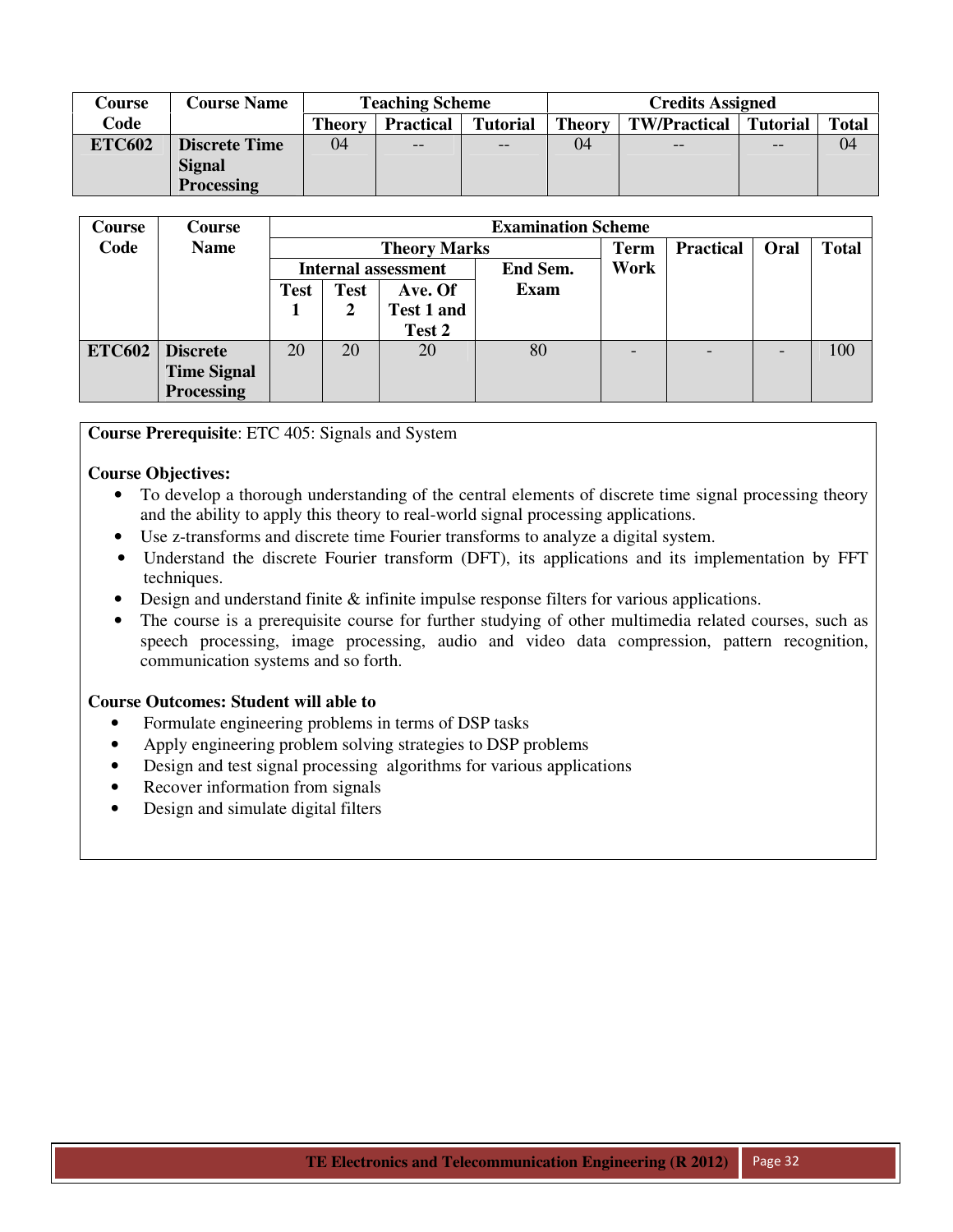| <b>Module</b><br>No.    |                  | <b>Topics</b>                                                                                                                                                 | Hrs. |
|-------------------------|------------------|---------------------------------------------------------------------------------------------------------------------------------------------------------------|------|
| $\mathbf{1}$            |                  | <b>Transform Analysis of Linear Time Invariant System</b>                                                                                                     | 04   |
|                         | 1.1              | Review of Z transform and its properties, response to sinusoidal and complex                                                                                  |      |
|                         |                  | exponential signals, steady-state response to periodic input signals, response to                                                                             |      |
|                         |                  | aperiodic input signals, relationships between the system function and the frequency                                                                          |      |
|                         |                  | response function, computation of the frequency response function                                                                                             |      |
|                         | 1.2              | LTI systems as frequency-selective filters like; low pass, high pass, band pass, notch,                                                                       |      |
|                         |                  | comb, all-Pass filters, and digital resonators.                                                                                                               |      |
|                         | 1.3              | Invertibility of LTI systems, minimum-phase, maximum-phase, mixed-phase systems                                                                               |      |
| $\overline{2}$          |                  | The Discrete Fourier Transform and Efficient Computation.                                                                                                     | 12   |
|                         | 2.1              | Frequency domain sampling and reconstruction of discrete time signals, discrete                                                                               |      |
|                         |                  | Fourier transform (DFT), DFT as a linear transformation, properties of the DFT,                                                                               |      |
|                         |                  | relationship of the DFT to other transforms                                                                                                                   |      |
|                         | $2.2\phantom{0}$ | Fast Fourier Transform: Radix-2 and split-radix fast Fourier transform (FFT)                                                                                  |      |
|                         |                  | algorithms and their applications                                                                                                                             |      |
|                         | 2.3              | Quantization effects in the computation of the DFT                                                                                                            |      |
| $\overline{\mathbf{3}}$ |                  | Design of Digital filters and Implementation                                                                                                                  | 12   |
|                         | 3.1              | Design of Infinite Impulse Response (IIR) filters using impulse invariant method and                                                                          |      |
|                         |                  | bilinear transformation method, Butterworth and Chebyshev filter approximation.                                                                               |      |
|                         | 3.2              | Concepts of Finite Impulse Response (FIR) filter, symmetric and anti symmetric FIR                                                                            |      |
|                         |                  | filter, FIR filter design using window method and frequency sampling method.                                                                                  |      |
|                         | 3.3              | Realization structures for IIR and FIR filters using direct form structures, cascade,                                                                         |      |
|                         |                  | parallel structures, and lattice, ladder structure (only conceptual understanding)                                                                            |      |
| $\overline{\mathbf{4}}$ |                  | <b>Multi rate Signal Processing</b>                                                                                                                           | 08   |
|                         | 4.1              | Decimation by a factor $D$ , interpolation by I, sampling rate conversion by a rational                                                                       |      |
|                         |                  | factor I/D                                                                                                                                                    |      |
|                         | 4.2              | Polyphase filter structures, interchange of filers and down samplers/up samplers,                                                                             |      |
|                         |                  | sampling rate conversion with cascade integrator comb filters, polyphase structures for                                                                       |      |
|                         |                  | decimation and interpolation filters, structures for rational sampling rate conversion                                                                        |      |
|                         | 4.3              | Multistage implementation of sampling rate conversion.                                                                                                        |      |
|                         | 4.4              | Sampling rate conversion of band pass signals                                                                                                                 |      |
|                         | 4.5              | Sampling rate conversion by an arbitrary factor - arbitrary re-sampling with polyphase                                                                        |      |
|                         |                  | interpolators, narrow band filter structures.                                                                                                                 |      |
|                         | 4.6              | Application of Multirate Signal Processing for design of phase shifters, interfacing of                                                                       |      |
|                         |                  | digital systems with different sampling rates, implementation of narrowband low pass                                                                          |      |
| 5                       |                  | filters, sub band coding of speech signals                                                                                                                    |      |
|                         |                  | <b>Analysis of Finite Word length effects</b>                                                                                                                 | 08   |
|                         | 5.1              | Quantization process and errors, quantization of fixed-point numbers, quantization of<br>floating-point numbers, analysis of coefficient quantization effects |      |
|                         | 5.2              | A/D Conversion Noise Analysis, Analysis of Arithmetic Round-Off Errors and                                                                                    |      |
|                         |                  | dynamic range scaling                                                                                                                                         |      |
| 6                       |                  | <b>Applications of Digital Signal processing:</b>                                                                                                             | 08   |
|                         | 6.1              | Dual –Tone multi frequency signal detection, spectral analysis of sinusoidal signals,                                                                         |      |
|                         |                  | spectral analysis of non stationary signals, and spectral analysis of random signals                                                                          |      |
|                         |                  |                                                                                                                                                               |      |
|                         | 6.2              | Musical sound processing, digital music synthesis, discrete time analytic signal                                                                              |      |
|                         |                  | generation.                                                                                                                                                   |      |
|                         | 6.3              | Trans-multiplexers, oversampling ADC and DAC and sparse antenna array design                                                                                  |      |
|                         |                  | <b>Total</b>                                                                                                                                                  | 52   |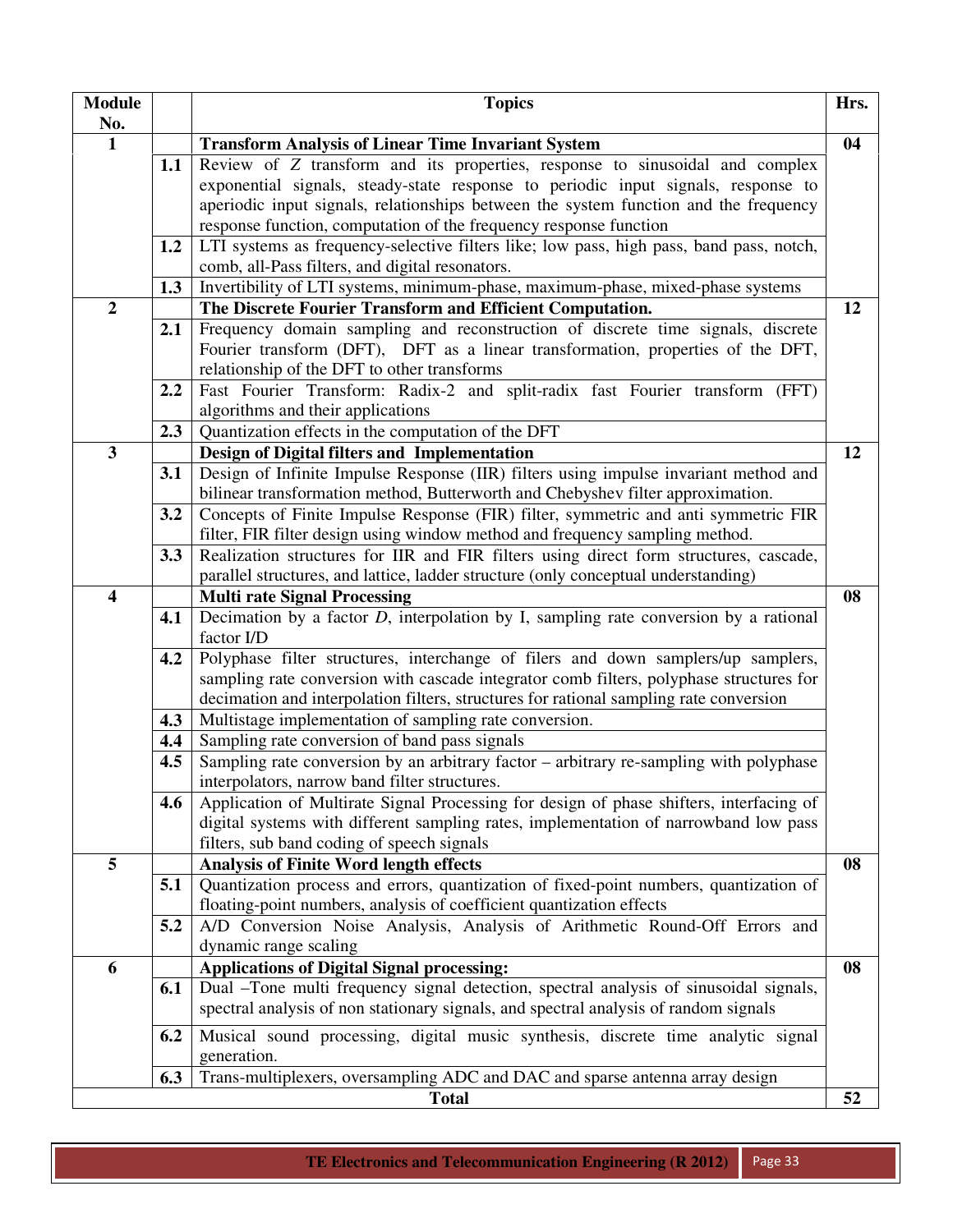- 1. Alan V. Oppenheim and Ronald Schafer, "*Discrete Time Signal Processing*", Pearson Education
- 2. J. Proakis, D. G. Manolakis, and D. Sharma, "*Digital Signal Processing: Principles, Algorithms and Applications*", Pearson Education.
- 3. P.P. Vaidyanathan, "*Multirate Systems and Filter Banks*", Pearson.
- 4. Robert Schilling and Sandra Harris, "*Fundamentals of Digital Signal Processing using MATLAB"*, Cengage Learning.
- 5. Sanjit K.Mitra, "*Digital Signal Processing*", McGrawHill education

#### **Internal Assessment (IA):**

Two tests must be conducted which should cover at least 80% of syllabus. The average marks of two tests should be considered as final IA marks

- 1. Question paper will comprise of 6 questions, each of 20 marks.
- 2. Total 4 questions need to be solved.
- 3. Question No.1 will be compulsory and based on entire syllabus wherein sub questions for 2 to 5 marks will be asked.
- 4. Remaining questions will be selected from all the modules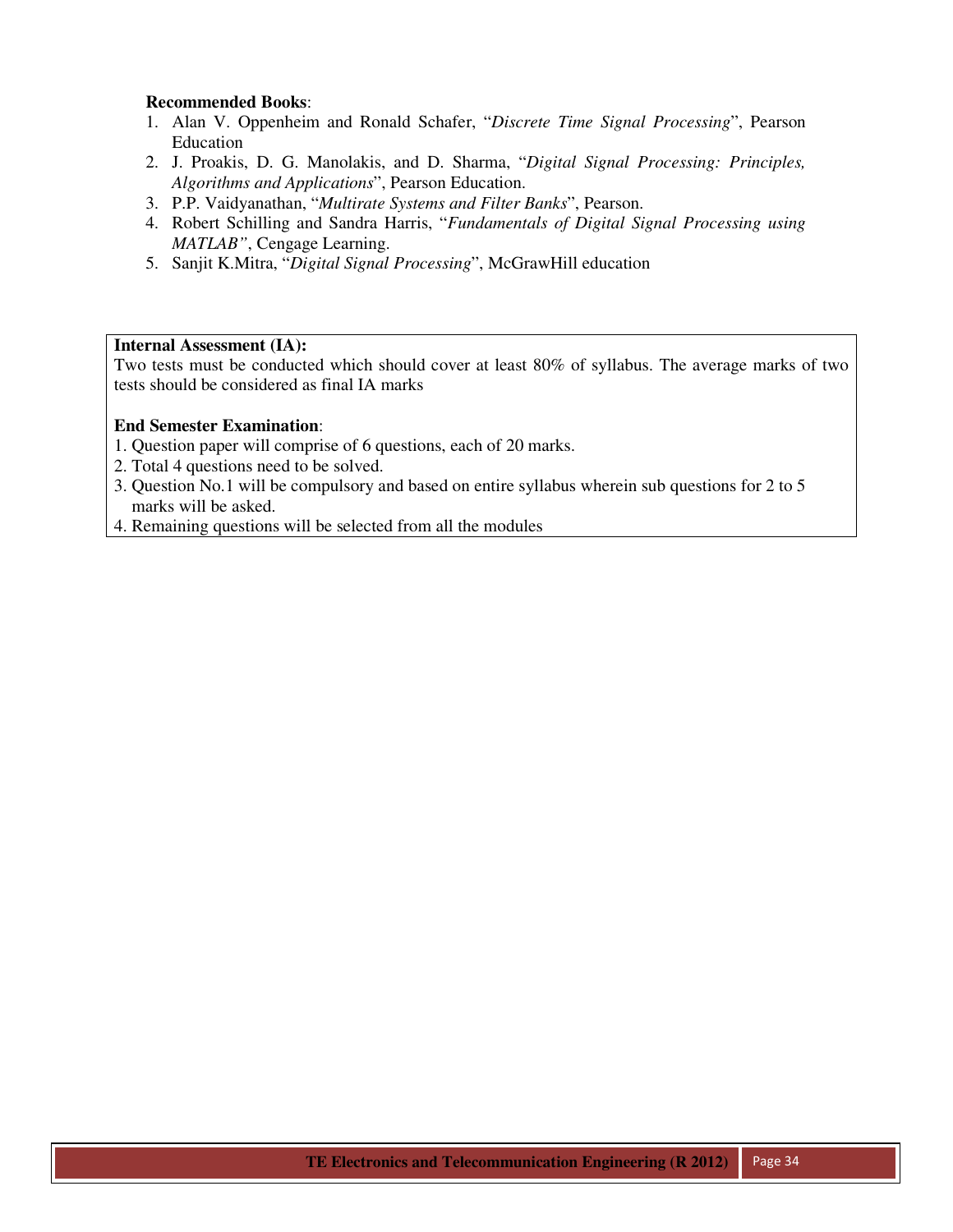| <b>Course</b><br>Code | <b>Course Name</b>   | <b>Teaching</b><br><b>Scheme</b> |    | <b>Credits Assigned</b>                                                        |    |                  |    |    |  |  |  |
|-----------------------|----------------------|----------------------------------|----|--------------------------------------------------------------------------------|----|------------------|----|----|--|--|--|
|                       |                      | <b>Theory</b>                    |    | <b>Practical   Tutorial   Theory</b><br>TW/<br><b>Tutorial</b><br><b>Total</b> |    |                  |    |    |  |  |  |
|                       |                      |                                  |    |                                                                                |    | <b>Practical</b> |    |    |  |  |  |
| <b>ETC603</b>         | <b>Computer</b>      | 04                               | -- | --                                                                             | 04 | --               | -- | 04 |  |  |  |
|                       | <b>Communication</b> |                                  |    |                                                                                |    |                  |    |    |  |  |  |
|                       | <b>Networks</b>      |                                  |    |                                                                                |    |                  |    |    |  |  |  |

| <b>Course</b> | <b>Course Name</b>   |      |             |                            | <b>Examination Scheme</b> |             |                  |      |              |
|---------------|----------------------|------|-------------|----------------------------|---------------------------|-------------|------------------|------|--------------|
| Code          |                      |      |             | <b>Theory Marks</b>        |                           | <b>Term</b> | <b>Practical</b> | Oral | <b>Total</b> |
|               |                      |      |             | <b>Internal assessment</b> | <b>End Sem.</b>           | Work        |                  |      |              |
|               |                      | Test | <b>Test</b> | Ave. Of                    | <b>Exam</b>               |             |                  |      |              |
|               |                      |      |             | Test 1 and                 |                           |             |                  |      |              |
|               |                      |      |             | Test 2                     |                           |             |                  |      |              |
| <b>ETC603</b> | Computer             | 20   | 20          | 20                         | 80                        |             |                  |      | 100          |
|               | <b>Communication</b> |      |             |                            |                           |             |                  |      |              |
|               | <b>Networks</b>      |      |             |                            |                           |             |                  |      |              |

**Course pre requisite:** ETC 502 Analog Communication

# **Course Objective:**

- To introduce analysis and design of computer and communication networks.
- To understand the network layered architecture and the protocol stack.

# **Course Outcomes:**

#### **Upon completion of the subject, students will be able to:**

- Assemble the components of a PC and install one or more network operating systems resulting in a functioning
- Design a small or medium sized computer network including media types, end devices, and interconnecting devices that meets a customer's specific needs.
- Perform basic configurations on routers and Ethernet switches.
- Demonstrate knowledge of programming for network communications
- Learn to simulate computer networks and analyze the simulation results
- Troubleshoot connectivity problems in a host occurring at multiple layers of the OSI model
- Develop knowledge and skills necessary to gain employment as computer network engineer and network administrator.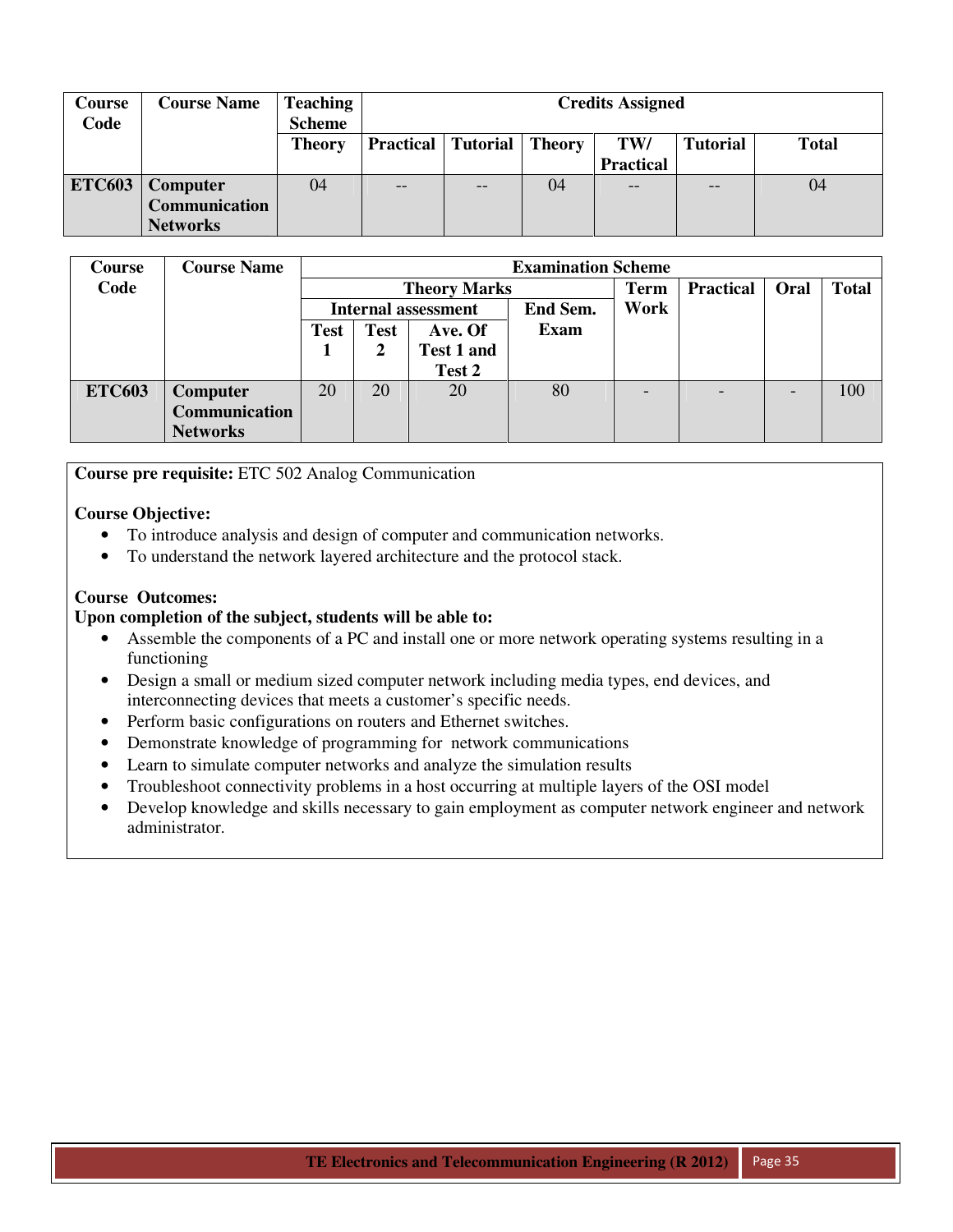| <b>Module</b>           |     | <b>Topics</b>                                                                     | Hrs. |
|-------------------------|-----|-----------------------------------------------------------------------------------|------|
| No.                     |     |                                                                                   |      |
| 1.                      |     | <b>Network Architectures, Protocol layers, and their Service Models:</b>          | 04   |
| $\overline{2}$          | 1.1 | OSI-RM model and TCP/IP protocol                                                  |      |
|                         |     | <b>Principles of Network Applications:</b>                                        | 10   |
|                         | 2.1 | Application layer protocols such as HTTP, FTP, and SMTP.                          |      |
|                         | 2.2 | Peer-to-Peer File Sharing Protocols and Architectures                             |      |
|                         | 2.3 | ISPs and Domain name systems, Socket API and network socket programming           |      |
| $\overline{\mathbf{3}}$ | 3.1 | Reliable and Unreliable Transport-layer protocols:                                | 10   |
|                         | 3.2 | TCP and UDP, Port numbers, Multiplexing and de-multiplexing                       |      |
|                         | 3.3 | Flow control and congestion control. fairness delay, jitter, and loss in packet-  |      |
|                         |     | switched networks                                                                 |      |
|                         | 3.4 | Bandwidth, throughput, and quality-of-service                                     |      |
| 4                       | 4.1 | <b>Network layer Services and Protocols</b>                                       | 10   |
|                         | 4.2 | Switching fabric, routing and forwarding, queues and buffering                    |      |
|                         | 4.3 | Virtual-circuit and datagram networks, internet protocol. IPv4 and IPv6 tunneling |      |
|                         | 4.4 | Link State and Distance Vector algorithms, Routing in the Internet RIP, OSPF, and |      |
|                         |     | <b>BGP</b>                                                                        |      |
|                         | 4.5 | Broadcast and multicast, handling mobility                                        |      |
| 5                       |     | <b>Data link layer Services and Protocols:</b>                                    | 10   |
|                         | 5.1 | Link-layer and its services, Ethernet, hubs, bridges, and switches                |      |
|                         | 5.2 | Link-layer addressing, ATM and MPLS                                               |      |
|                         | 5.3 | Local area networks and IEEE 802.11 wireless LANs, multiple-access protocols.     |      |
|                         |     | Random access, efficiency of pure and slotted ALOHA, CSMA, CSMA/CD, and           |      |
|                         |     | <b>CSMA/CA</b>                                                                    |      |
| 6                       |     | <b>Introduction to Physical-layer Services and Systems</b>                        | 08   |
|                         | 6.1 | Introduction to physical media, Coax, fiber, twisted pair, DSL, HFC, WiMax,       |      |
|                         |     | cellular, satellite, and telephone networks, bit transmission, frequency division |      |
|                         |     | multiplexing. time division multiplexing                                          |      |
|                         |     | <b>Total</b>                                                                      | 52   |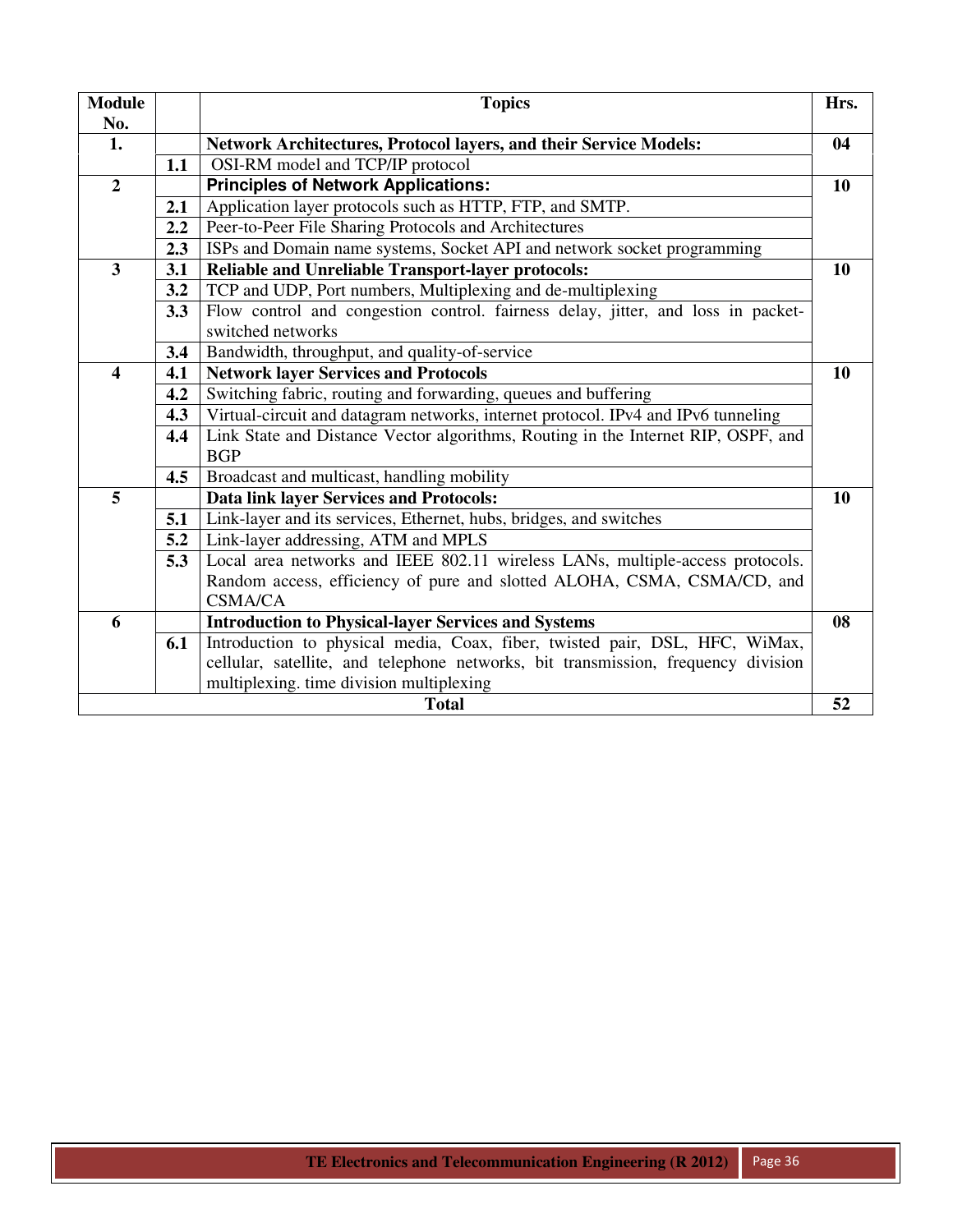- 1. Andrew Tanenbaum, *"Computer Networks",* PHI New Dehli,
- 2. Natalia Olifer and Victor Olifer, " Computer Networks", Wiley India,New Delhi
- 3. J. F. Kurose and K. W. Ross, "*Computer Networking: A Top-Down Approach*", Pearson Publication , 5th Edition, March 2009
- 4. L.Garcia et al, "*Communication Networks*", McGraw Hill Publication, 2nd Edition
- 5. B. Forouzan, "*Data Communication and Networking*", McGraw Hill Publication, 5th edition.

# **Internal Assessment (IA):**

Two tests must be conducted which should cover at least 80% of syllabus. The average marks of two tests should be considered as final IA marks

- 1. Question paper will comprise of 6 questions, each of 20 marks.
- 2. Total 4 questions need to be solved.
- 3 Question No.1 will be compulsory and based on entire syllabus wherein sub questions for 2 to 5 marks will be asked.
- 4. Remaining questions will be selected from all the modules.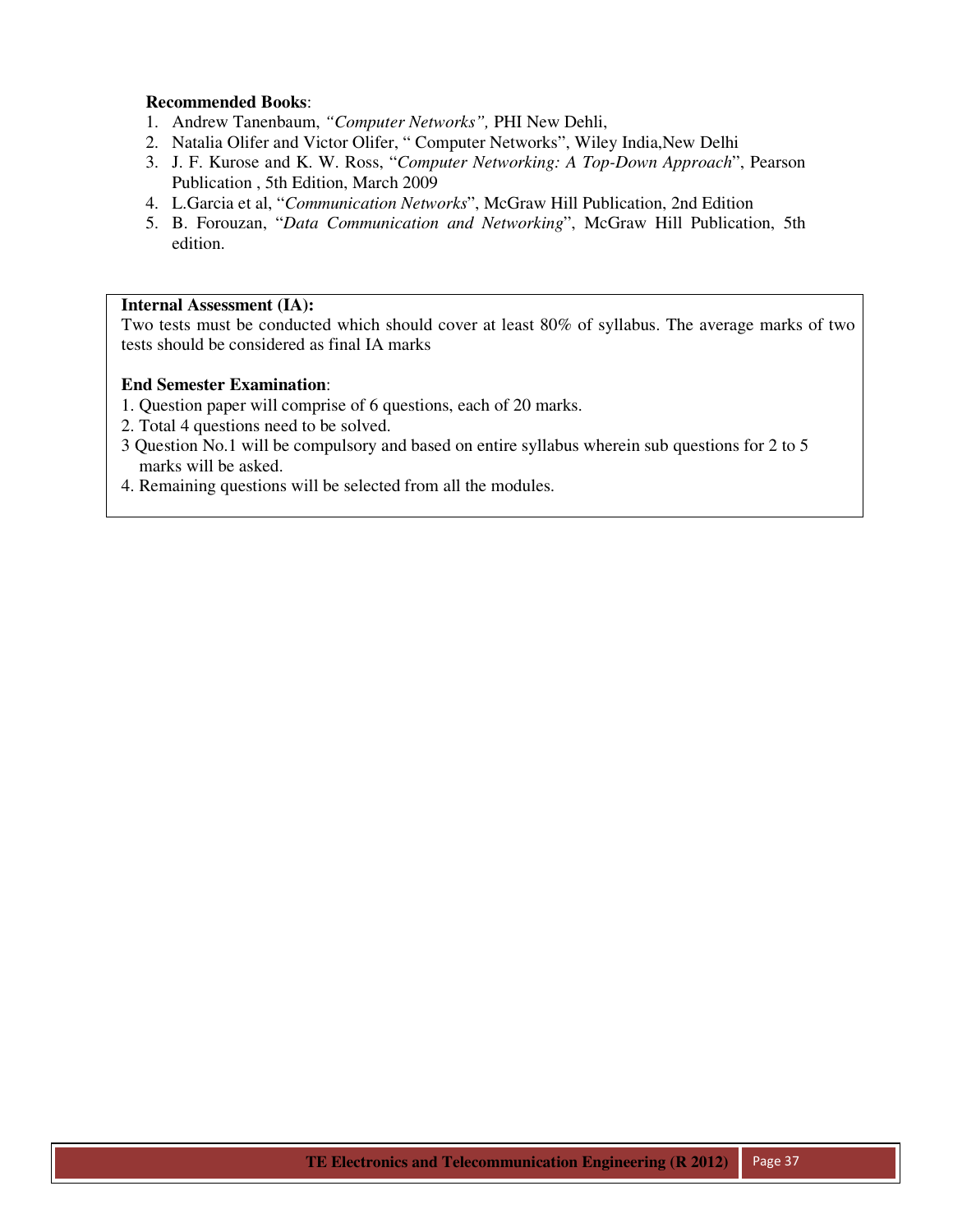| <b>Course Code</b> | Course             |                                                      | <b>Teaching Scheme</b> |    | <b>Credits Assigned</b> |                                  |    |              |  |  |
|--------------------|--------------------|------------------------------------------------------|------------------------|----|-------------------------|----------------------------------|----|--------------|--|--|
|                    | Name               | <b>Tutorial</b><br><b>Practical</b><br><b>Theory</b> |                        |    |                         | Theory   TW/Practical   Tutorial |    | <b>Total</b> |  |  |
| <b>ETC 604</b>     | <b>Television</b>  | 04                                                   | $\qquad \qquad -$      | -- | 04                      | $- -$                            | -- | 04           |  |  |
|                    | <b>Engineering</b> |                                                      |                        |    |                         |                                  |    |              |  |  |

| Course     | Course             |             |             |                            | <b>Examination Scheme</b> |             |                  |      |              |
|------------|--------------------|-------------|-------------|----------------------------|---------------------------|-------------|------------------|------|--------------|
| Code       | <b>Name</b>        |             |             | <b>Theory Marks</b>        |                           | <b>Term</b> | <b>Practical</b> | Oral | <b>Total</b> |
|            |                    |             |             | <b>Internal assessment</b> | End Sem.                  | Work        |                  |      |              |
|            |                    | <b>Test</b> | <b>Test</b> | Ave. Of                    | <b>Exam</b>               |             |                  |      |              |
|            |                    |             |             | <b>Test 1 and</b>          |                           |             |                  |      |              |
|            |                    |             |             | Test 2                     |                           |             |                  |      |              |
| <b>ETC</b> | <b>Television</b>  | 20          | 20          | 20                         | 80                        |             |                  |      | 100          |
| 604        | <b>Engineering</b> |             |             |                            |                           |             |                  |      |              |

**Pre requisite :** ETC 502 Analog Communication

#### **Course Objective:**

- To introduce the basics of picture transmission and reception.
- To become well conversant with new development in video engineering.
- To introduce most latest and revolutionary ideas in the field of digital TV, HDTV, WDTV.

#### **Course outcome: The students will be able to**

- Describe and differentiate working principles of latest digital TV, HDTV, WDTV.
- Understand, use and working principles of latest display like LCD, LED, Plasma and large plat panel monitors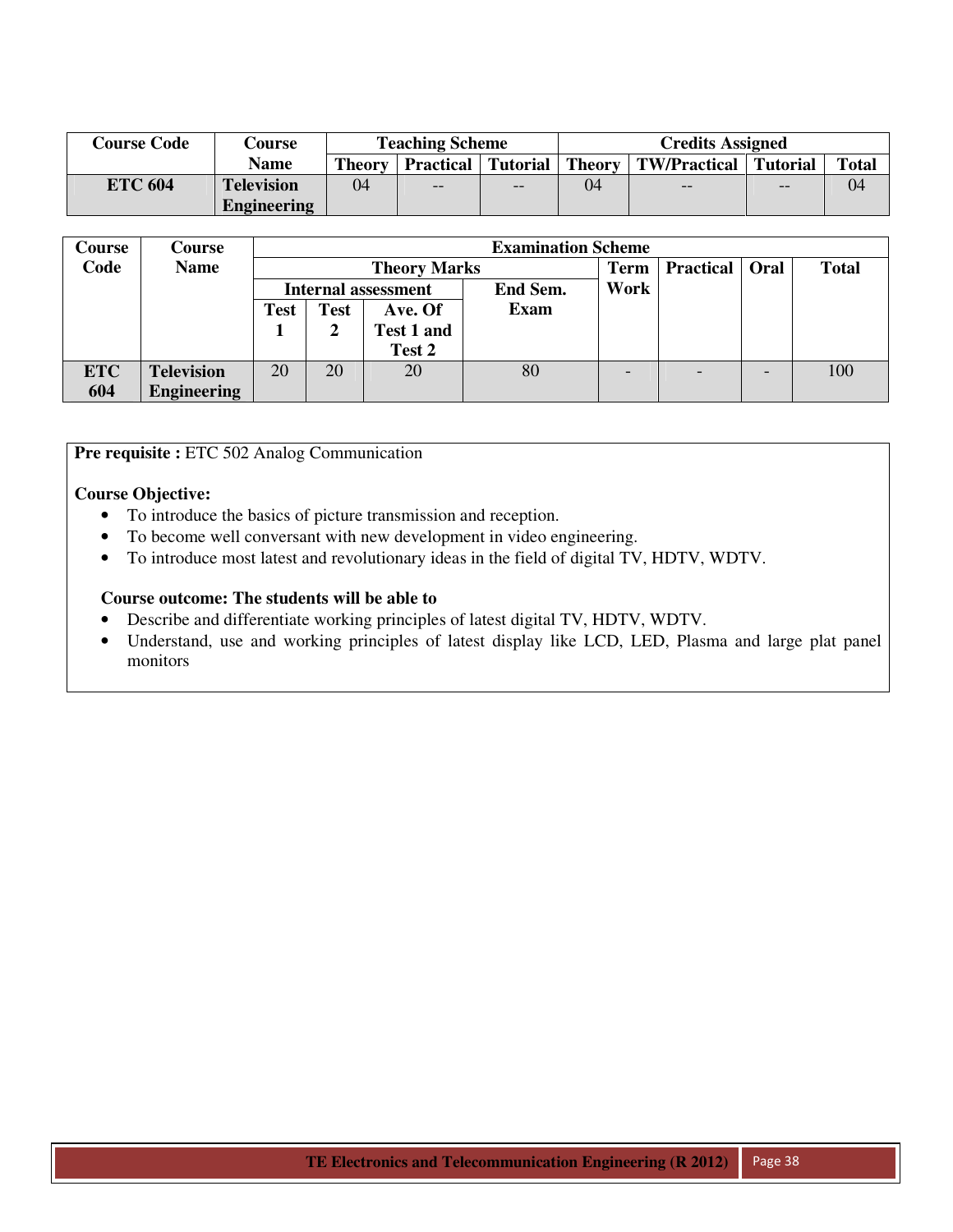| <b>Module</b>           |     | <b>Topics</b>                                                                                                    | Hrs. |
|-------------------------|-----|------------------------------------------------------------------------------------------------------------------|------|
| No.                     |     |                                                                                                                  |      |
| $\mathbf{1}$            |     | <b>Fundamentals of Analog T V system</b>                                                                         | 10   |
|                         | 1.1 | Transmitter and receiver- block diagram approach, interlaced scanning, composite                                 |      |
|                         |     | video signal, VSB transmission and reception (CCIR-B standards)                                                  |      |
|                         | 1.2 | Camera tubes: basic principle, Vidicon and Image orthicon                                                        |      |
| $\overline{2}$          |     | <b>Color TV</b>                                                                                                  |      |
|                         | 2.1 | Compatibility considerations, Color theory, chromaticity diagram, generation of color                            | 10   |
|                         |     | TV signals, luminance signal, chrominance signal, frequency interleaving process,<br>color subcarrier frequency. |      |
|                         | 2.2 | NTSC system- transmitter and receiver, PAL system- transmitter and receiver                                      |      |
|                         |     | <b>Fundamental Concept of Digital Video</b>                                                                      |      |
| $\overline{\mathbf{3}}$ | 3.1 | Digitization, pixel array, scanning notation, viewing distance and angle, aspect ratio,                          | 12   |
|                         |     | frame rate and refresh rate.                                                                                     |      |
|                         | 3.2 | Raster scanning, scan line waveform, interlace, scanning standards.                                              |      |
|                         | 3.3 | Sync structure, data rate, linearity, bandwidth and data rate, resolution, luma, color                           |      |
|                         |     | difference coding, chroma sub sampling                                                                           |      |
|                         | 3.4 | Component digital video, composite video                                                                         |      |
| 4                       |     | <b>Advanced TV systems</b>                                                                                       | 6    |
|                         | 4.1 | Digital video and audio signals                                                                                  |      |
|                         | 4.2 | MAC signal, D2-MAC/packet signal, MAC decoding and interfacing, advantages of                                    |      |
|                         |     | MAC signal                                                                                                       |      |
|                         | 4.3 | Direct-to-home TV(DTH)                                                                                           |      |
| 5                       |     | <b>High definition televisions</b>                                                                               | 8    |
|                         | 5.1 | High definition TV systems, HDTV standards and compatibility, resolution and                                     |      |
|                         |     | working.                                                                                                         |      |
|                         | 5.2 | Wide dimensions high definition TV                                                                               |      |
|                         | 5.3 | Standards of wide dimensions HDTV                                                                                |      |
|                         | 5.4 | <b>MUSE</b> system                                                                                               |      |
| 6                       |     | <b>Displays</b>                                                                                                  | 6    |
|                         | 6.1 | Principle, working, advantages and disadvantages of Plasma, LED,LCD                                              |      |
|                         |     | <b>Total</b>                                                                                                     | 52   |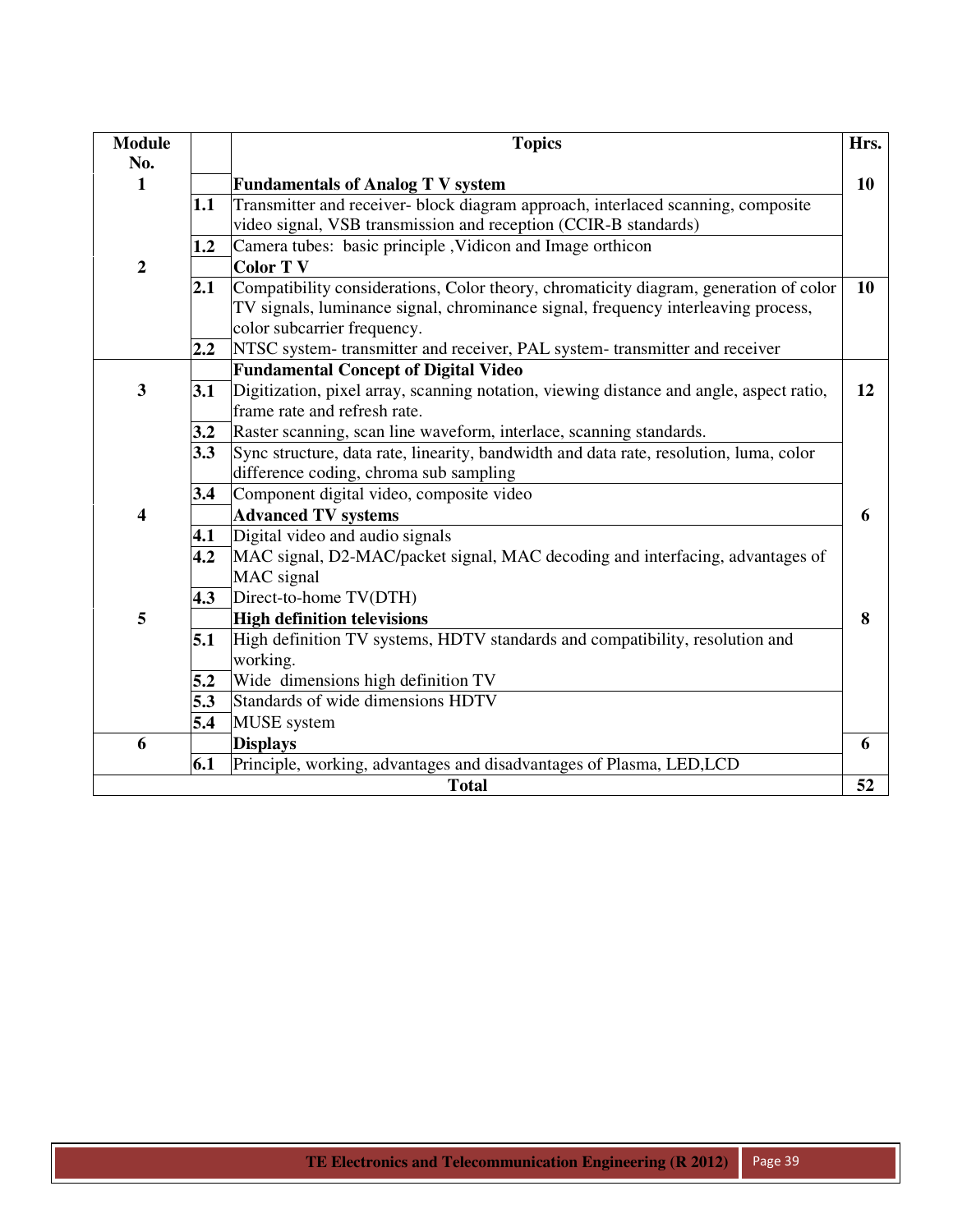- 1. Gulati R.R, " *Monochrome and Color Television*," Wiley Eastern Limited publication.
- 2. R.G.Gupta , "*Television and Video Engineering*", Tata Mc Graw Hill publication.
- 3. Dhake A.M, "*Television and Video Engineering*", Tata McGraw Hill publication.
- 4. Keith Jack, "*Video Demystified*", 4e, , Elsevier
- 5. Charles Poynton, "*San Francisco, Digital video and HDTV, Algorithms And Interfaces*," Morgan Kaufmann publishers, 2003.
- 6. Stan Prentiss, *"High Definition TV*", second edition, , Tata McGraw Hill publication

#### **Internal Assessment (IA):**

Two tests must be conducted which should cover at least 80% of syllabus. The average marks of two tests should be considered as final IA marks

- 1. Question paper will comprise of 6 questions, each of 20 marks.
- 2. Total 4 questions need to be solved.
- 3: Question No.1 will be compulsory and based on entire syllabus wherein sub questions for 2 to 5 marks will be asked.
- 4: Remaining questions will be selected from all the modules.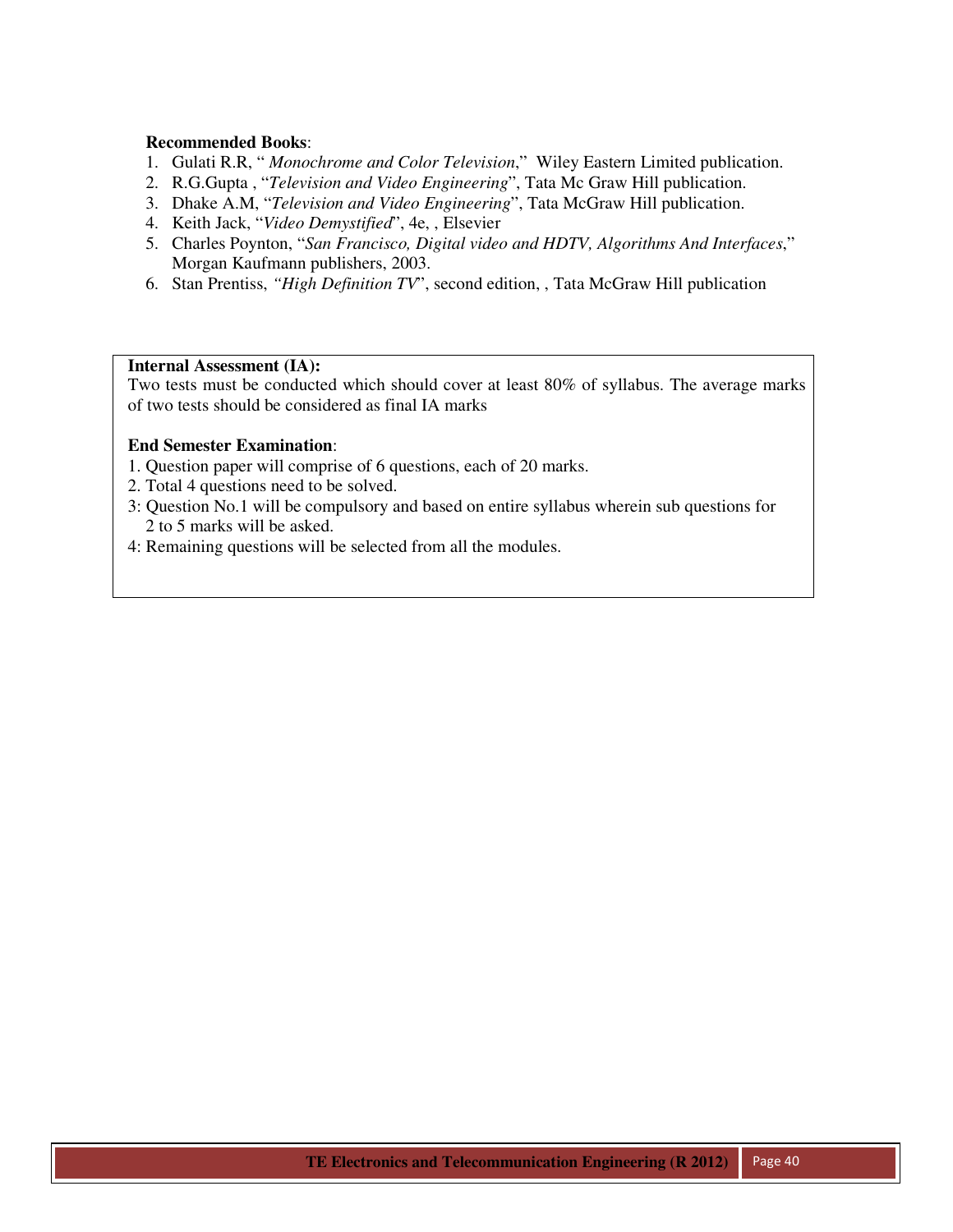| <b>Course Code</b> | Course           |               | <b>Teaching Scheme</b> |     | <b>Credits Assigned</b> |                                                         |     |              |  |  |
|--------------------|------------------|---------------|------------------------|-----|-------------------------|---------------------------------------------------------|-----|--------------|--|--|
|                    | Name             | <b>Theory</b> |                        |     |                         | Practical   Tutorial   Theory   TW/Practical   Tutorial |     | <b>Total</b> |  |  |
| <b>ETC 605</b>     | <b>Operating</b> | 04            | $-$                    | $-$ | 04                      | $- -$                                                   | $-$ | 04           |  |  |
|                    | <b>System</b>    |               |                        |     |                         |                                                         |     |              |  |  |

| Course     | <b>Course</b>    |             |      |                     | <b>Examination Scheme</b> |             |                  |      |              |  |
|------------|------------------|-------------|------|---------------------|---------------------------|-------------|------------------|------|--------------|--|
| Code       | <b>Name</b>      |             |      | <b>Theory Marks</b> |                           | <b>Term</b> | <b>Practical</b> | Oral | <b>Total</b> |  |
|            |                  |             |      | Internal assessment | End Sem.                  | Work        |                  |      |              |  |
|            |                  | <b>Test</b> | Test | Ave. Of             | <b>Exam</b>               |             |                  |      |              |  |
|            |                  |             |      | Test 1 and          |                           |             |                  |      |              |  |
|            |                  |             |      | Test 2              |                           |             |                  |      |              |  |
| <b>ETC</b> | <b>Operating</b> | 20          | 20   | 20                  | 80                        |             |                  |      | 100          |  |
| 605        | <b>System</b>    |             |      |                     |                           |             |                  |      |              |  |

**Course Pre-requisite:** Basic concepts of computer systems

# **Course Objectives:**

- To introduce operating system as a resource manager, its evolutions and fundamentals.
- To help student understand concept of process and different process (linear and concurrent) Scheduling policies.
- To help student familiar with memory, file and I/O management policies.

# **Course Outcomes: On completing this course Student will able to:**

- Understand the role of an operating system, its function and issues.
- Compare between different algorithms used for management and scheduling of processes, Memory and input-output operation.
- Appreciate the role of various productivity enhancing tools.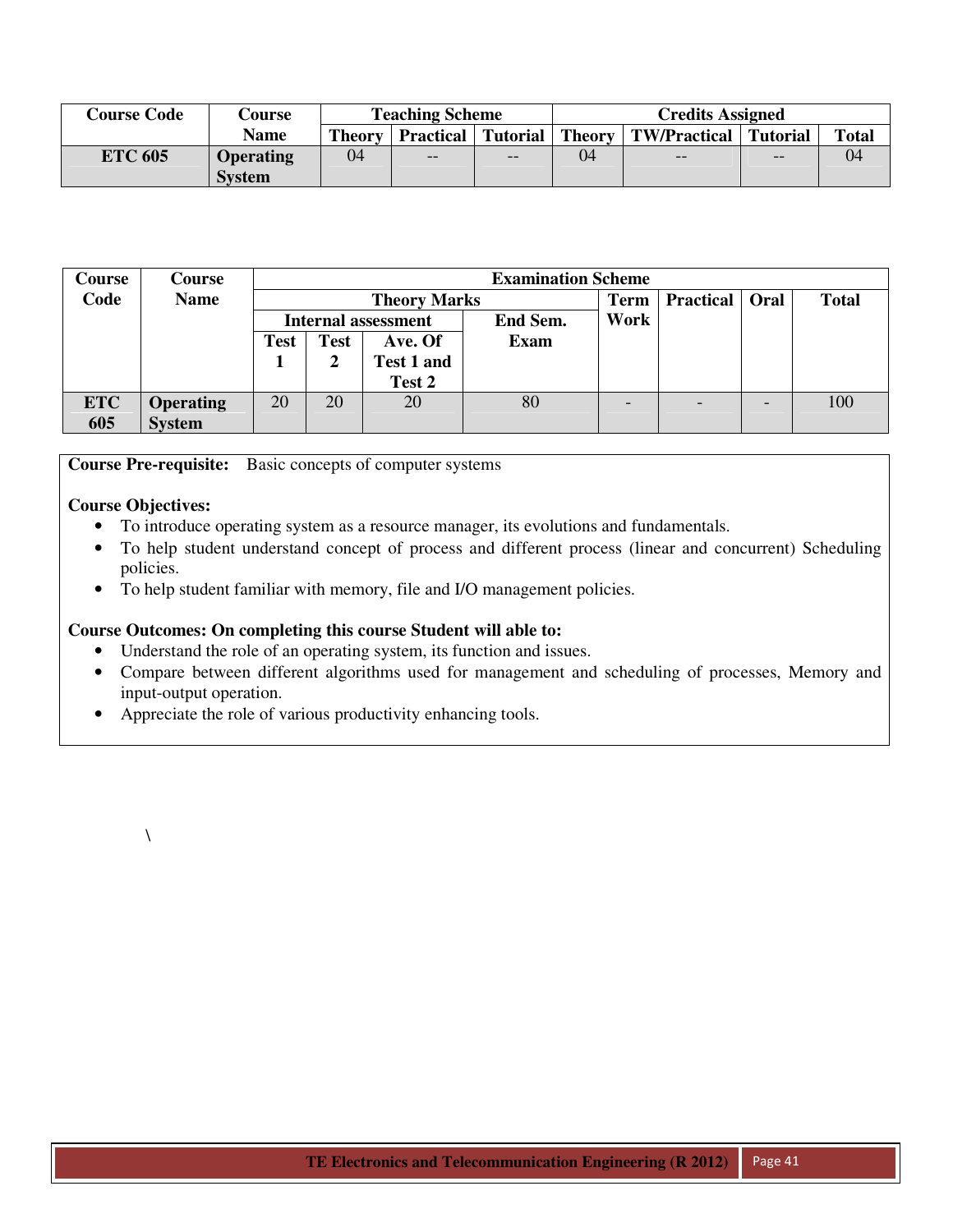| <b>Module</b>           |     | <b>Topics</b>                                                                                                              | Hrs.      |
|-------------------------|-----|----------------------------------------------------------------------------------------------------------------------------|-----------|
| No.                     |     |                                                                                                                            |           |
| $\mathbf{1}$            |     | <b>Fundamental of Operating System(OS)</b>                                                                                 | 06        |
|                         | 1.1 | Definition, objectives, functions, evolution, services, types, and different views of OS                                   |           |
|                         | 1.2 | Operating System as a resource manager, system calls, and shell                                                            |           |
|                         | 1.3 | Monolithic systems, layered systems, client server model, monolithic kernel and                                            |           |
|                         |     | microkernel                                                                                                                |           |
| $\overline{2}$          |     | <b>Process Management and Memory Management</b>                                                                            | 10        |
|                         | 2.1 | Process, process creation, process control block, process states, process state transition<br>diagram                      |           |
|                         | 2.2 | Scheduling queues and schedulers, preemptive and non-preemptive scheduling algorithms,                                     |           |
|                         |     | types of threads, multithreading models                                                                                    |           |
|                         | 2.3 | Race condition, critical section, mutual exclusion, semaphores, monitors                                                   |           |
|                         | 2.4 | Multiprogramming with fixed and variable partitions, memory allocation strategies                                          |           |
|                         | 2.5 | Logical and physical address space, paging and segmentation                                                                |           |
|                         | 2.6 | Concept, performance of demand paging, page replacement algorithms.                                                        |           |
|                         | 2.7 | Deadlock Problem, deadlock characterization, deadlock prevention and deadlock avoidance<br>deadlock detection and recovery |           |
| $\mathbf{3}$            |     | <b>File Management and Input Output Management</b>                                                                         | 10        |
|                         | 3.1 | File Naming, File Structure, File Types, File Access, File Attributes, File Operations,                                    |           |
|                         |     | Memory Mapped Files, Implementing Files, contiguous allocation, linked list allocation,                                    |           |
|                         |     | indexed allocations, Inode                                                                                                 |           |
|                         | 3.2 | Single level directory system, Two level directory system, Hierarchical Directory System                                   |           |
|                         | 3.3 | Principles of Input/output H/W: I/O Devices, Device Controllers, Direct Memory Access.                                     |           |
|                         | 3.4 | Principles of Input/output S/W: Goals Of I/O S/W, Interrupt Handler, Device Driver,                                        |           |
|                         |     | Device Independent I/O Software                                                                                            |           |
|                         | 3.5 | Disks: RAID levels, Disks Arm Scheduling Algorithms                                                                        |           |
|                         | 3.6 | Management of free blocks.                                                                                                 |           |
| $\overline{\mathbf{4}}$ |     | <b>Unix Operating System</b>                                                                                               |           |
|                         | 4.1 | History of UNIX, UNIX Goals, Unix Shell, interfaces to Unix, UNIX utility programs                                         |           |
|                         | 4.2 | Traditional UNIX Kernel, Modern UNIX Systems                                                                               |           |
|                         | 4.3 | Unix process management: Concept, Scheduling in Unix                                                                       | 06        |
|                         | 4.4 | Unix Memory management: Paging, Page replacement strategies                                                                |           |
|                         | 4.5 | Unix file management: I-node, File allocation, I/O management                                                              |           |
|                         | 4.6 | Unix Security measures                                                                                                     |           |
| 5                       |     | <b>Linux Operating System</b>                                                                                              | 10        |
|                         | 5.1 | History, Linux Processes and Thread management                                                                             |           |
|                         | 5.2 | Scheduling in Linux, Linux System calls                                                                                    |           |
|                         | 5.3 | Memory management: Virtual memory, Buddy Algorithm, Page replacement policy                                                |           |
|                         | 5.4 | Linux File System                                                                                                          |           |
|                         | 5.5 | I/O management: Disk Scheduling                                                                                            |           |
|                         | 5.6 | Advantages of Linux and Unix over Windows                                                                                  |           |
| 6                       |     | <b>Real Time Operating System(RTOS)</b>                                                                                    | <b>10</b> |
|                         | 6.1 | Introduction, Characteristics of real-time operating systems                                                               |           |
|                         | 6.2 | Real Time task Scheduling, Modeling Timing constraints, Table-driven scheduling                                            |           |
|                         | 6.3 | Cyclic schedulers                                                                                                          |           |
|                         | 6.4 | Earliest Deadline First (EDF) scheduling                                                                                   |           |
|                         | 6.5 | Rate Monotonic Algorithm (RMA)                                                                                             |           |
|                         |     | <b>Total</b>                                                                                                               | 52        |

**TE Electronics and Telecommunication Engineering (R 2012)** Page 42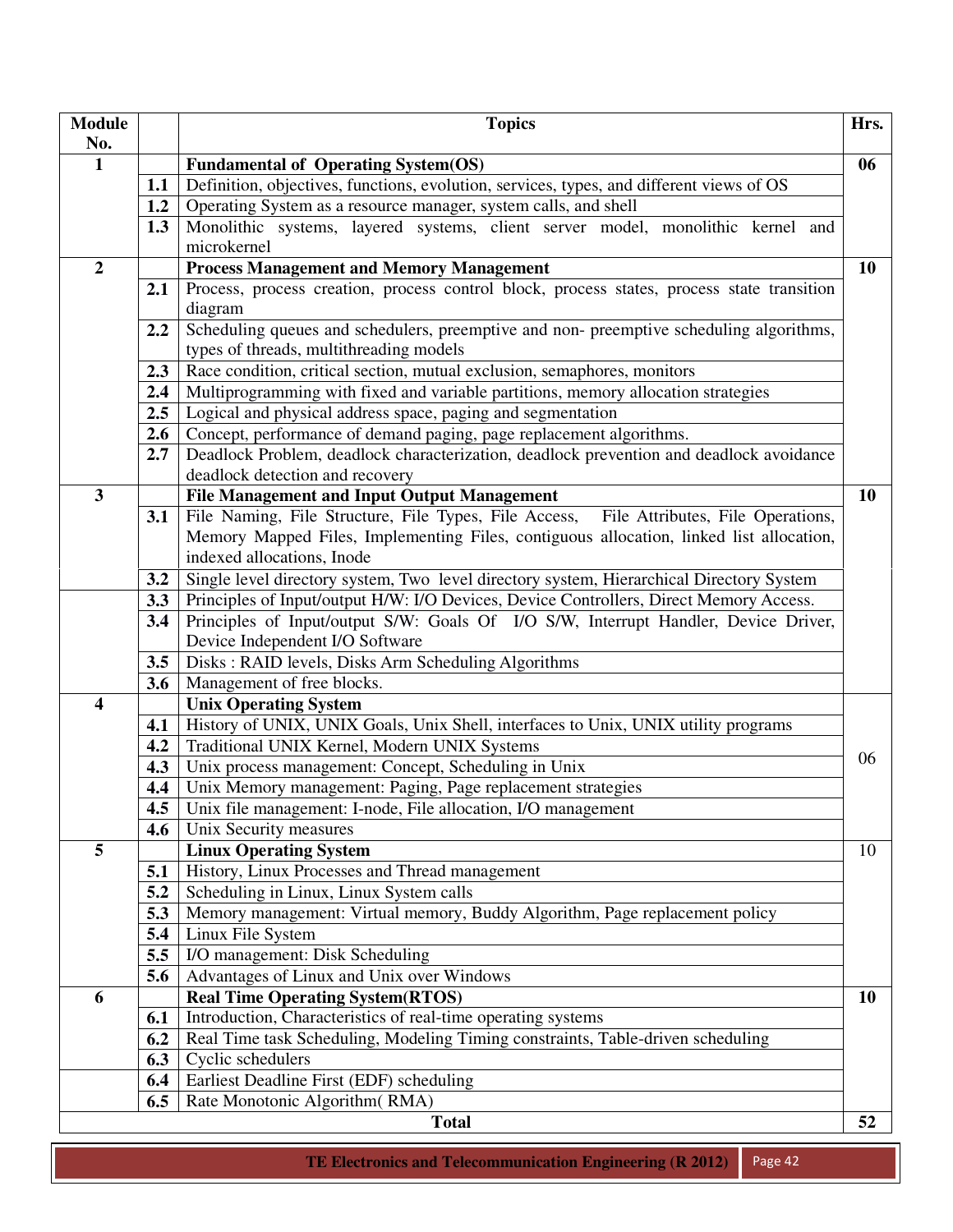- 1. Tanenbaum, "*Modern Operating Systems*", IIIrd Edition, PHI
- 2. Silberschatz A., Galvin P., and Gagne G, "Operating Systems Concepts", VIII<sup>th</sup> Edition Wiley.
- 3. William Stallings, "*Operating System-Internal & Design Principles*", VI<sup>th</sup> Edition, , Pearson
- 4. Rajib Mall, "*Real-Time Systems: Theory and Practice*," Pearson, 2008.
- 5. Maurice J. Bach, "*The Design of Unix Operating System*", Prentine Hall
- 6. Achyut S. Godbole, "*Operating Systems*", 2nd edition, Tata McGraw Hill
- 7. Richard Blum and Christine Bresnahan, "*Linux Command Line & Shell Scripting*", 2nd edition, Wiley

#### **Internal Assessment (IA):**

Two tests must be conducted which should cover at least 80% of syllabus. The average marks of two tests should be considered as final IA marks

- 1. Question paper will comprise of 6 questions, each of 20 marks.
- 2. Total 4 questions need to be solved.
- 3. Question No.1 will be compulsory and based on entire syllabus wherein sub questions for 2 to 5 marks will be asked.
- 4. Remaining questions will be selected from all the modules.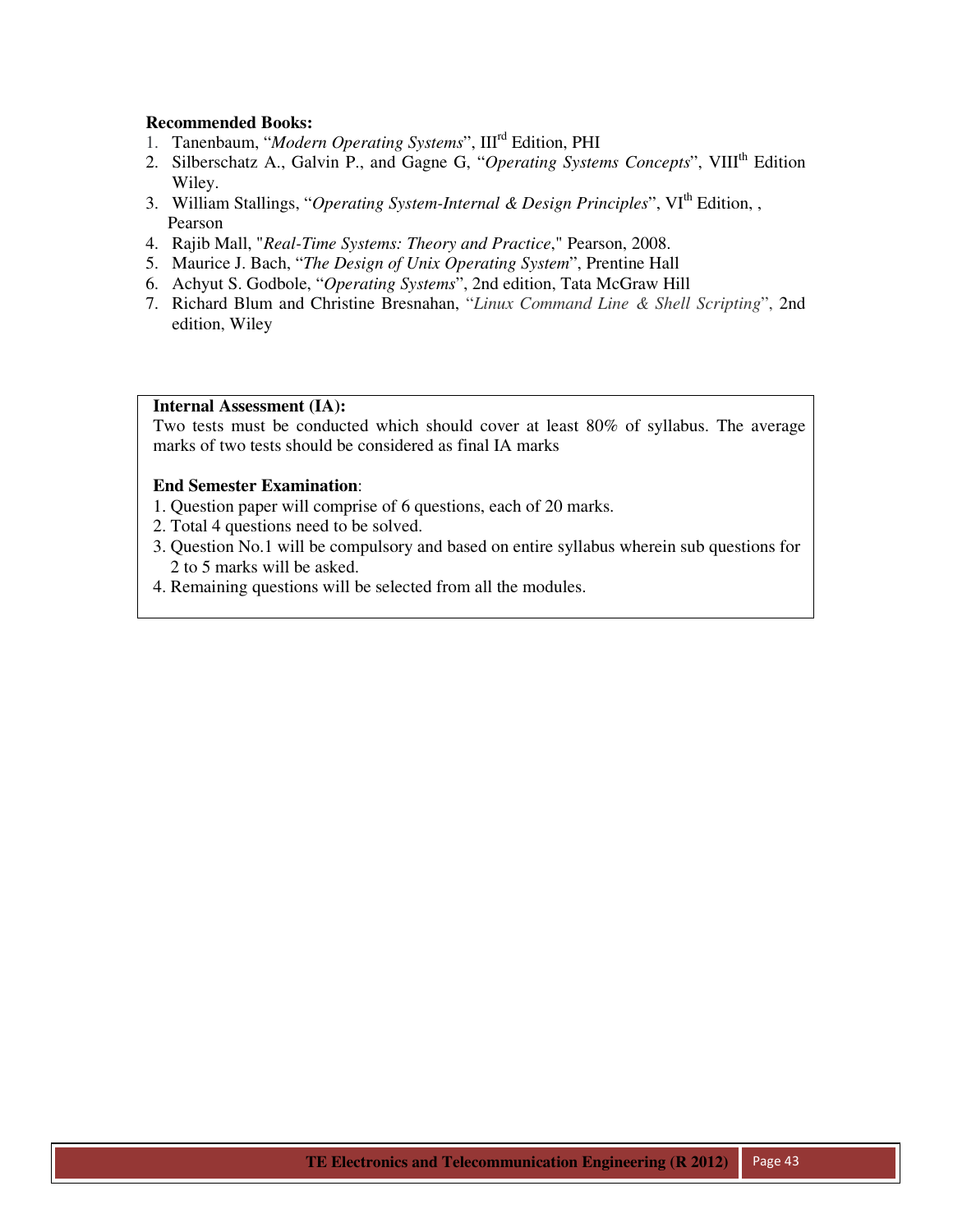| Course        | <b>Course</b>      |        | <b>Teaching Scheme</b> |       | <b>Credits Assigned</b> |                                                         |       |              |  |  |
|---------------|--------------------|--------|------------------------|-------|-------------------------|---------------------------------------------------------|-------|--------------|--|--|
| Code          | Name               | Theory |                        |       |                         | Practical   Tutorial   Theory   TW/Practical   Tutorial |       | <b>Total</b> |  |  |
| <b>ETC606</b> | <b>VLSI</b> Design | 04     | $- -$                  | $- -$ | 04                      | $ -$                                                    | $- -$ | 04           |  |  |

| Course        | <b>Course Name</b> |             | <b>Examination Scheme</b> |                            |          |             |                  |                   |              |  |  |
|---------------|--------------------|-------------|---------------------------|----------------------------|----------|-------------|------------------|-------------------|--------------|--|--|
| Code          |                    |             |                           | <b>Theory Marks</b>        |          | <b>Term</b> | <b>Practical</b> | Oral              | <b>Total</b> |  |  |
|               |                    |             |                           | <b>Internal assessment</b> | End Sem. | Work        |                  |                   |              |  |  |
|               |                    | <b>Test</b> | <b>Test</b>               | Avg. of                    | Exam     |             |                  |                   |              |  |  |
|               |                    |             |                           | Test 1 and                 |          |             |                  |                   |              |  |  |
|               |                    |             |                           | Test 2                     |          |             |                  |                   |              |  |  |
| <b>ETC606</b> | <b>VLSI</b> Design | 20          | 20                        | 20                         | 80       | --          | $- -$            | $\qquad \qquad -$ |              |  |  |

#### **Course Pre-requisite:**

- ETC303: Digital Electronics
- ETC302: Analog Electronics-I
- ETC402: Analog Electronics-II
- ETC505: Integrated Circuits

# **Course Objectives:**

- To teach fundamentals of VLSI circuit design and implementation using circuit simulators and layout editors.
- To highlight the circuit design issues in the context of VLSI technology.

# **Course Outcomes: After successful completion of the course student will be able to**

- Demonstrate a clear understanding of CMOS fabrication flow and technology scaling.
- Design MOSFET based logic circuit
- Draw layout of a given logic circuit
- Realize logic circuits with different design styles
- Demonstrate an understanding of working principle of operation of different types of memories
- Demonstrate an understanding of working principles of clocking, power reduction and distribution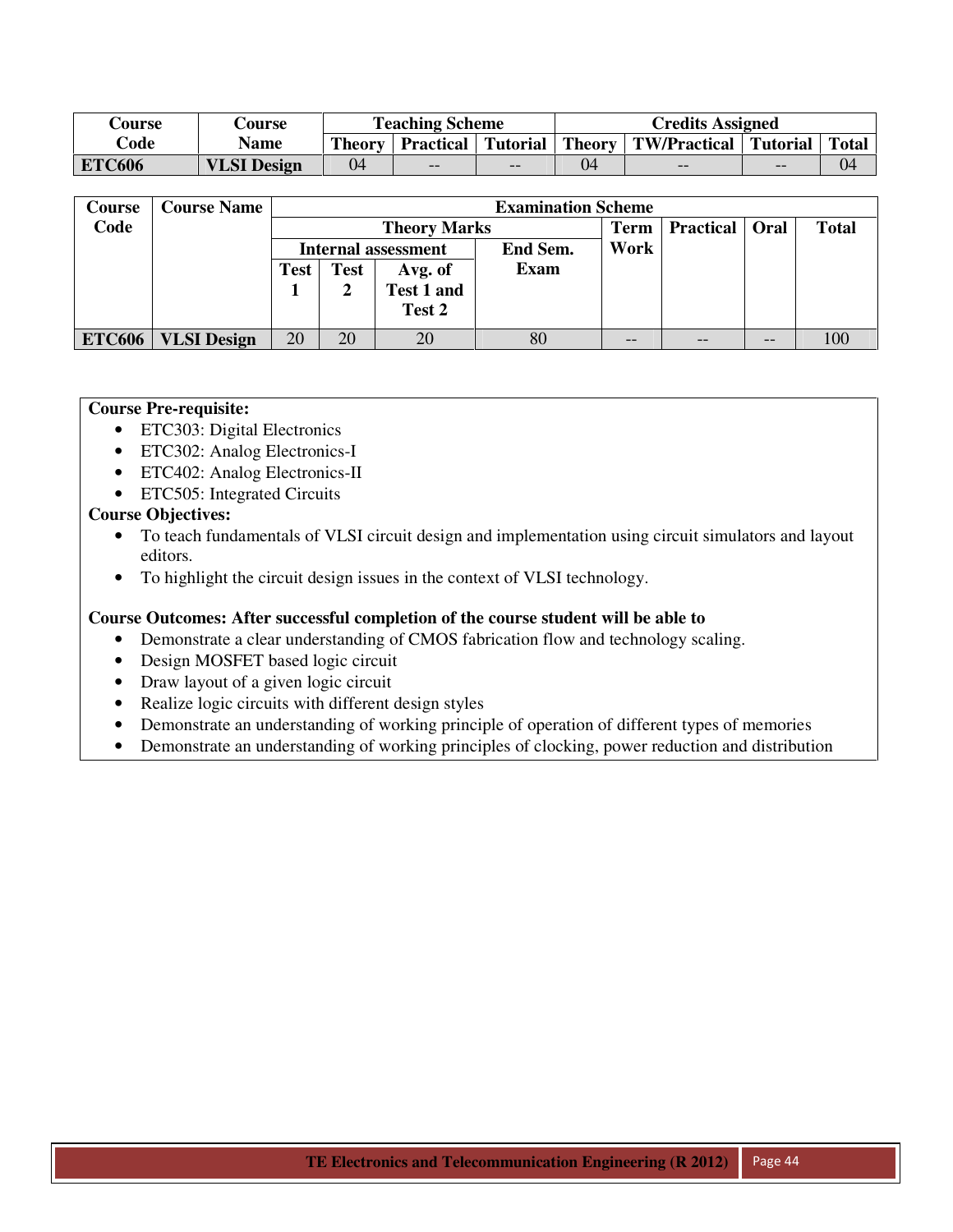| <b>Module</b><br>No.    |     | <b>Topics</b>                                                                                                                                                                                                                                                                         | Hrs. |
|-------------------------|-----|---------------------------------------------------------------------------------------------------------------------------------------------------------------------------------------------------------------------------------------------------------------------------------------|------|
| $\mathbf{1}$            |     | <b>MOSFET Fabrication and Scaling</b>                                                                                                                                                                                                                                                 | 08   |
|                         | 1.1 | Fabrication: Fabrication process flow for NMOS and CMOS, CMOS Latch-up                                                                                                                                                                                                                |      |
|                         | 1.2 | MOSFET Scaling: Types of scaling, short channel effects, Level 1 and Level 2<br><b>MOSFET Models</b>                                                                                                                                                                                  |      |
|                         | 1.3 | Layout: Lambda based design rules, MOSFET capacitances                                                                                                                                                                                                                                |      |
| $\overline{2}$          |     | <b>MOSFET Inverters</b>                                                                                                                                                                                                                                                               | 10   |
|                         | 2.1 | Circuit Analysis: Static and dynamic analysis (Noise, propagation delay and power<br>dissipation) of resistive load and CMOS inverter. Comparison of all types of MOS<br>inverters. Design of CMOS inverters and its layout.                                                          |      |
|                         | 2.2 | Logic Circuit Design: Analysis and design of 2-I/P NAND and NOR using<br>equivalent CMOS inverter.                                                                                                                                                                                    |      |
| $\overline{\mathbf{3}}$ |     | <b>MOS Circuit Design Styles</b>                                                                                                                                                                                                                                                      | 10   |
|                         | 3.1 | Design Styles: Static CMOS, Pass Transistor Logic, Transmission Gate, Pseudo<br>NMOS, Domino, NORA, Zipper, C <sup>2</sup> MOS                                                                                                                                                        |      |
|                         | 3.2 | Circuit Realization: SR Latch, JK FF, D FF, 1 Bit Shift Register, MUX, Decoder<br>using above design styles and their layouts                                                                                                                                                         |      |
| $\overline{\mathbf{4}}$ |     | <b>Semiconductor Memories</b>                                                                                                                                                                                                                                                         | 08   |
|                         | 4.1 | ROM Array, SRAM (operation, design strategy, leakage currents,<br><b>SRAM:</b><br>read/write circuits), DRAM (Operation 3T, 1T, operation modes, leakage currents,<br>refresh operation, Input-Output circuits), Flash (mechanism, NOR flash, NAND<br>flash), layout of SRAM and DRAM |      |
|                         | 4.2 | Peripheral Circuits: Sense Amplifier, Decoder                                                                                                                                                                                                                                         |      |
| 5                       |     | <b>Data Path Design</b>                                                                                                                                                                                                                                                               | 08   |
|                         | 5.1 | Adder: Bit adder circuits, Ripple carry adder, CLA adder                                                                                                                                                                                                                              |      |
|                         | 5.2 | Multipliers and shifter: Partial-product generation, partial-product accumulation,<br>final addition, Barrel Shifter                                                                                                                                                                  |      |
| 6                       |     | <b>VLSI Clocking and System design</b>                                                                                                                                                                                                                                                | 08   |
|                         | 6.1 | Clocking: CMOS clocking styles, Clock generation, stabilization and distribution                                                                                                                                                                                                      |      |
|                         | 6.2 | Low Power CMOS Circuits: Various components of power dissipation in CMOS,<br>Limits on low power design, low power design through voltage scaling.                                                                                                                                    |      |
|                         | 6.3 | IO pads and Power Distribution: ESD protection, Input circuits, Output circuits,<br>Simultaneous switching noise, power distribution scheme                                                                                                                                           |      |
|                         | 6.4 | Interconnect: Interconnect delay model, interconnect scaling and crosstalk                                                                                                                                                                                                            |      |
|                         |     | <b>Total</b>                                                                                                                                                                                                                                                                          | 52   |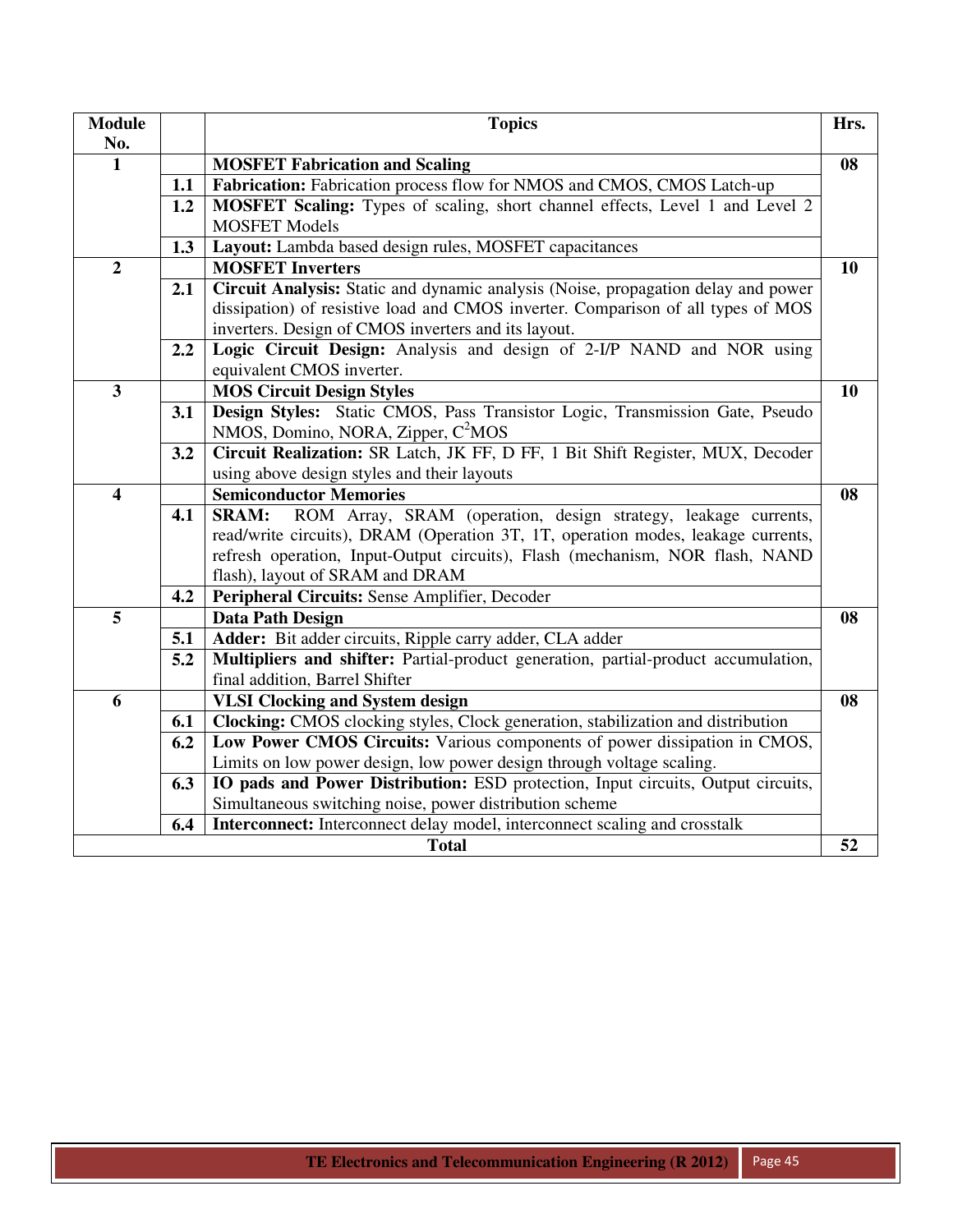- 1. Sung-Mo Kang and Yusuf Leblebici, "*CMOS Digital Integrated Circuits Analysis*  and Design", Tata McGraw Hill, 3<sup>rd</sup> Edition, 2012.
- 2. Jan M. Rabaey, Anantha Chandrakasan and Borivoje Nikolic, "*Digital Integrated Circuits: A Design Perspective*", Pearson Education, 2<sup>nd</sup> Edition.
- 3. John P. Uyemura, "*Introduction to VLSI Circuits and Systems*", Wiley, Student Edition, 2013.
- 4. Neil H. E. Weste, David Harris and Ayan Banerjee, "*CMOS VLSI Design: A Circuits*  and Systems Perspective", Pearson Education, 3<sup>rd</sup> Edition.
- 5. R. Jacob Baker, "*CMOS Circuit Design, Layout and Simulation*", Wiley,  $2<sup>nd</sup>$  Edition, 2013

#### **Internal Assessment (IA):**

Two tests must be conducted which should cover at least 80% of syllabus. The average marks of two tests should be considered as final IA marks

- 1. Question paper will comprise of 6 questions, each of 20 marks.
- 2. Total 4 questions need to be solved.
- 3. Question No.1 will be compulsory and based on entire syllabus wherein sub questions for 2 to 5 marks will be asked.
- 4. Remaining questions will be selected from all the modules.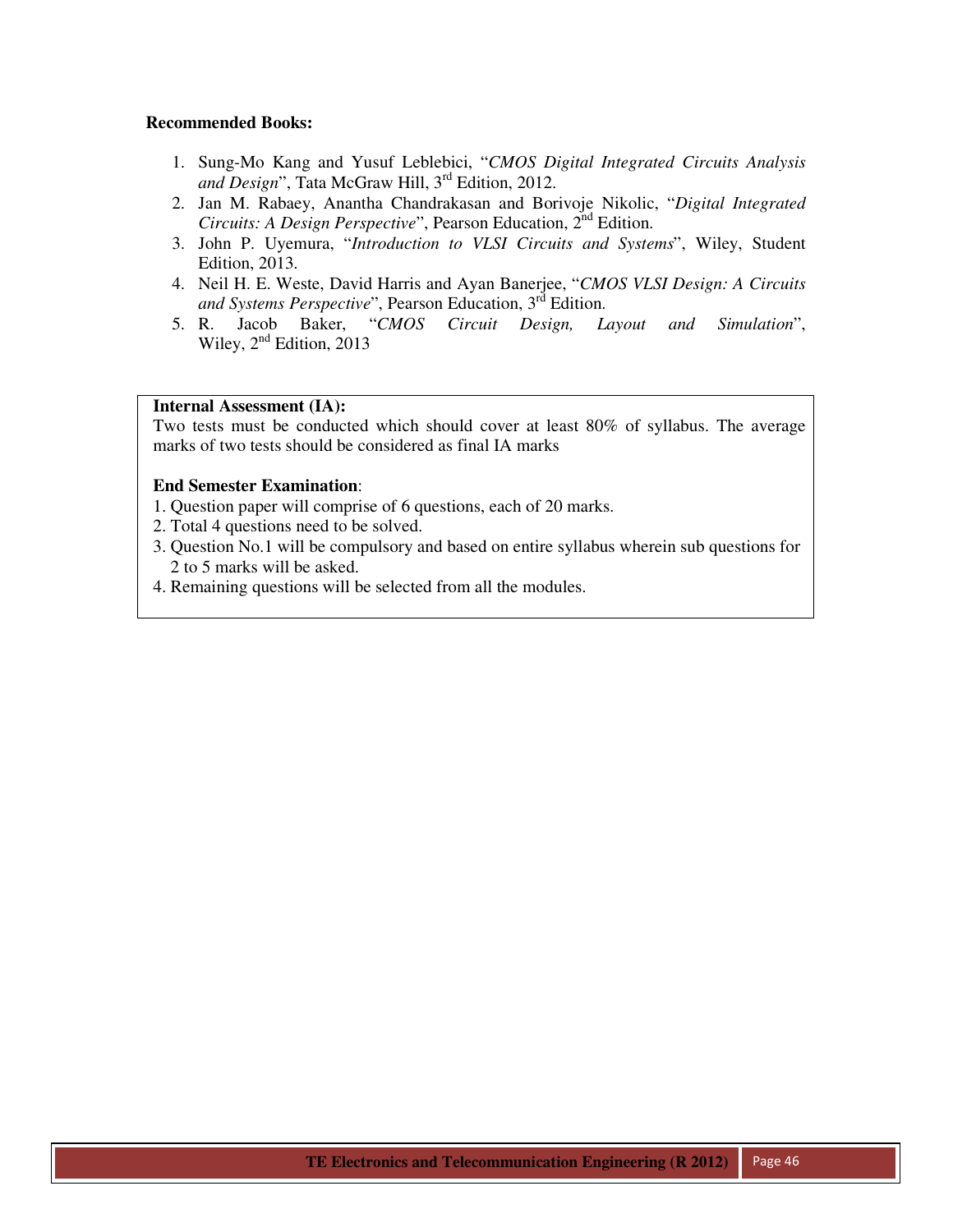| <b>Course Code</b> | <b>Course Name</b>   |        | <b>Teaching Scheme</b> |                 |               | <b>Credits Assigned</b> |          |              |  |  |
|--------------------|----------------------|--------|------------------------|-----------------|---------------|-------------------------|----------|--------------|--|--|
|                    |                      | Theory | <b>Practical</b>       | <b>Tutorial</b> | <b>Theory</b> | <b>TW/Practical</b>     | Tutorial | <b>Total</b> |  |  |
| <b>ETL601</b>      | <b>Discrete Time</b> | $- -$  | 02                     | $- -$           | $- -$         |                         | $- -$    | 01           |  |  |
|                    | <b>Signal</b>        |        |                        |                 |               |                         |          |              |  |  |
|                    | <b>Processing</b>    |        |                        |                 |               |                         |          |              |  |  |

| <b>Course</b> | <b>Course Name</b>   |             | <b>Examination Scheme</b>              |                     |      |             |                         |  |              |  |
|---------------|----------------------|-------------|----------------------------------------|---------------------|------|-------------|-------------------------|--|--------------|--|
| Code          |                      |             |                                        | <b>Theory Marks</b> |      | <b>Term</b> | <b>Practical</b>   Oral |  | <b>Total</b> |  |
|               |                      |             | End Sem.<br><b>Internal assessment</b> |                     |      | Work        | and                     |  |              |  |
|               |                      | <b>Test</b> | <b>Test</b>                            | Ave. Of             | Exam |             | Oral                    |  |              |  |
|               |                      |             |                                        | <b>Test 1 and</b>   |      |             |                         |  |              |  |
|               |                      |             |                                        | Test 2              |      |             |                         |  |              |  |
| <b>ETL601</b> | <b>Discrete Time</b> | --          | --                                     | $- -$               | --   | 25          | 25                      |  | 50           |  |
|               | <b>Signal</b>        |             |                                        |                     |      |             |                         |  |              |  |
|               | <b>Processing</b>    |             |                                        |                     |      |             |                         |  |              |  |

At least ten experiments covering entire syllabus of ETC 602:Discrete Time Signal Processing on should be set to have well predefined inference and conclusion. The experiments should be student's centric and attempt should be made to make experiments more meaningful, interesting and innovative. Term work assessment must be based on overall performance of the student with every experiment graded. The grade must be converted to marks as per credit and grading system manual, and should be added and average. Base on above scheme grading and term work assessment should be done.

Practical and oral examination will be based on entire syllabus.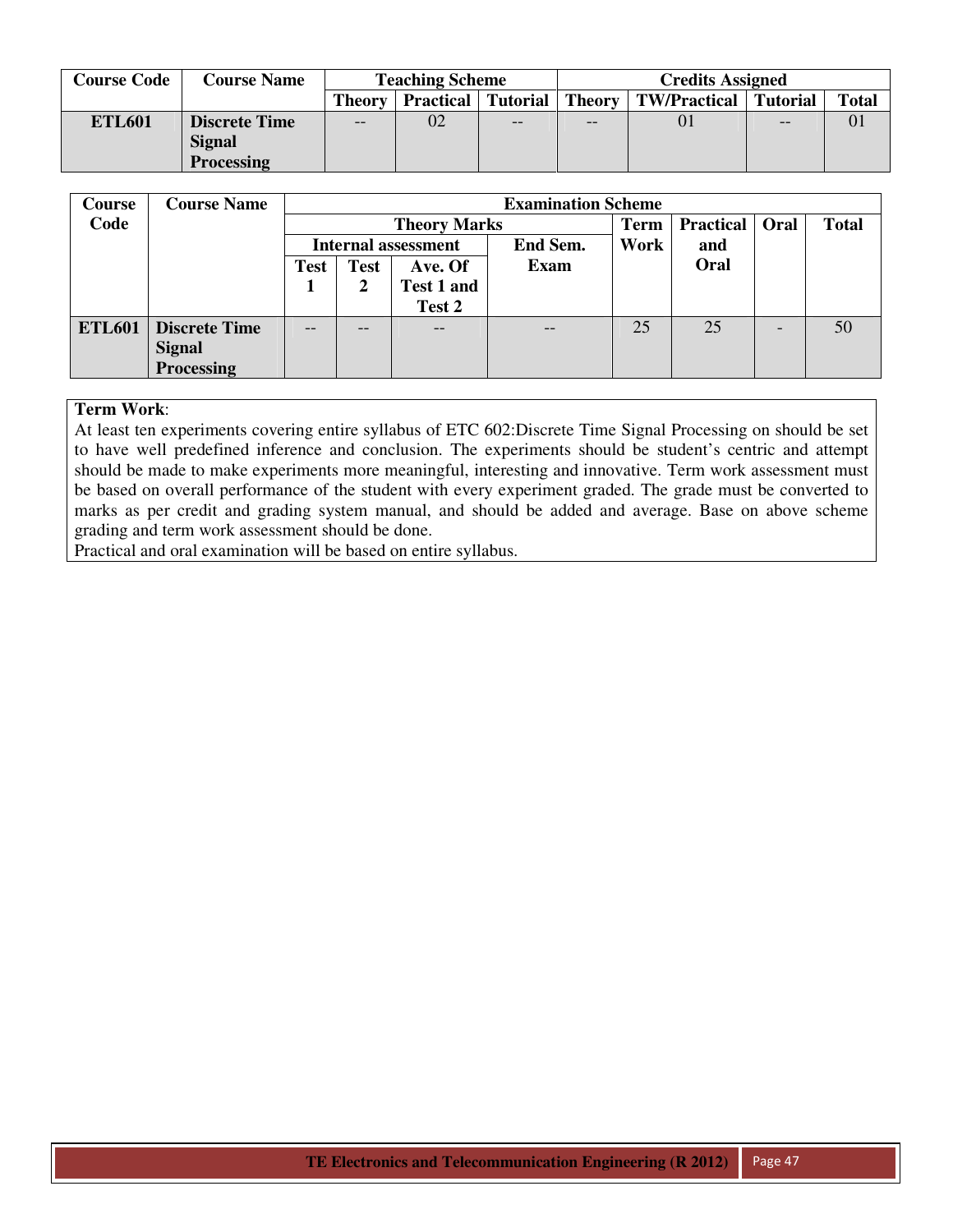| <b>Course Code</b> | <b>Course Name</b>    |        | <b>Teaching Scheme</b> |                 | <b>Credits Assigned</b> |                     |                 |              |
|--------------------|-----------------------|--------|------------------------|-----------------|-------------------------|---------------------|-----------------|--------------|
|                    |                       | Theory | <b>Practical</b>       | <b>Tutorial</b> | Theory                  | <b>TW/Practical</b> | <b>Tutorial</b> | <b>Total</b> |
| <b>ETL602</b>      | Communication         | $- -$  | 02                     | --              | --                      | 01                  | --              |              |
|                    | <b>Engineering</b>    |        |                        |                 |                         |                     |                 |              |
|                    | <b>Laboratory III</b> |        |                        |                 |                         |                     |                 |              |

| Course        | <b>Course Name</b>    |                            | <b>Examination Scheme</b> |                     |             |             |                  |      |              |  |
|---------------|-----------------------|----------------------------|---------------------------|---------------------|-------------|-------------|------------------|------|--------------|--|
| Code          |                       |                            |                           | <b>Theory Marks</b> |             | <b>Term</b> | <b>Practical</b> | Oral | <b>Total</b> |  |
|               |                       | <b>Internal assessment</b> |                           |                     | End Sem.    | Work        | and              |      |              |  |
|               |                       | <b>Test</b>                | <b>Test</b><br>Ave. Of    |                     | <b>Exam</b> |             | Oral             |      |              |  |
|               |                       |                            |                           | Test 1              |             |             |                  |      |              |  |
|               |                       |                            | and Test                  |                     |             |             |                  |      |              |  |
|               |                       |                            |                           | 2                   |             |             |                  |      |              |  |
| <b>ETL602</b> | Communication         | $- -$                      | $ -$                      |                     |             | 25          | 25               |      | 50           |  |
|               | <b>Engineering</b>    |                            |                           |                     |             |             |                  |      |              |  |
|               | <b>Laboratory III</b> |                            |                           |                     |             |             |                  |      |              |  |

At least ten experiments covering entire syllabus for ETC 601: Digital Communication and ETC 603 Computer Communication and Networks should be set to have well predefined inference and conclusion. The experiments should be student's centric and attempt should be made to make experiments more meaningful, interesting and innovative. Term work assessment must be based on overall performance of the student with every experiment graded. The grade must be converted to marks as per credit and grading system manual, and should be added and average. Base on above scheme grading and term work assessment should be done. Practical and oral examination will be based on entire syllabus of ETC 601 and ETC 603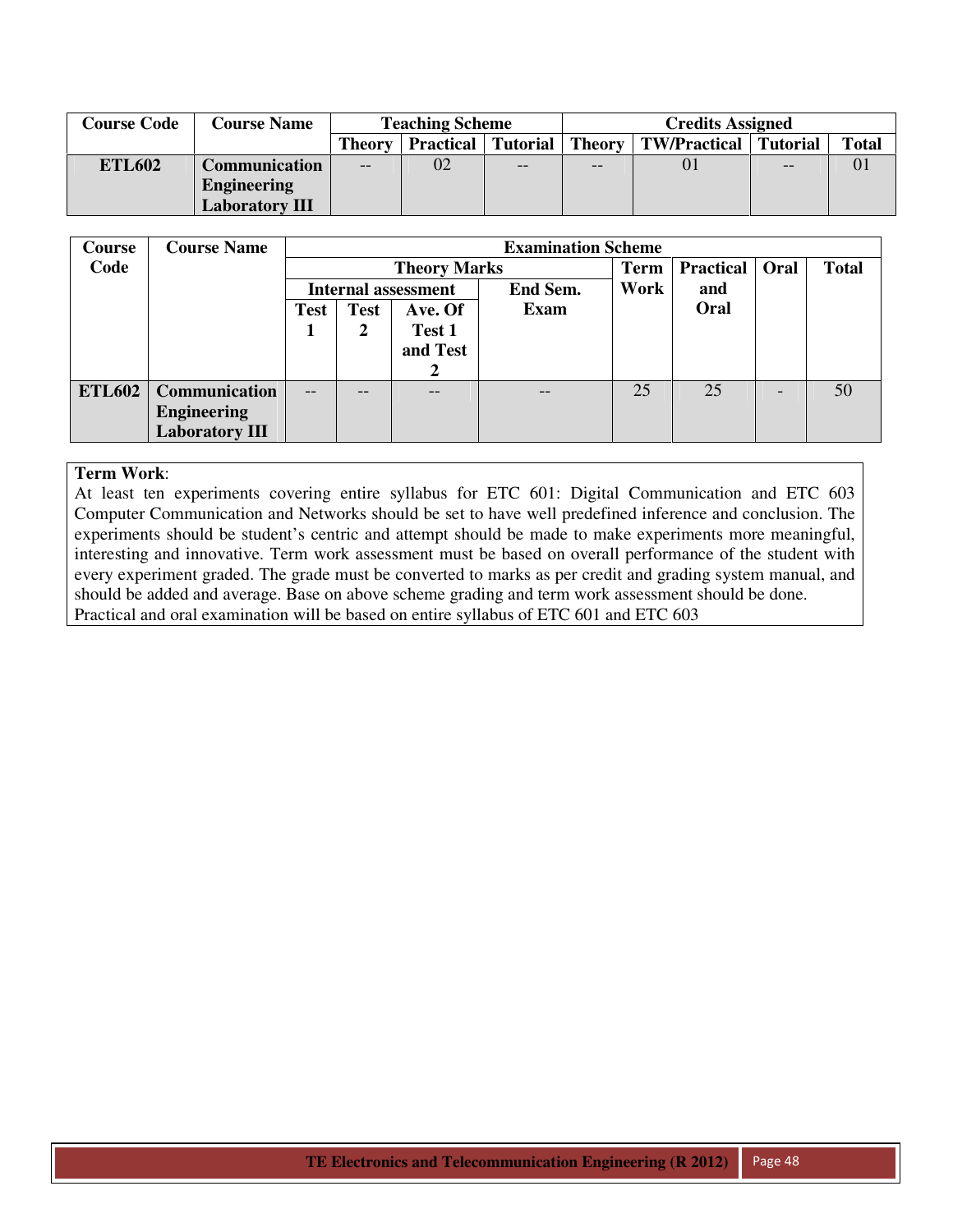| Course        | <b>Course Name</b>   | <b>Teaching Scheme</b> |                  |                   |       | <b>Credits Assigned</b>      |       |              |  |  |
|---------------|----------------------|------------------------|------------------|-------------------|-------|------------------------------|-------|--------------|--|--|
| Code          |                      | Theory                 | <b>Practical</b> | Tutorial   Theory |       | <b>TW/Practical</b> Tutorial |       | <b>Total</b> |  |  |
| <b>ETL604</b> | <b>Communication</b> | $- -$                  | 02               | $- -$             | $- -$ |                              | $- -$ |              |  |  |
|               | <b>Engineering</b>   |                        |                  |                   |       |                              |       |              |  |  |
|               | <b>Laboratory IV</b> |                        |                  |                   |       |                              |       |              |  |  |

| Course        | <b>Course Name</b>    |                            | <b>Examination Scheme</b> |                        |          |             |                  |      |              |
|---------------|-----------------------|----------------------------|---------------------------|------------------------|----------|-------------|------------------|------|--------------|
| Code          |                       |                            |                           | <b>Theory Marks</b>    |          | <b>Term</b> | <b>Practical</b> | Oral | <b>Total</b> |
|               |                       | <b>Internal assessment</b> |                           |                        | End Sem. | Work        | and              |      |              |
|               |                       | <b>Test</b>                | <b>Test</b>               | <b>Exam</b><br>Ave. Of |          |             | Oral             |      |              |
|               |                       |                            |                           | Test 1                 |          |             |                  |      |              |
|               |                       |                            | and Test                  |                        |          |             |                  |      |              |
|               |                       |                            |                           |                        |          |             |                  |      |              |
| <b>ETL604</b> | <b>Communication</b>  | $- -$                      |                           |                        |          | 25          | 25               |      | 50           |
|               | <b>Engineering</b>    |                            |                           |                        |          |             |                  |      |              |
|               | <b>Laboratory -IV</b> |                            |                           |                        |          |             |                  |      |              |

At least six experiments covering entire syllabus for ETC 606:VLSI Design and minimum four experiments for ETC 604: Television Engineering. should be set to have well predefined inference and conclusion. The experiments should be student's centric and attempt should be made to make experiments more meaningful, interesting and innovative. Term work assessment must be based on overall performance of the student with every experiment graded. The grade must be converted to marks as per credit and grading system manual, and should be added and average. Base on above scheme grading and term work assessment should be done. Practical and oral examination will be based on entire syllabus for ETC 606 and ETC 604.